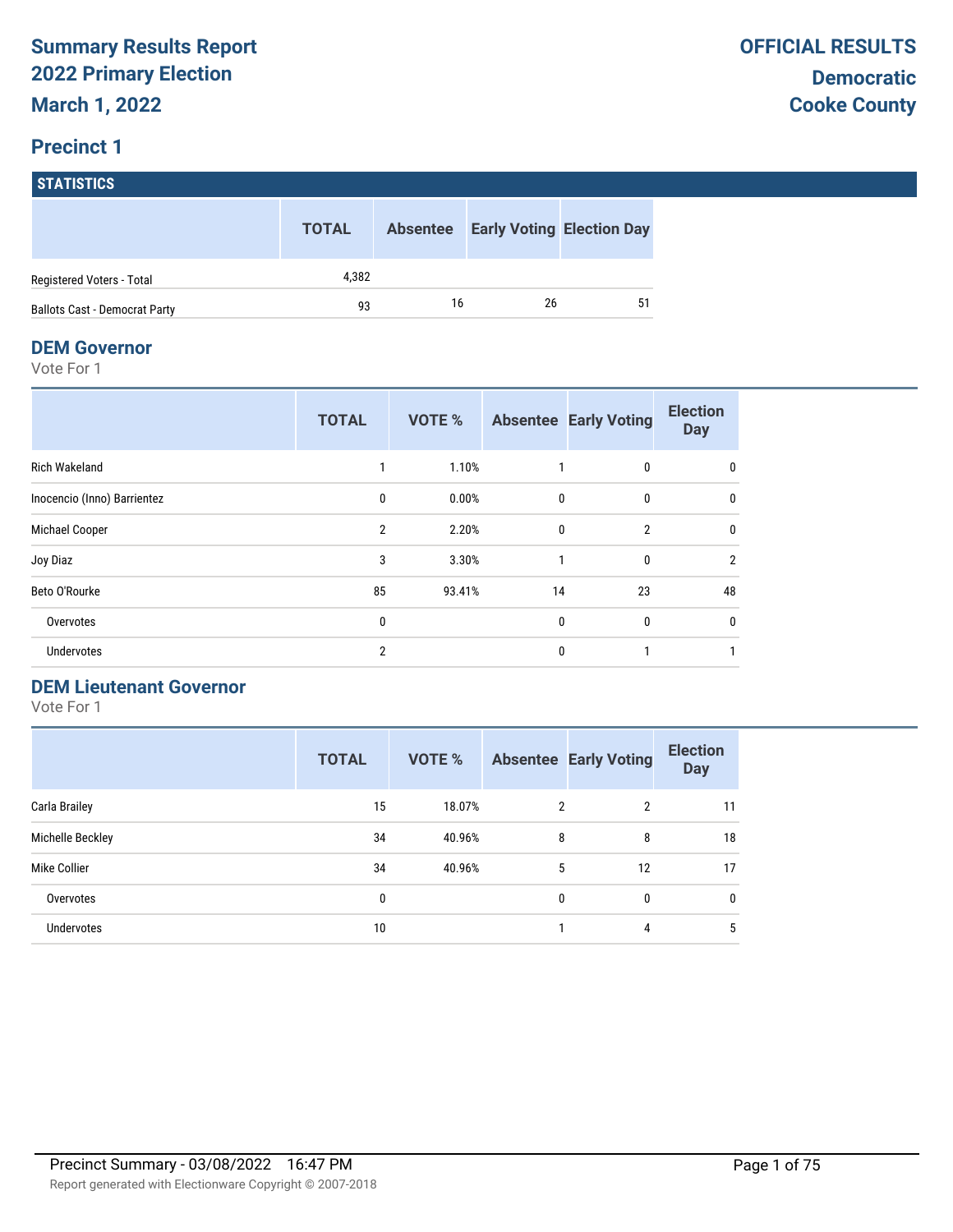#### **Precinct 1**

#### **DEM Attorney General**

Vote For 1

|                         | <b>TOTAL</b> | <b>VOTE %</b> |                | <b>Absentee Early Voting</b> | <b>Election</b><br><b>Day</b> |
|-------------------------|--------------|---------------|----------------|------------------------------|-------------------------------|
| Lee Merritt             | 22           | 27.50%        | 3              | 9                            | 10                            |
| Mike Fields             | 5            | 6.25%         | 1              | 1                            | 3                             |
| S. "TBONE" Raynor       | 7            | 8.75%         | 1              | $\mathbf{0}$                 | 6                             |
| Joe Jaworski            | 15           | 18.75%        | $\mathfrak{p}$ | $\overline{2}$               | 11                            |
| Rochelle Mercedes Garza | 31           | 38.75%        | 7              | 8                            | 16                            |
| Overvotes               | 0            |               | $\mathbf{0}$   | $\mathbf{0}$                 | $\mathbf{0}$                  |
| <b>Undervotes</b>       | 13           |               | 2              | 6                            | 5                             |
|                         |              |               |                |                              |                               |

#### **DEM Comptroller of Public Accounts**

Vote For 1

|                    | <b>TOTAL</b> | VOTE % |              | <b>Absentee Early Voting</b> | <b>Election</b><br><b>Day</b> |
|--------------------|--------------|--------|--------------|------------------------------|-------------------------------|
| Janet T. Dudding   | 39           | 50.65% | 10           |                              | 22                            |
| Angel Luis Vega    | 24           | 31.17% |              | 10                           | 13                            |
| <b>Tim Mahoney</b> | 14           | 18.18% | 3            | 4                            |                               |
| Overvotes          | 0            |        | $\mathbf{0}$ | 0                            | $\mathbf{0}$                  |
| <b>Undervotes</b>  | 16           |        | 2            | 5                            | 9                             |

#### **DEM Comm General Land Office**

|                      | <b>TOTAL</b> | VOTE % |   | <b>Absentee Early Voting</b> | <b>Election</b><br><b>Day</b> |
|----------------------|--------------|--------|---|------------------------------|-------------------------------|
| Sandragrace Martinez | 24           | 30.38% | 3 | 9                            | 12                            |
| Jay Kleberg          | 19           | 24.05% | 5 | $\overline{2}$               | 12                            |
| Michael Lange        | 17           | 21.52% | 4 | 8                            | 5                             |
| Jinny Suh            | 19           | 24.05% | 3 | $\overline{2}$               | 14                            |
| Overvotes            | 0            |        | 0 | 0                            | 0                             |
| <b>Undervotes</b>    | 14           |        |   | 5                            | 8                             |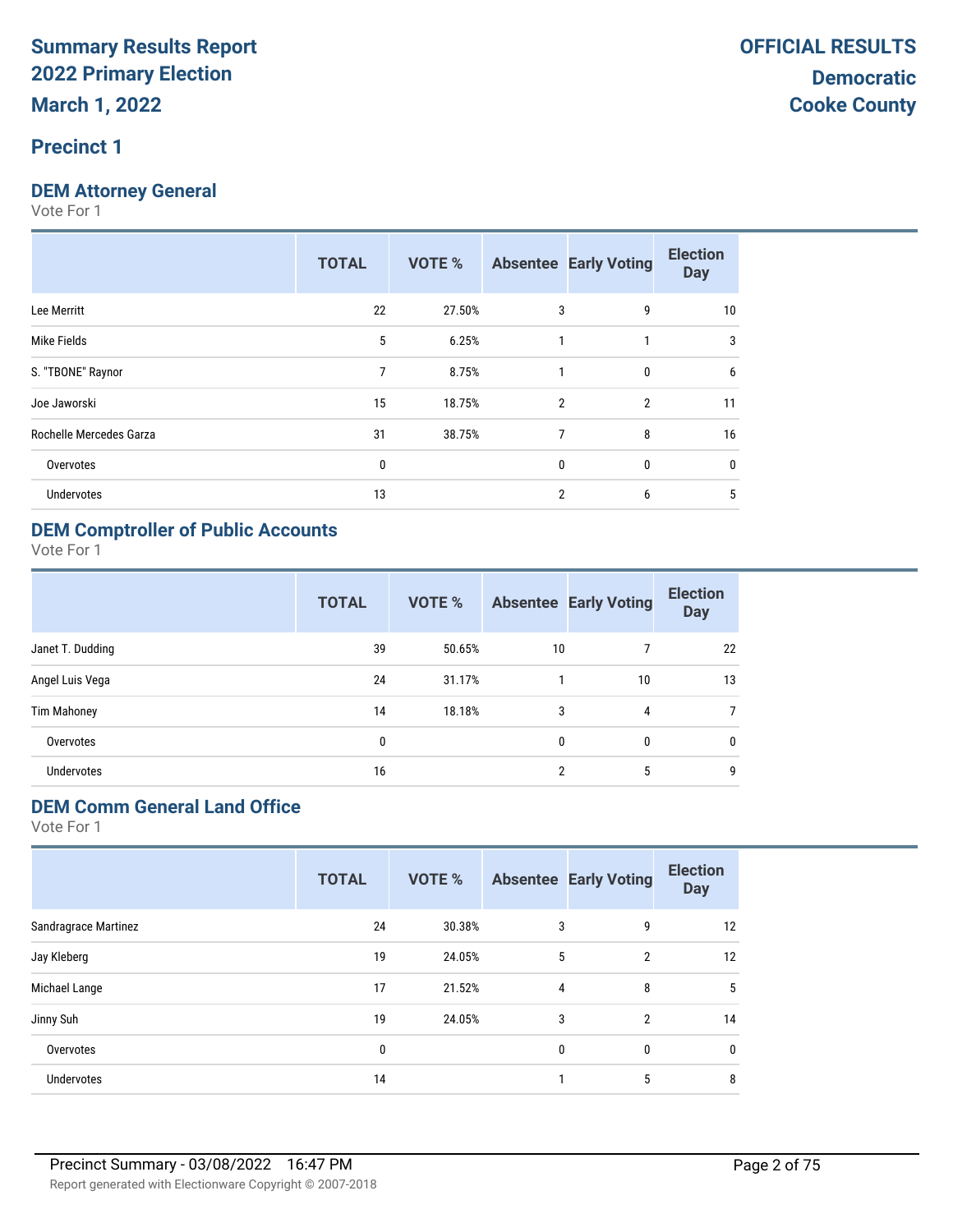#### **DEM Commissioner of Agriculture**

Vote For 1

|                   | <b>TOTAL</b> |        |              | <b>VOTE %</b> Absentee Early Voting | <b>Election</b><br><b>Day</b> |
|-------------------|--------------|--------|--------------|-------------------------------------|-------------------------------|
| Susan Hays        | 67           | 82.72% | 12           | 17                                  | 38                            |
| Ed Ireson         | 14           | 17.28% | 3            | 4                                   |                               |
| Overvotes         | 0            |        | $\mathbf{0}$ | $\mathbf{0}$                        | 0                             |
| <b>Undervotes</b> | 12           |        |              | 5                                   | 6                             |

#### **DEM Railroad Commissioner**

Vote For 1

|                   | <b>TOTAL</b> | VOTE %  |    | <b>Absentee Early Voting</b> | <b>Election</b><br>Day |
|-------------------|--------------|---------|----|------------------------------|------------------------|
| Luke Warford      | 74           | 100.00% | 14 | 20                           | 40                     |
| Overvotes         | 0            |         | 0  |                              | 0                      |
| <b>Undervotes</b> | 19           |         | າ  | 6                            | 11                     |

#### **DEM Justice, Supreme Court, Pl 3**

Vote For 1

|               | <b>TOTAL</b> | VOTE %  |    | <b>Absentee Early Voting</b> | <b>Election</b><br><b>Day</b> |
|---------------|--------------|---------|----|------------------------------|-------------------------------|
| Erin A Nowell | 78           | 100.00% | 15 | 22                           | 41                            |
| Overvotes     |              |         | 0  | 0                            |                               |
| Undervotes    | 15           |         |    |                              | 10                            |

#### **DEM Justice, Supreme Court, Pl 5**

|                | <b>TOTAL</b> | VOTE %  |    | <b>Absentee Early Voting</b> | <b>Election</b><br>Day |
|----------------|--------------|---------|----|------------------------------|------------------------|
| Amanda Reichek | 79           | 100.00% | 15 | 22                           | 42                     |
| Overvotes      |              |         | 0  |                              | 0                      |
| Undervotes     | 14           |         |    |                              | q                      |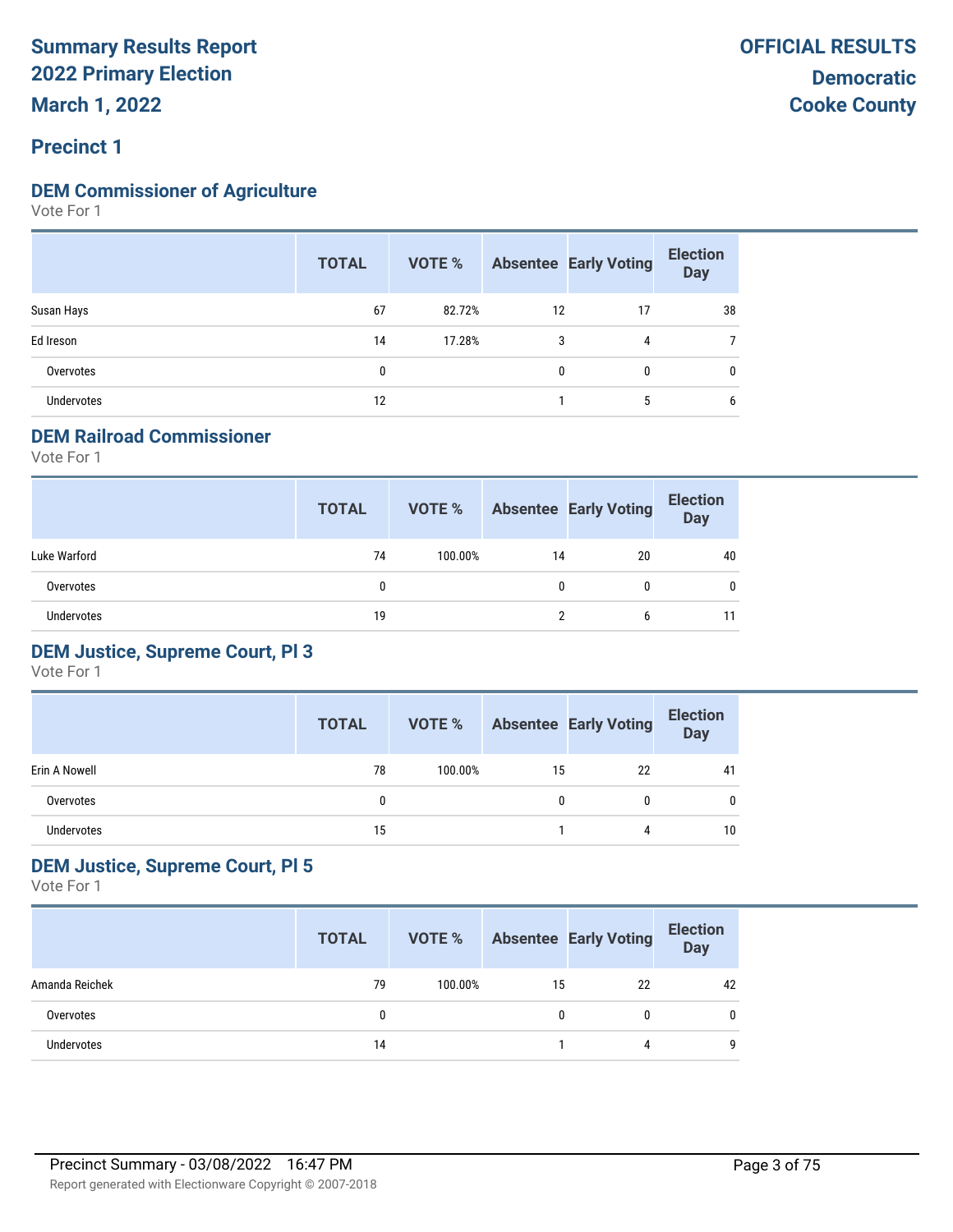#### **DEM Justice, Supreme Court, Pl 9**

Vote For 1

|                   | <b>TOTAL</b> |         |    | <b>VOTE %</b> Absentee Early Voting | <b>Election</b><br>Day |
|-------------------|--------------|---------|----|-------------------------------------|------------------------|
| Julia Maldonado   | 77           | 100.00% | 15 | 20                                  | 42                     |
| Overvotes         | 0            |         | 0  | 0                                   |                        |
| <b>Undervotes</b> | 16           |         |    | 6                                   | a                      |

#### **DEM Judge, Ct of Crim App, Pl 5**

Vote For 1

|              | <b>TOTAL</b> | VOTE %  |    | <b>Absentee Early Voting</b> | <b>Election</b><br><b>Day</b> |
|--------------|--------------|---------|----|------------------------------|-------------------------------|
| Dana Huffman | 80           | 100.00% | 15 | 23                           | 42                            |
| Overvotes    |              |         |    |                              | 0                             |
| Undervotes   | 13           |         |    |                              | q                             |

#### **DEM Judge, Ct of Crim App, Pl 6**

Vote For 1

|                | <b>TOTAL</b> | VOTE %  |    | <b>Absentee Early Voting</b> | <b>Election</b><br><b>Day</b> |
|----------------|--------------|---------|----|------------------------------|-------------------------------|
| Robert Johnson | 77           | 100.00% | 15 | 22                           | 40                            |
| Overvotes      | 0            |         | 0  |                              |                               |
| Undervotes     | 16           |         |    | 4                            |                               |

#### **DEM Member, State BoE, Dist 12**

|                   | <b>TOTAL</b> | VOTE % |   | <b>Absentee Early Voting</b> | <b>Election</b><br><b>Day</b> |
|-------------------|--------------|--------|---|------------------------------|-------------------------------|
| Alex Cornwallis   | 34           | 42.50% | 6 | 6                            | 22                            |
| Roberto Velasco   | 46           | 57.50% | 9 | 15                           | 22                            |
| Overvotes         | 0            |        | 0 | 0                            | 0                             |
| <b>Undervotes</b> | 13           |        |   | 5                            |                               |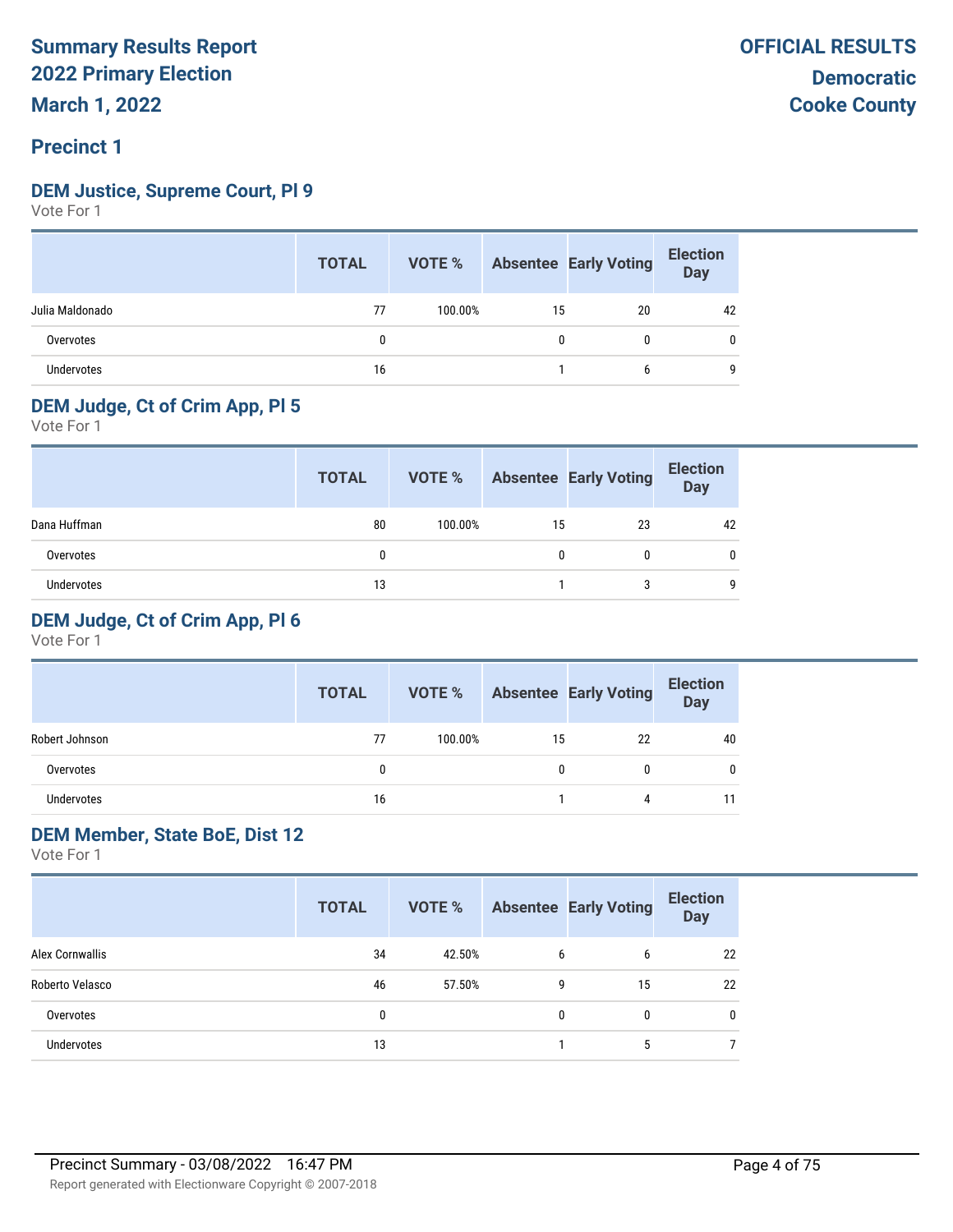#### **DEM Justice, 2nd Ct of App Dist, Pl 3**

Vote For 1

|                   | <b>TOTAL</b> |         |    | <b>VOTE %</b> Absentee Early Voting | <b>Election</b><br>Day |
|-------------------|--------------|---------|----|-------------------------------------|------------------------|
| Delonia A. Watson | 77           | 100.00% | 15 | 22                                  | 40                     |
| Overvotes         | $\mathbf{0}$ |         | 0  | 0                                   | 0                      |
| Undervotes        | 16           |         |    | 4                                   |                        |

#### **DEM County Judge**

Vote For 1

|            | <b>TOTAL</b> | VOTE %  |    | <b>Absentee Early Voting</b> | <b>Election</b><br><b>Day</b> |
|------------|--------------|---------|----|------------------------------|-------------------------------|
| Denny Hook | 73           | 100.00% | 12 | 22                           | 39                            |
| Overvotes  | 0            |         |    | 0                            |                               |
| Undervotes | 20           |         |    | 4                            | 12                            |

#### **DEM County Surveyor**

Vote For 1

|                     | <b>TOTAL</b> | VOTE %  |    | <b>Absentee Early Voting</b> | <b>Election</b><br><b>Day</b> |
|---------------------|--------------|---------|----|------------------------------|-------------------------------|
| <b>Delbert West</b> | 79           | 100.00% | 15 | 23                           | 41                            |
| Overvotes           |              |         |    | 0                            |                               |
| Undervotes          | 14           |         |    | 3                            | 10                            |

#### **DEM County Chair**

|                   | <b>TOTAL</b> |         |    | <b>VOTE %</b> Absentee Early Voting | <b>Election</b><br><b>Day</b> |
|-------------------|--------------|---------|----|-------------------------------------|-------------------------------|
| Sherman Moore     | 74           | 100.00% | 14 | 22                                  | 38                            |
| Overvotes         | 0            |         |    |                                     |                               |
| <b>Undervotes</b> | 19           |         |    |                                     | 13                            |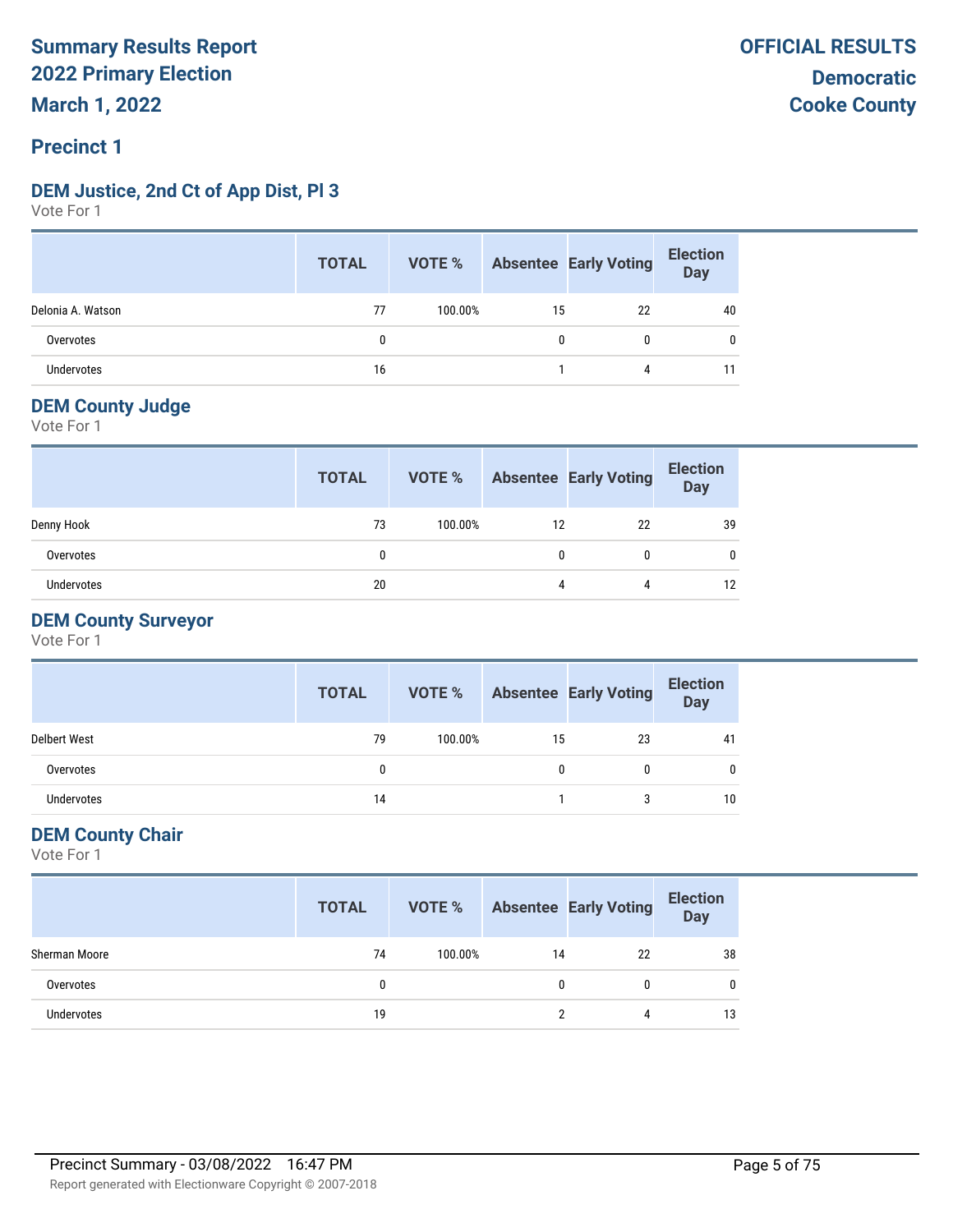# **STATISTICS**

|                                      | <b>TOTAL</b> |   | <b>Absentee Early Voting Election Day</b> |    |
|--------------------------------------|--------------|---|-------------------------------------------|----|
| Registered Voters - Total            | 2.464        |   |                                           |    |
| <b>Ballots Cast - Democrat Party</b> | 51           | 6 | 15                                        | 30 |

#### **DEM Governor**

Vote For 1

|                             | <b>TOTAL</b>   | <b>VOTE %</b> |              | <b>Absentee Early Voting</b> | <b>Election</b><br><b>Day</b> |
|-----------------------------|----------------|---------------|--------------|------------------------------|-------------------------------|
| <b>Rich Wakeland</b>        | $\overline{2}$ | 3.92%         | 0            |                              |                               |
| Inocencio (Inno) Barrientez |                | 1.96%         | $\mathbf{0}$ | $\mathbf{0}$                 |                               |
| Michael Cooper              |                | 1.96%         | $\mathbf 0$  | 0                            |                               |
| Joy Diaz                    |                | 1.96%         | $\mathbf{0}$ | $\mathbf{0}$                 |                               |
| Beto O'Rourke               | 46             | 90.20%        | 6            | 14                           | 26                            |
| Overvotes                   | 0              |               | $\mathbf{0}$ | $\mathbf{0}$                 | 0                             |
| Undervotes                  | 0              |               | $\mathbf{0}$ | $\mathbf{0}$                 | $\mathbf{0}$                  |

#### **DEM Lieutenant Governor**

|                   | <b>TOTAL</b> | <b>VOTE %</b> |                | <b>Absentee Early Voting</b> | <b>Election</b><br><b>Day</b> |
|-------------------|--------------|---------------|----------------|------------------------------|-------------------------------|
| Carla Brailey     | 19           | 39.58%        | $\overline{2}$ | 5                            | 12                            |
| Michelle Beckley  | 17           | 35.42%        | 3              | 3                            | 11                            |
| Mike Collier      | 12           | 25.00%        |                | 6                            | 5                             |
| Overvotes         | 0            |               | 0              | 0                            | 0                             |
| <b>Undervotes</b> | 3            |               | 0              |                              | 2                             |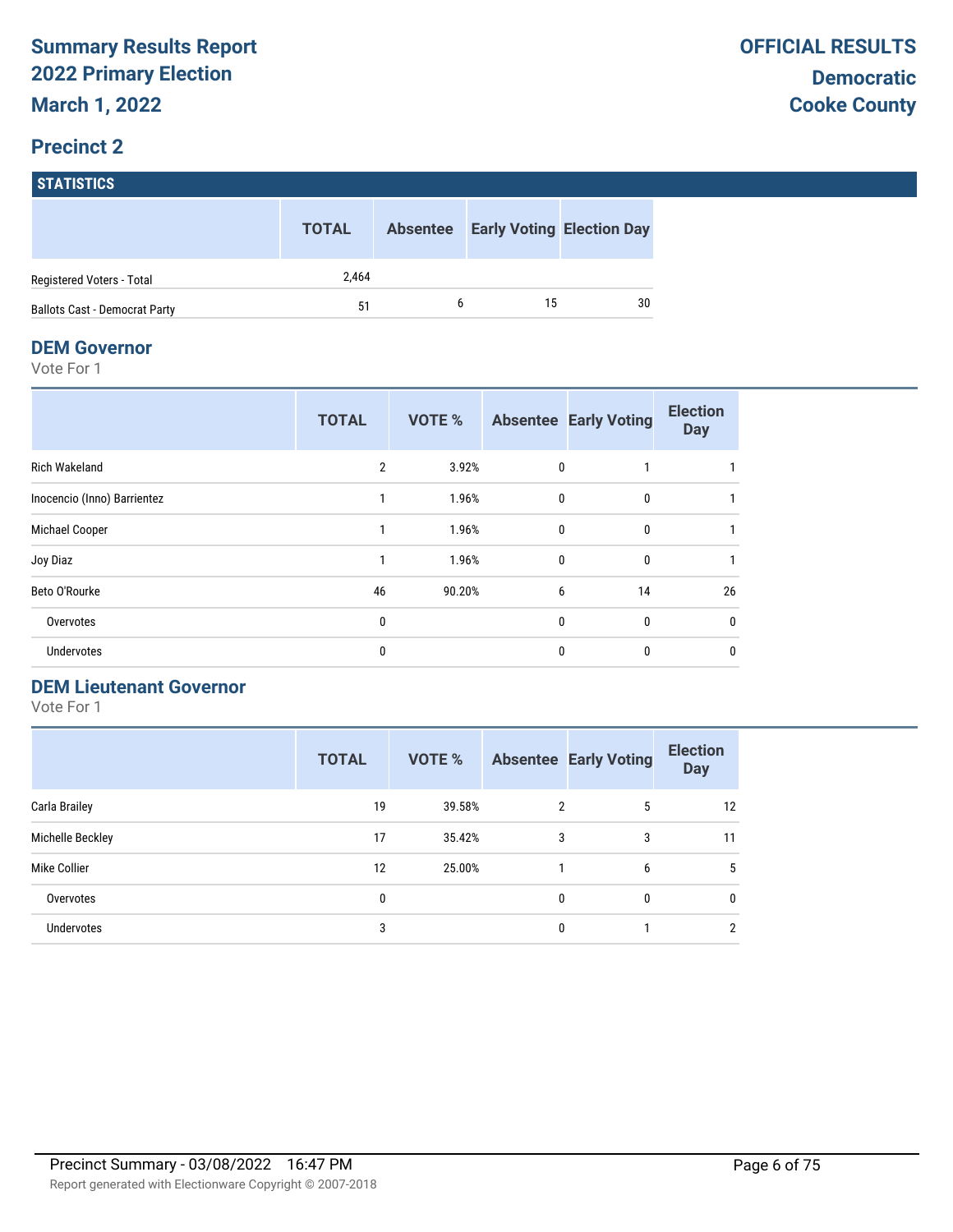#### **Precinct 2**

#### **DEM Attorney General**

Vote For 1

|                         | <b>TOTAL</b>   | <b>VOTE %</b> |              | <b>Absentee Early Voting</b> | <b>Election</b><br><b>Day</b> |
|-------------------------|----------------|---------------|--------------|------------------------------|-------------------------------|
| Lee Merritt             | 9              | 19.15%        |              |                              |                               |
| Mike Fields             | 5              | 10.64%        | $\mathbf{0}$ | $\mathbf{0}$                 | 5                             |
| S. "TBONE" Raynor       | $\overline{2}$ | 4.26%         | $\mathbf{0}$ | $\mathbf{0}$                 | $\overline{2}$                |
| Joe Jaworski            | 6              | 12.77%        | $\mathbf{0}$ | 3                            | 3                             |
| Rochelle Mercedes Garza | 25             | 53.19%        | 5            | 10                           | 10                            |
| Overvotes               | 0              |               | $\mathbf{0}$ | 0                            | 0                             |
| <b>Undervotes</b>       | 4              |               | $\mathbf{0}$ |                              | 3                             |
|                         |                |               |              |                              |                               |

#### **DEM Comptroller of Public Accounts**

Vote For 1

|                    | <b>TOTAL</b> | VOTE % |              | <b>Absentee Early Voting</b> | <b>Election</b><br><b>Day</b> |
|--------------------|--------------|--------|--------------|------------------------------|-------------------------------|
| Janet T. Dudding   | 18           | 39.13% | 6            | 6                            | 6                             |
| Angel Luis Vega    | 23           | 50.00% | $\mathbf{0}$ |                              | 16                            |
| <b>Tim Mahoney</b> | 5            | 10.87% | $\mathbf{0}$ | $\mathbf{0}$                 | 5                             |
| Overvotes          | 0            |        | $\mathbf{0}$ | 0                            | $\mathbf{0}$                  |
| <b>Undervotes</b>  | 5            |        | 0            | 2                            | 3                             |

## **DEM Comm General Land Office**

|                      | <b>TOTAL</b> | VOTE % |                | <b>Absentee Early Voting</b> | <b>Election</b><br><b>Day</b> |
|----------------------|--------------|--------|----------------|------------------------------|-------------------------------|
| Sandragrace Martinez | 16           | 34.78% |                | 6                            | 9                             |
| Jay Kleberg          | 4            | 8.70%  | $\overline{2}$ |                              |                               |
| Michael Lange        | 12           | 26.09% | $\overline{2}$ | 1                            | 9                             |
| Jinny Suh            | 14           | 30.43% |                | 5                            | 8                             |
| Overvotes            | 0            |        | 0              | $\mathbf{0}$                 | 0                             |
| Undervotes           | 5            |        | 0              | $\overline{2}$               | 3                             |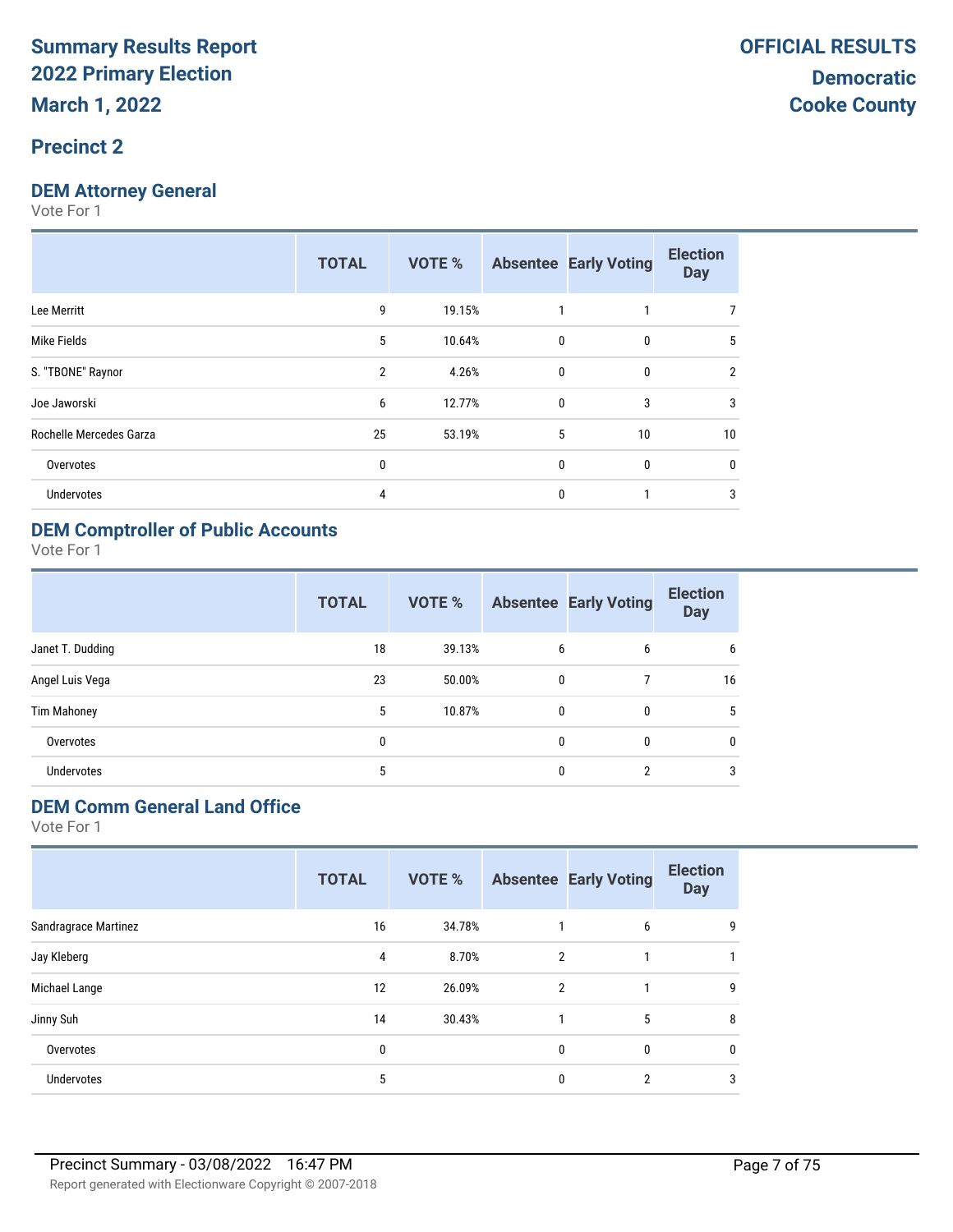#### **DEM Commissioner of Agriculture**

Vote For 1

|                   | <b>TOTAL</b> |        |              | <b>VOTE %</b> Absentee Early Voting | <b>Election</b><br>Day |
|-------------------|--------------|--------|--------------|-------------------------------------|------------------------|
| Susan Hays        | 43           | 93.48% | 6            | 13                                  | 24                     |
| Ed Ireson         |              | 6.52%  | $\mathbf{0}$ |                                     | C                      |
| Overvotes         |              |        | $\mathbf{0}$ | 0                                   | 0                      |
| <b>Undervotes</b> |              |        | 0            |                                     | 4                      |

#### **DEM Railroad Commissioner**

Vote For 1

|                   | <b>TOTAL</b> | VOTE %  |   | <b>Absentee Early Voting</b> | <b>Election</b><br><b>Day</b> |
|-------------------|--------------|---------|---|------------------------------|-------------------------------|
| Luke Warford      | 43           | 100.00% | 6 | 12                           | 25                            |
| Overvotes         | 0            |         | 0 |                              | 0                             |
| <b>Undervotes</b> | 8            |         | 0 |                              | 5                             |

#### **DEM Justice, Supreme Court, Pl 3**

Vote For 1

|               | <b>TOTAL</b> | VOTE %  |   | <b>Absentee Early Voting</b> | <b>Election</b><br>Day |
|---------------|--------------|---------|---|------------------------------|------------------------|
| Erin A Nowell | 44           | 100.00% | b | 13                           | 25                     |
| Overvotes     |              |         | 0 | 0                            | 0                      |
| Undervotes    |              |         | 0 |                              |                        |

#### **DEM Justice, Supreme Court, Pl 5**

|                   | <b>TOTAL</b> | VOTE %  |   | <b>Absentee Early Voting</b> | <b>Election</b><br>Day |
|-------------------|--------------|---------|---|------------------------------|------------------------|
| Amanda Reichek    | 44           | 100.00% | 6 | 13                           | 25                     |
| Overvotes         |              |         | 0 |                              | 0                      |
| <b>Undervotes</b> |              |         | 0 |                              | 5                      |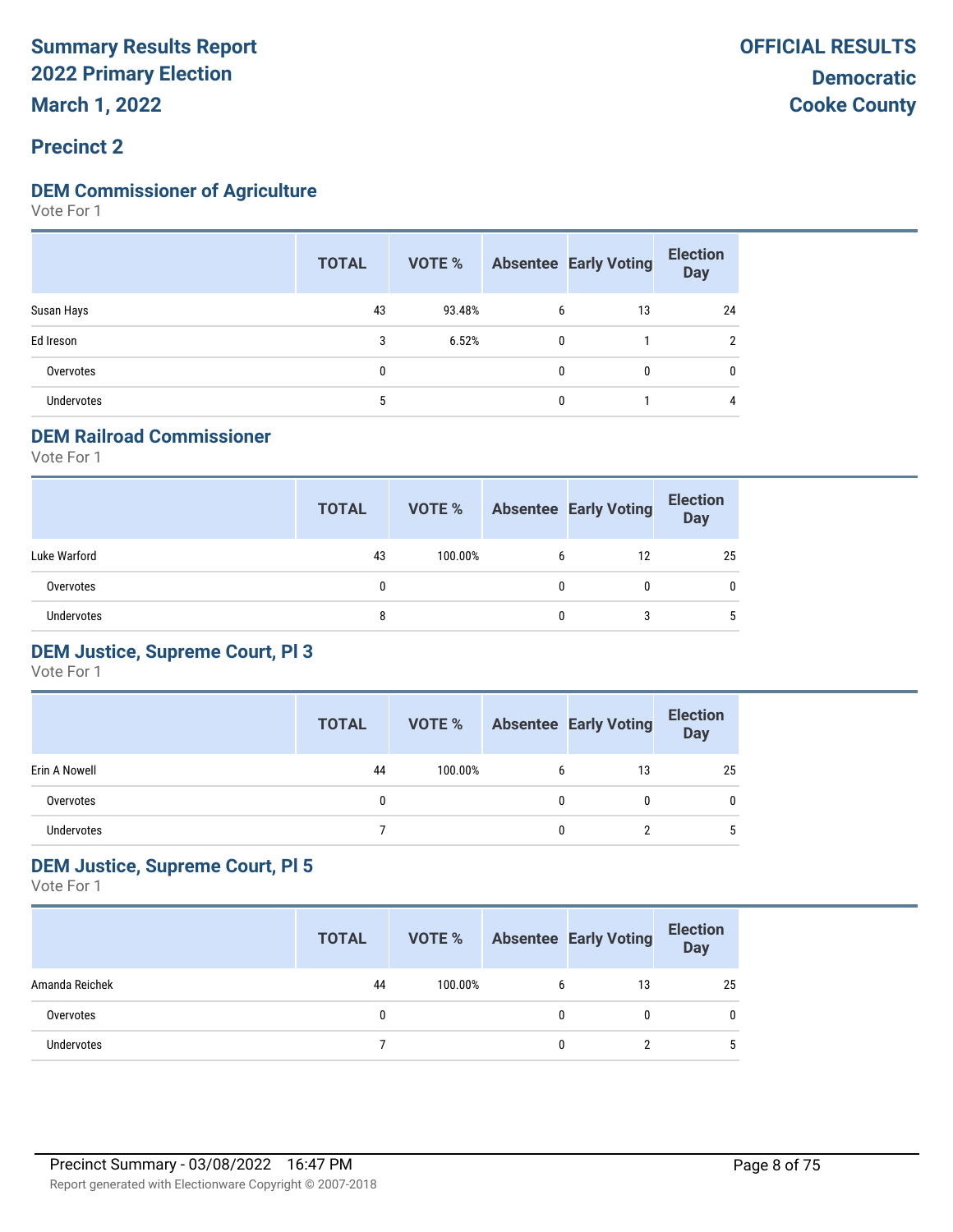## **DEM Justice, Supreme Court, Pl 9**

Vote For 1

|                 | <b>TOTAL</b> |         |   | <b>VOTE %</b> Absentee Early Voting | <b>Election</b><br>Day |
|-----------------|--------------|---------|---|-------------------------------------|------------------------|
| Julia Maldonado | 45           | 100.00% | 6 | 13                                  | 26                     |
| Overvotes       | 0            |         | 0 | 0                                   | 0                      |
| Undervotes      | b            |         | 0 |                                     |                        |

#### **DEM Judge, Ct of Crim App, Pl 5**

Vote For 1

|              | <b>TOTAL</b> | VOTE %  |   | <b>Absentee Early Voting</b> | <b>Election</b><br><b>Day</b> |
|--------------|--------------|---------|---|------------------------------|-------------------------------|
| Dana Huffman | 43           | 100.00% | b | 13                           | 24                            |
| Overvotes    | 0            |         |   | 0                            |                               |
| Undervotes   | 8            |         |   |                              | b                             |

#### **DEM Judge, Ct of Crim App, Pl 6**

Vote For 1

|                | <b>TOTAL</b> | VOTE %  |   | <b>Absentee Early Voting</b> | <b>Election</b><br>Day |
|----------------|--------------|---------|---|------------------------------|------------------------|
| Robert Johnson | 44           | 100.00% | 6 | 13                           | 25                     |
| Overvotes      | 0            |         |   | 0                            | 0                      |
| Undervotes     |              |         |   |                              | 5                      |

#### **DEM Member, State BoE, Dist 12**

|                   | <b>TOTAL</b> | VOTE % |   | <b>Absentee Early Voting</b> | <b>Election</b><br><b>Day</b> |
|-------------------|--------------|--------|---|------------------------------|-------------------------------|
| Alex Cornwallis   | 14           | 33.33% | 2 | 6                            | 6                             |
| Roberto Velasco   | 28           | 66.67% | 3 |                              | 18                            |
| Overvotes         | 0            |        | 0 | 0                            | 0                             |
| <b>Undervotes</b> | 9            |        |   | າ                            | 6                             |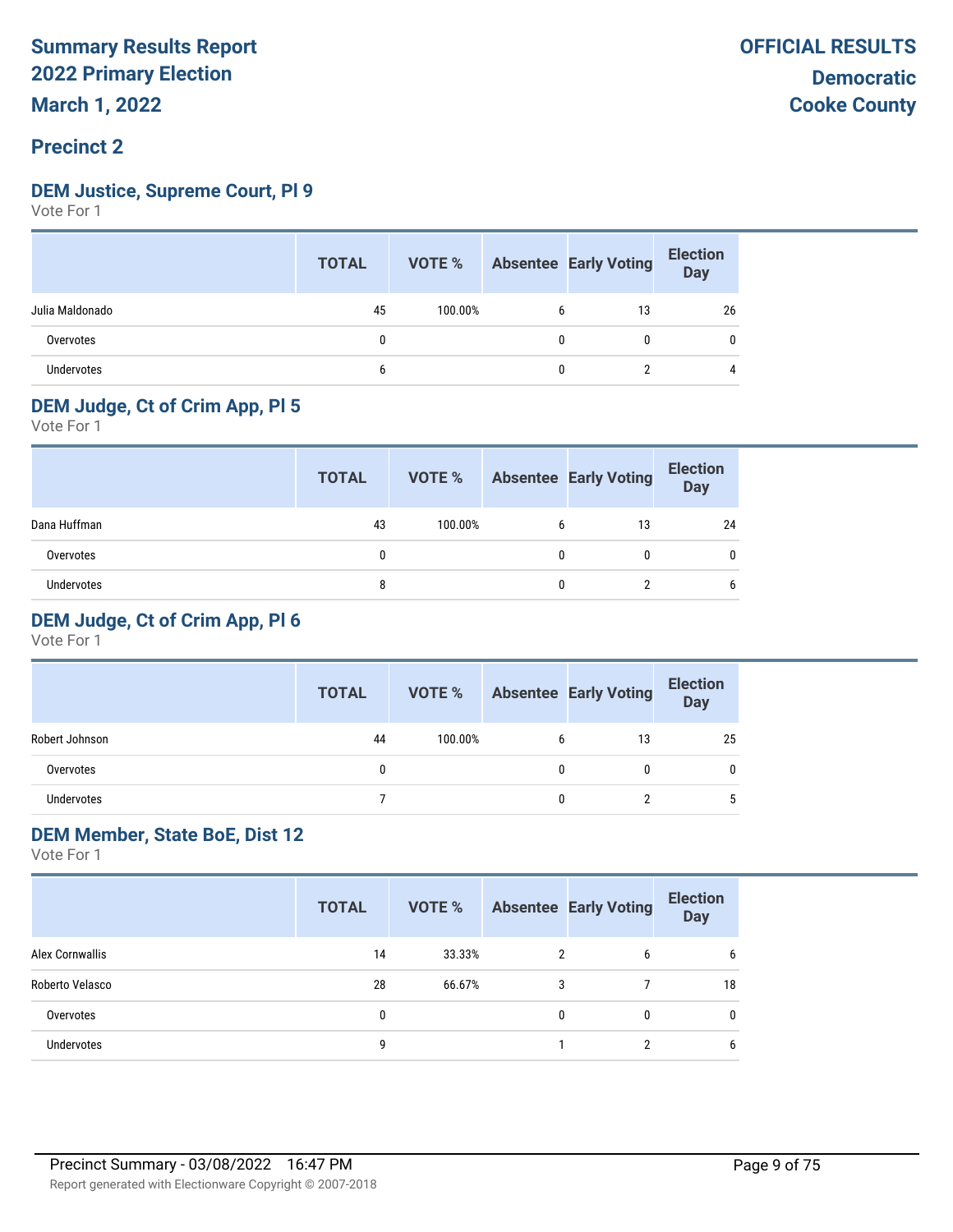#### **DEM Justice, 2nd Ct of App Dist, Pl 3**

Vote For 1

|                   | <b>TOTAL</b> |         | <b>VOTE %</b> Absentee Early Voting | <b>Election</b><br>Day |
|-------------------|--------------|---------|-------------------------------------|------------------------|
| Delonia A. Watson | 44           | 100.00% | 13                                  | 25                     |
| Overvotes         | 0            |         | $\mathbf{0}$                        |                        |
| <b>Undervotes</b> |              |         |                                     | b                      |

#### **DEM County Judge**

Vote For 1

|                   | <b>TOTAL</b> | VOTE %  |   | <b>Absentee Early Voting</b> | <b>Election</b><br><b>Day</b> |
|-------------------|--------------|---------|---|------------------------------|-------------------------------|
| Denny Hook        | 42           | 100.00% | 6 | 12                           | 24                            |
| Overvotes         | $\mathbf{0}$ |         | 0 | 0                            |                               |
| <b>Undervotes</b> | a            |         | 0 |                              |                               |

#### **DEM County Surveyor**

Vote For 1

|                     | <b>TOTAL</b> | VOTE %  |   | <b>Absentee Early Voting</b> | <b>Election</b><br><b>Day</b> |
|---------------------|--------------|---------|---|------------------------------|-------------------------------|
| <b>Delbert West</b> | 44           | 100.00% |   | 14                           | 24                            |
| Overvotes           |              |         |   | 0                            |                               |
| <b>Undervotes</b>   |              |         | n |                              |                               |

#### **DEM County Chair**

|               | <b>TOTAL</b> |         |   | <b>VOTE %</b> Absentee Early Voting | <b>Election</b><br>Day |
|---------------|--------------|---------|---|-------------------------------------|------------------------|
| Sherman Moore | 45           | 100.00% | 6 | 14                                  | 25                     |
| Overvotes     |              |         |   |                                     | 0                      |
| Undervotes    | b            |         |   |                                     | b                      |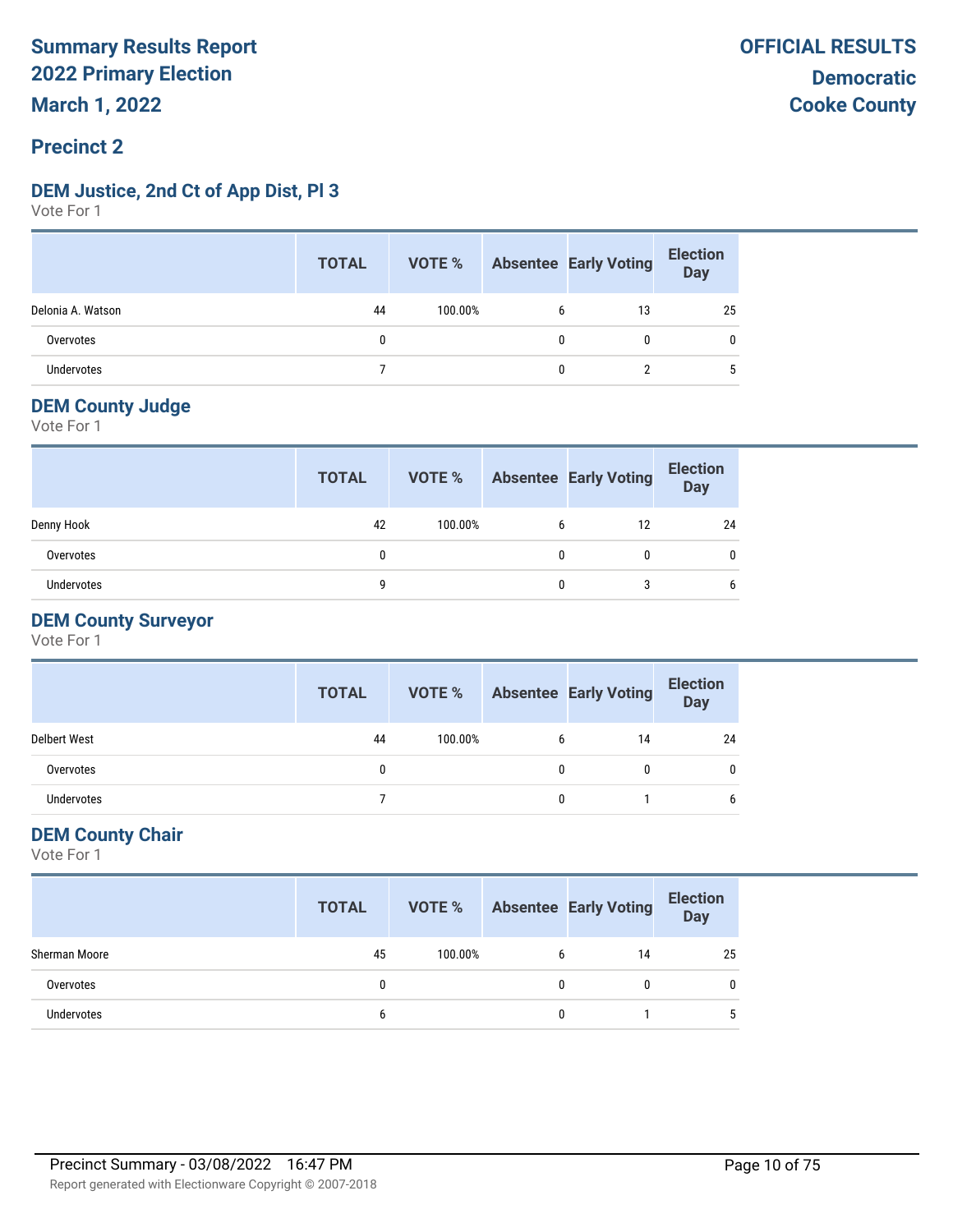## **STATISTICS TOTAL Absentee Early Voting Election Day** Registered Voters - Total 580 Ballots Cast - Democrat Party **7** 0 4 3

#### **DEM Governor**

Vote For 1

|                             | <b>TOTAL</b> | <b>VOTE %</b> |              | <b>Absentee Early Voting</b> | <b>Election</b><br><b>Day</b> |
|-----------------------------|--------------|---------------|--------------|------------------------------|-------------------------------|
| <b>Rich Wakeland</b>        |              | 16.67%        | 0            | 0                            |                               |
| Inocencio (Inno) Barrientez | $\mathbf{0}$ | 0.00%         | $\mathbf 0$  | $\mathbf{0}$                 | 0                             |
| Michael Cooper              |              | 16.67%        | $\mathbf 0$  | 0                            |                               |
| Joy Diaz                    | 0            | 0.00%         | $\mathbf{0}$ | $\mathbf 0$                  | 0                             |
| Beto O'Rourke               | 4            | 66.67%        | $\mathbf{0}$ | 3                            |                               |
| Overvotes                   | 0            |               | $\mathbf{0}$ | $\mathbf{0}$                 | 0                             |
| <b>Undervotes</b>           |              |               | $\mathbf{0}$ |                              | 0                             |

#### **DEM Lieutenant Governor**

|                   | <b>TOTAL</b> | <b>VOTE %</b> |   | <b>Absentee Early Voting</b> | <b>Election</b><br><b>Day</b> |
|-------------------|--------------|---------------|---|------------------------------|-------------------------------|
| Carla Brailey     | 0            | 0.00%         | 0 | 0                            | $\mathbf{0}$                  |
| Michelle Beckley  | 5            | 83.33%        | 0 | $\overline{2}$               | 3                             |
| Mike Collier      |              | 16.67%        | 0 |                              | $\mathbf{0}$                  |
| Overvotes         | 0            |               | 0 | 0                            | 0                             |
| <b>Undervotes</b> |              |               | 0 |                              | $\mathbf{0}$                  |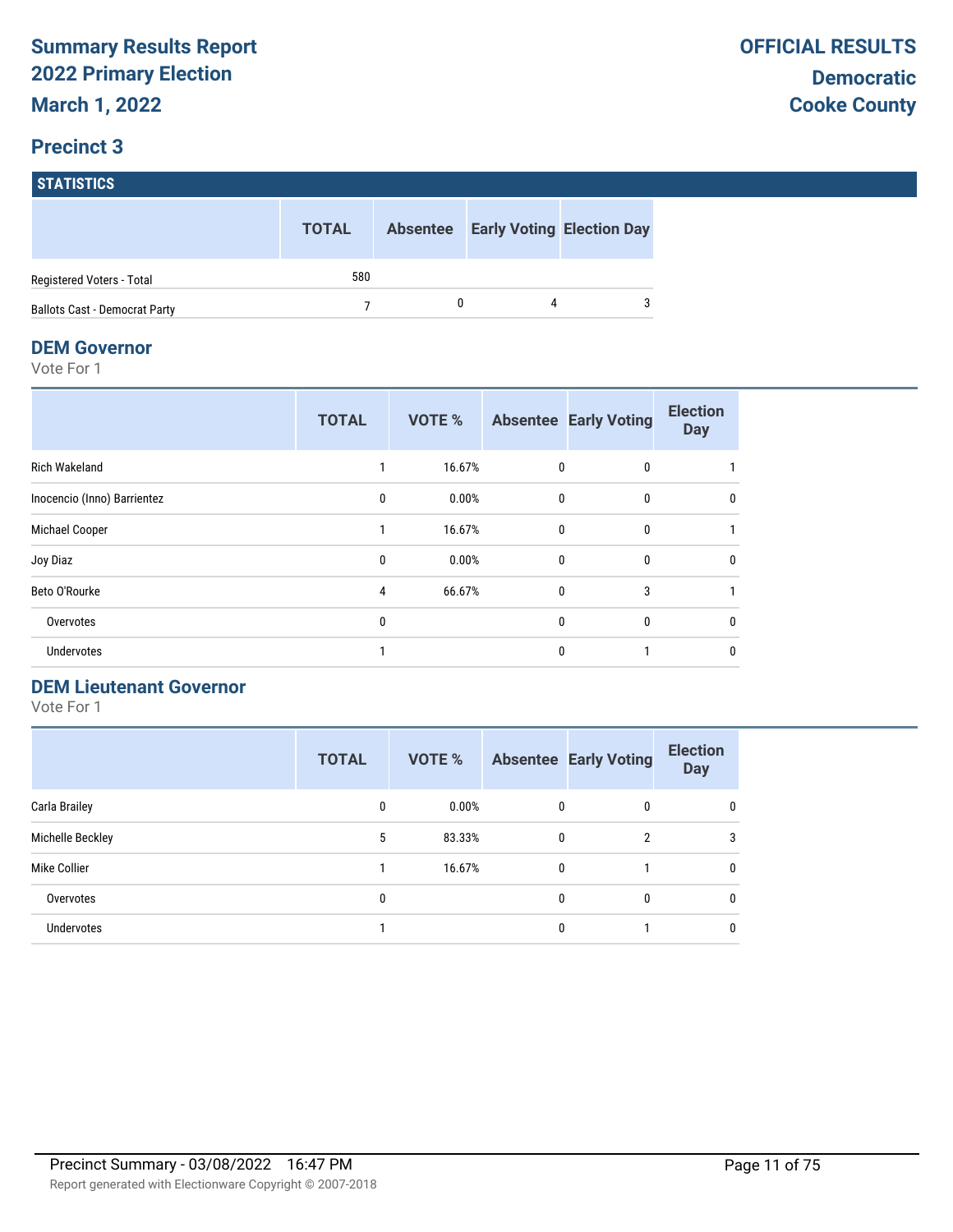#### **Precinct 3**

#### **DEM Attorney General**

Vote For 1

|                         | <b>TOTAL</b>   | <b>VOTE %</b> |              | <b>Absentee Early Voting</b> | <b>Election</b><br><b>Day</b> |
|-------------------------|----------------|---------------|--------------|------------------------------|-------------------------------|
| Lee Merritt             | 1              | 16.67%        | 0            |                              | 0                             |
| Mike Fields             | $\overline{2}$ | 33.33%        | $\mathbf{0}$ | 0                            | $\overline{2}$                |
| S. "TBONE" Raynor       | $\mathbf{0}$   | 0.00%         | $\mathbf{0}$ | 0                            | $\Omega$                      |
| Joe Jaworski            | 0              | 0.00%         | $\mathbf{0}$ | 0                            | 0                             |
| Rochelle Mercedes Garza | 3              | 50.00%        | $\mathbf{0}$ | $\overline{2}$               |                               |
| Overvotes               | 0              |               | $\mathbf{0}$ | 0                            | $\theta$                      |
| Undervotes              |                |               | $\mathbf{0}$ |                              | 0                             |
|                         |                |               |              |                              |                               |

#### **DEM Comptroller of Public Accounts**

Vote For 1

|                   | <b>TOTAL</b> | VOTE % |              | <b>Absentee Early Voting</b> | <b>Election</b><br><b>Day</b> |
|-------------------|--------------|--------|--------------|------------------------------|-------------------------------|
| Janet T. Dudding  | 3            | 50.00% | $\mathbf{0}$ | $\overline{2}$               |                               |
| Angel Luis Vega   | $\mathbf{0}$ | 0.00%  | $\mathbf{0}$ | 0                            | 0                             |
| Tim Mahoney       | 3            | 50.00% | $\mathbf{0}$ |                              | $\mathfrak{p}$                |
| Overvotes         | 0            |        | $\mathbf{0}$ | $\mathbf{0}$                 | $\mathbf{0}$                  |
| <b>Undervotes</b> |              |        | 0            |                              | $\mathbf{0}$                  |

## **DEM Comm General Land Office**

|                      | <b>TOTAL</b>   | VOTE % |              | <b>Absentee Early Voting</b> | <b>Election</b><br><b>Day</b> |
|----------------------|----------------|--------|--------------|------------------------------|-------------------------------|
| Sandragrace Martinez | 0              | 0.00%  | $\mathbf{0}$ | 0                            |                               |
| Jay Kleberg          |                | 16.67% | $\mathbf{0}$ |                              | 0                             |
| Michael Lange        | $\overline{2}$ | 33.33% | $\mathbf{0}$ | 0                            | 2                             |
| Jinny Suh            | 3              | 50.00% | 0            | $\overline{2}$               |                               |
| Overvotes            | 0              |        | 0            | 0                            | 0                             |
| <b>Undervotes</b>    |                |        | 0            |                              |                               |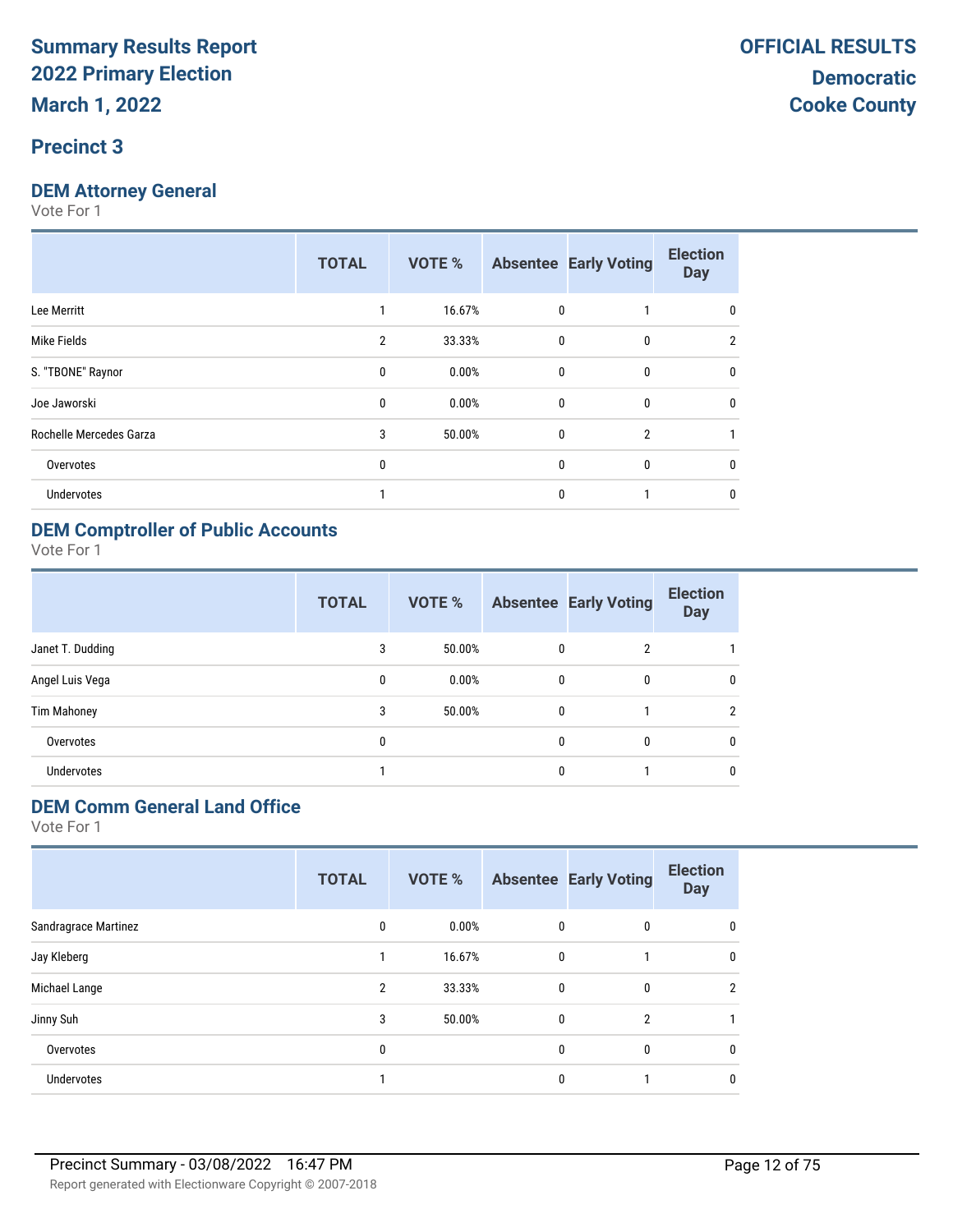#### **DEM Commissioner of Agriculture**

Vote For 1

|                   | <b>TOTAL</b> | VOTE % |              | <b>Absentee Early Voting</b> | <b>Election</b><br><b>Day</b> |
|-------------------|--------------|--------|--------------|------------------------------|-------------------------------|
| Susan Hays        | 6            | 85.71% | $\mathbf{0}$ | 4                            | າ                             |
| Ed Ireson         |              | 14.29% | $\mathbf{0}$ | 0                            |                               |
| Overvotes         | $\mathbf{0}$ |        | $\mathbf{0}$ | $\mathbf{0}$                 | 0                             |
| <b>Undervotes</b> | 0            |        | 0            | 0                            | 0                             |

#### **DEM Railroad Commissioner**

Vote For 1

|                   | <b>TOTAL</b> | VOTE %  |   | <b>Absentee Early Voting</b> | <b>Election</b><br><b>Day</b> |
|-------------------|--------------|---------|---|------------------------------|-------------------------------|
| Luke Warford      | 5            | 100.00% | 0 |                              | $\mathcal{P}$                 |
| Overvotes         |              |         | 0 |                              | 0                             |
| <b>Undervotes</b> |              |         | 0 |                              |                               |

#### **DEM Justice, Supreme Court, Pl 3**

Vote For 1

|               | <b>TOTAL</b> | VOTE %  |   | <b>Absentee Early Voting</b> | <b>Election</b><br>Day |
|---------------|--------------|---------|---|------------------------------|------------------------|
| Erin A Nowell | 6            | 100.00% | 0 |                              |                        |
| Overvotes     |              |         | 0 |                              |                        |
| Undervotes    |              |         | 0 |                              |                        |

#### **DEM Justice, Supreme Court, Pl 5**

|                   | <b>TOTAL</b> | VOTE %  |   | <b>Absentee Early Voting</b> | <b>Election</b><br><b>Day</b> |
|-------------------|--------------|---------|---|------------------------------|-------------------------------|
| Amanda Reichek    | b            | 100.00% | 0 |                              | 3                             |
| Overvotes         |              |         | 0 |                              | 0                             |
| <b>Undervotes</b> |              |         | 0 |                              | 0                             |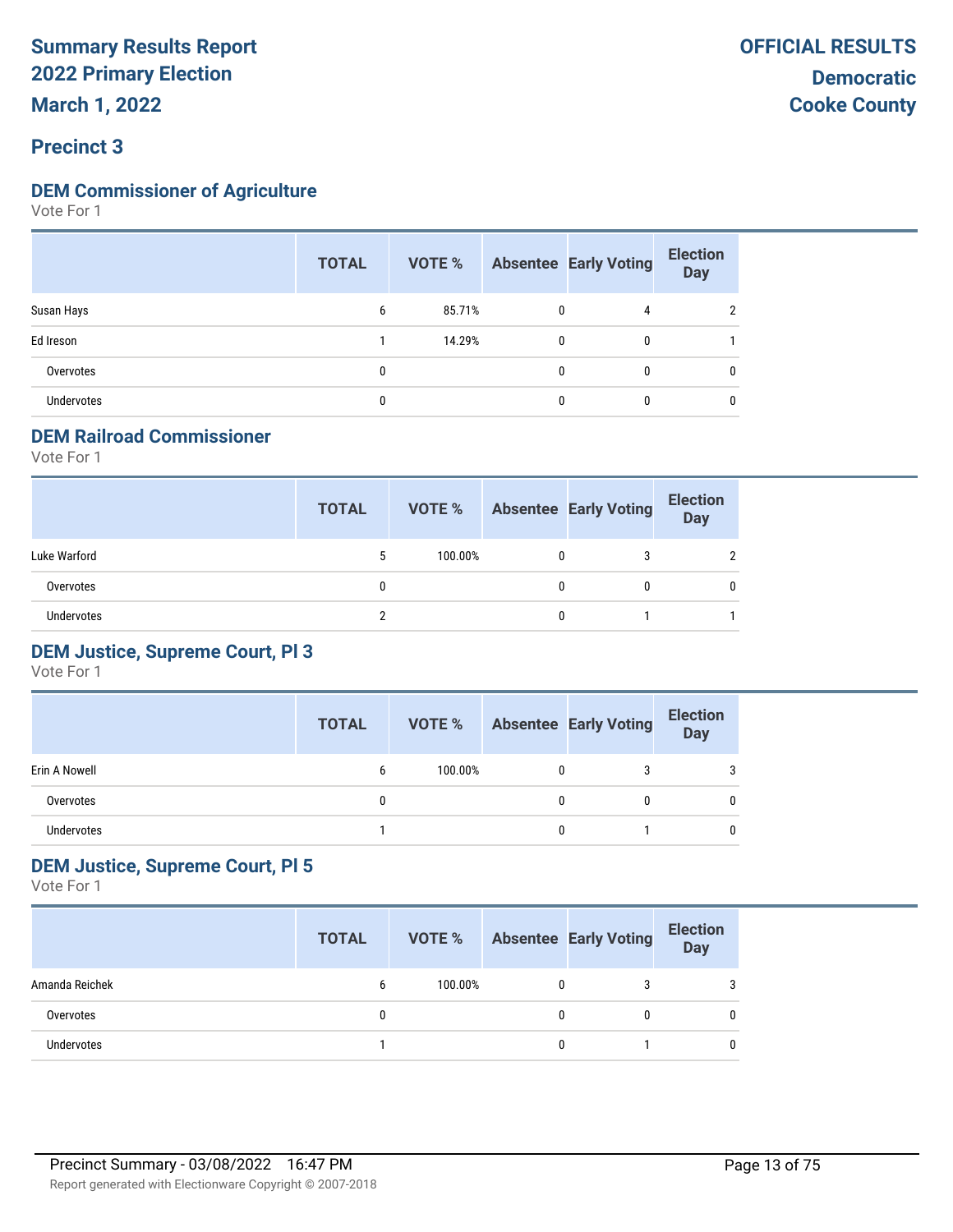#### **DEM Justice, Supreme Court, Pl 9**

Vote For 1

|                   | <b>TOTAL</b> |         |              | <b>VOTE %</b> Absentee Early Voting | <b>Election</b><br>Day |
|-------------------|--------------|---------|--------------|-------------------------------------|------------------------|
| Julia Maldonado   |              | 100.00% | 0            |                                     |                        |
| Overvotes         |              |         | $\mathbf{0}$ |                                     |                        |
| <b>Undervotes</b> |              |         | $\mathbf{0}$ |                                     |                        |

#### **DEM Judge, Ct of Crim App, Pl 5**

Vote For 1

|              | <b>TOTAL</b> | VOTE %  |   | <b>Absentee Early Voting</b> | <b>Election</b><br>Day |
|--------------|--------------|---------|---|------------------------------|------------------------|
| Dana Huffman | 5            | 100.00% | 0 |                              |                        |
| Overvotes    |              |         |   | 0                            |                        |
| Undervotes   |              |         |   |                              |                        |

#### **DEM Judge, Ct of Crim App, Pl 6**

Vote For 1

|                | <b>TOTAL</b> | VOTE %  | <b>Absentee Early Voting</b> | <b>Election</b><br><b>Day</b> |
|----------------|--------------|---------|------------------------------|-------------------------------|
| Robert Johnson | 6            | 100.00% |                              |                               |
| Overvotes      |              |         |                              |                               |
| Undervotes     |              |         |                              |                               |

#### **DEM Member, State BoE, Dist 12**

|                        | <b>TOTAL</b> |        |   | <b>VOTE % Absentee Early Voting</b> | <b>Election</b><br><b>Day</b> |
|------------------------|--------------|--------|---|-------------------------------------|-------------------------------|
| <b>Alex Cornwallis</b> | 4            | 66.67% | 0 | $\overline{2}$                      | C                             |
| Roberto Velasco        | 2            | 33.33% | 0 |                                     |                               |
| Overvotes              | 0            |        | 0 | $\mathbf{0}$                        | 0                             |
| Undervotes             |              |        | 0 |                                     | 0                             |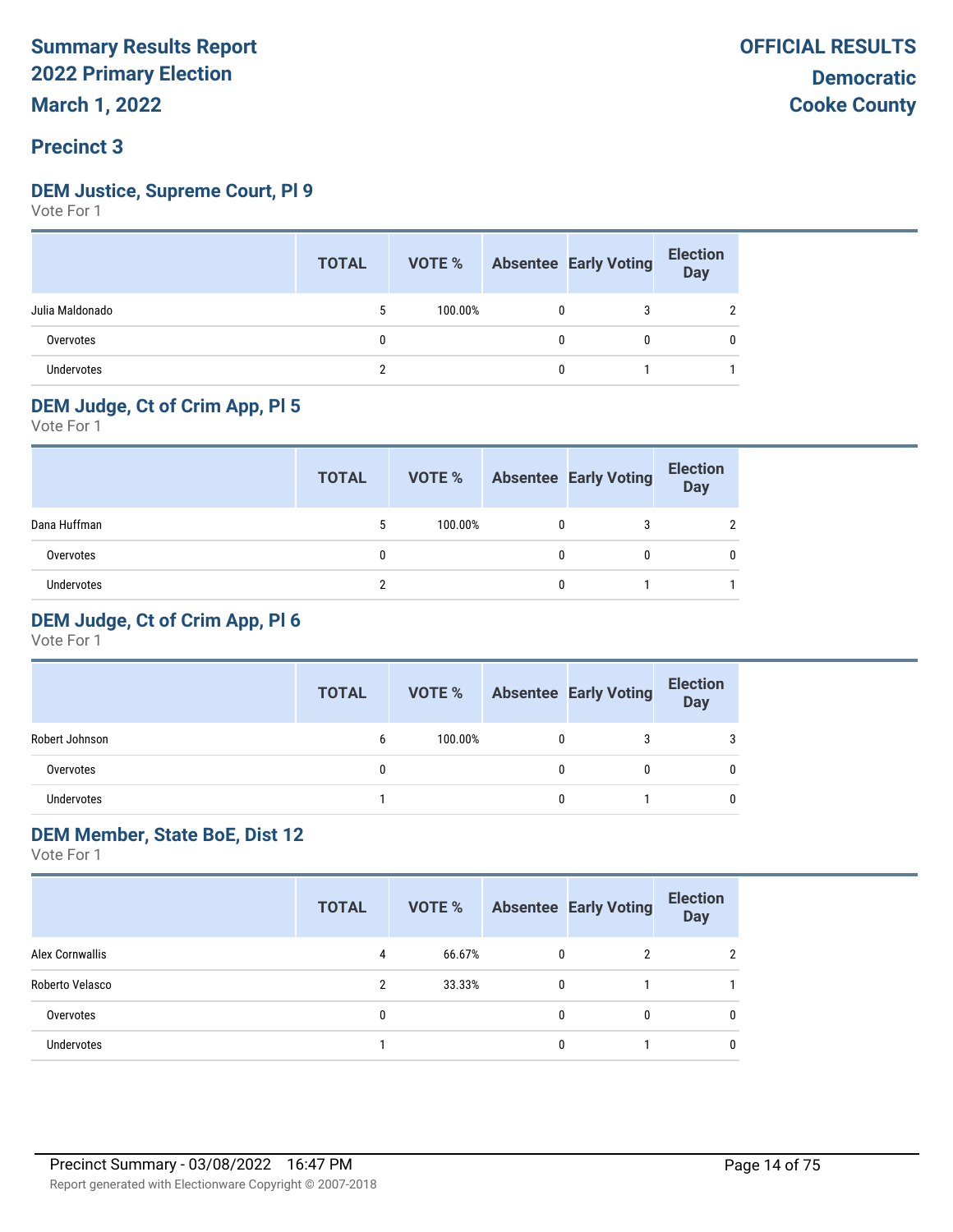#### **DEM Justice, 2nd Ct of App Dist, Pl 3**

Vote For 1

|                   | <b>TOTAL</b> |         |              | <b>VOTE %</b> Absentee Early Voting | <b>Election</b><br>Day |
|-------------------|--------------|---------|--------------|-------------------------------------|------------------------|
| Delonia A. Watson |              | 100.00% | $\mathbf{0}$ | 3                                   | n                      |
| Overvotes         |              |         | 0            | 0                                   | $\mathbf{0}$           |
| Undervotes        |              |         | $\mathbf{0}$ |                                     |                        |

#### **DEM County Judge**

Vote For 1

|                   | <b>TOTAL</b> | VOTE %  | <b>Absentee Early Voting</b> | <b>Election</b><br><b>Day</b> |
|-------------------|--------------|---------|------------------------------|-------------------------------|
| Denny Hook        | 6            | 100.00% |                              |                               |
| Overvotes         | 0            |         | 0                            |                               |
| <b>Undervotes</b> |              |         |                              |                               |

#### **DEM County Surveyor**

Vote For 1

|                     | <b>TOTAL</b> |         |   | <b>VOTE %</b> Absentee Early Voting | <b>Election</b><br>Day |
|---------------------|--------------|---------|---|-------------------------------------|------------------------|
| <b>Delbert West</b> | 5            | 100.00% |   |                                     |                        |
| Overvotes           |              |         | 0 |                                     |                        |
| Undervotes          | c            |         | 0 |                                     |                        |

#### **DEM County Chair**

|               | <b>TOTAL</b> |         |   | <b>VOTE %</b> Absentee Early Voting | <b>Election</b><br>Day |
|---------------|--------------|---------|---|-------------------------------------|------------------------|
| Sherman Moore | b            | 100.00% | 0 |                                     |                        |
| Overvotes     | 0            |         | 0 | 0                                   | 0                      |
| Undervotes    |              |         | 0 | 0                                   |                        |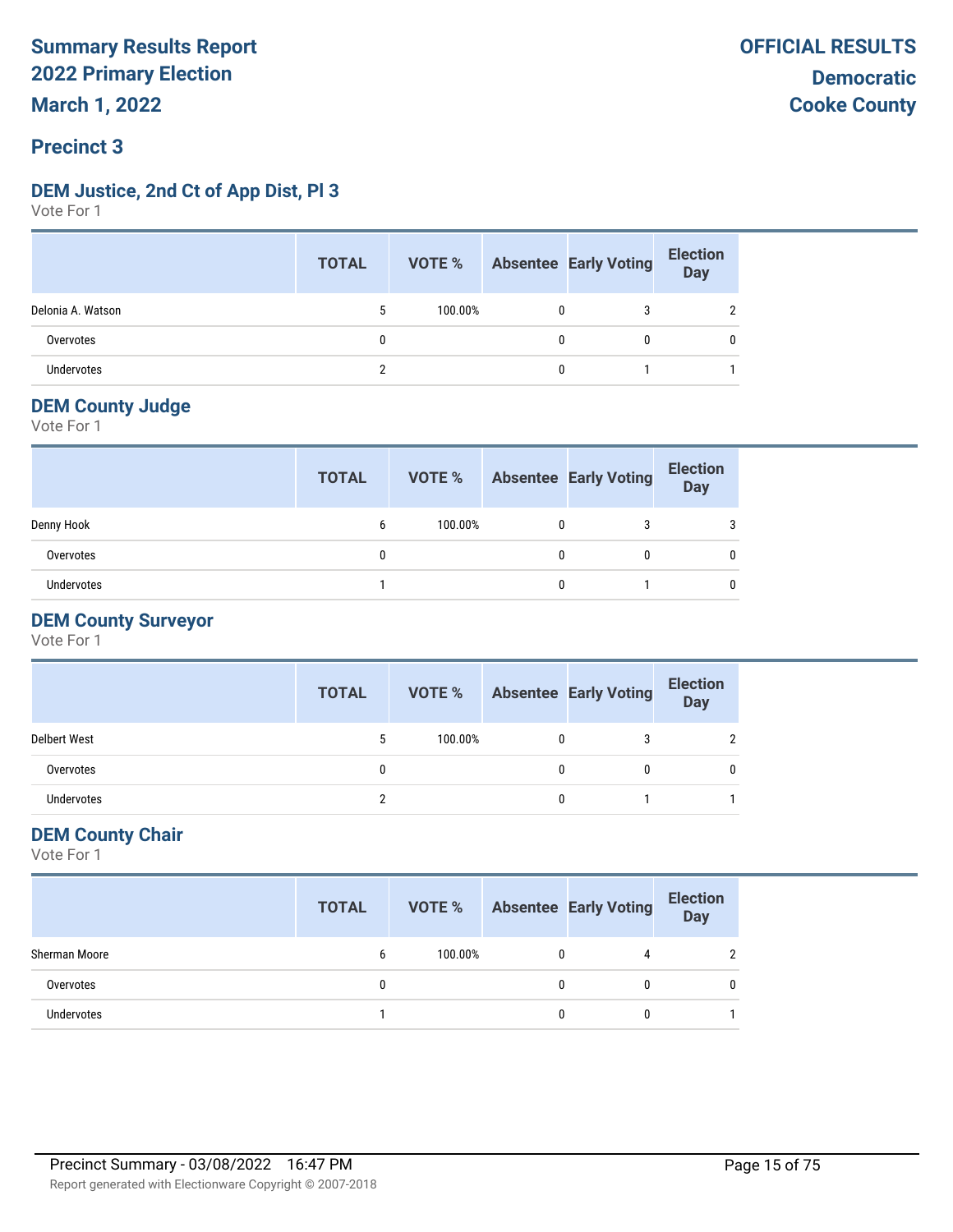# **STATISTICS**

|                                      | <b>TOTAL</b> | <b>Absentee</b> | <b>Early Voting Election Day</b> |
|--------------------------------------|--------------|-----------------|----------------------------------|
| Registered Voters - Total            | 2.929        |                 |                                  |
| <b>Ballots Cast - Democrat Party</b> | 73           |                 | 45                               |

#### **DEM Governor**

Vote For 1

|                             | <b>TOTAL</b> | <b>VOTE %</b> |              | <b>Absentee Early Voting</b> | <b>Election</b><br><b>Day</b> |
|-----------------------------|--------------|---------------|--------------|------------------------------|-------------------------------|
| <b>Rich Wakeland</b>        |              | 1.43%         | 0            |                              | 0                             |
| Inocencio (Inno) Barrientez |              | 1.43%         | $\mathbf{0}$ | $\mathbf{0}$                 |                               |
| Michael Cooper              | 4            | 5.71%         | 1            | 0                            | 3                             |
| Joy Diaz                    | 1            | 1.43%         | $\mathbf{0}$ | $\mathbf{0}$                 | $\mathbf{1}$                  |
| Beto O'Rourke               | 63           | 90.00%        | 6            | 20                           | 37                            |
| Overvotes                   | 0            |               | $\mathbf{0}$ | $\mathbf{0}$                 | 0                             |
| Undervotes                  | 3            |               | $\mathbf{0}$ | $\mathbf{0}$                 | 3                             |

#### **DEM Lieutenant Governor**

|                   | <b>TOTAL</b> | <b>VOTE %</b> |                | <b>Absentee Early Voting</b> | <b>Election</b><br><b>Day</b> |
|-------------------|--------------|---------------|----------------|------------------------------|-------------------------------|
| Carla Brailey     | 20           | 30.30%        |                | 3                            | 16                            |
| Michelle Beckley  | 24           | 36.36%        | $\overline{2}$ | 5                            | 17                            |
| Mike Collier      | 22           | 33.33%        | 4              | 10                           | 8                             |
| Overvotes         | 0            |               | 0              | 0                            | 0                             |
| <b>Undervotes</b> |              |               | 0              | 3                            | 4                             |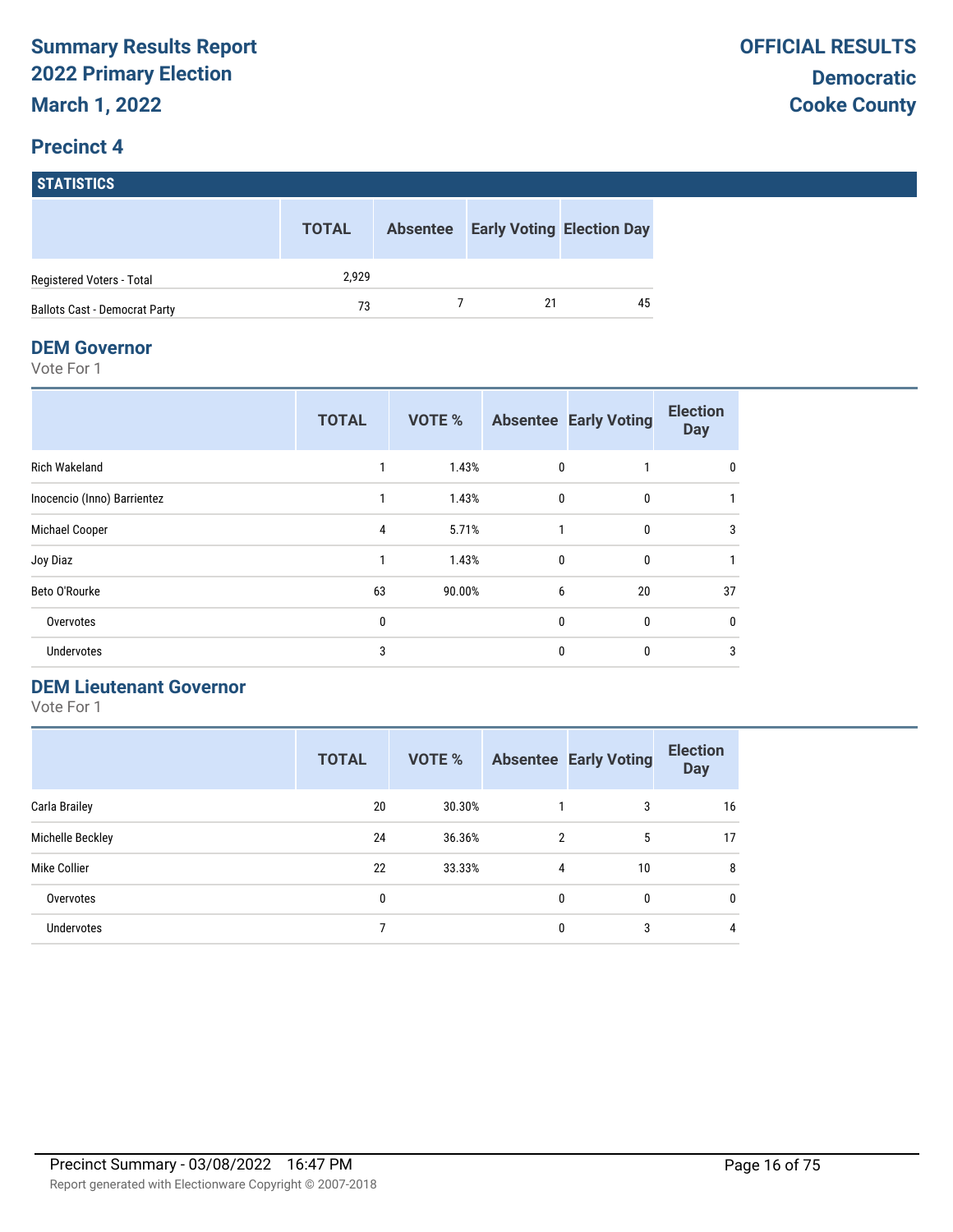#### **Precinct 4**

#### **DEM Attorney General**

Vote For 1

| <b>TOTAL</b> | <b>VOTE %</b> |   |                | <b>Election</b><br><b>Day</b>                                 |
|--------------|---------------|---|----------------|---------------------------------------------------------------|
| 15           | 22.06%        |   | 5              | 10                                                            |
| 9            | 13.24%        | 1 | $\overline{2}$ | 6                                                             |
| 5            | 7.35%         | 0 | $\mathbf{0}$   | 5                                                             |
| 12           | 17.65%        |   | 7              | 3                                                             |
| 27           | 39.71%        |   | 6              | 17                                                            |
| 0            |               |   | $\mathbf{0}$   | 0                                                             |
| 5            |               | 0 |                | 4                                                             |
|              |               |   |                | <b>Absentee Early Voting</b><br>0<br>$\overline{2}$<br>4<br>0 |

#### **DEM Comptroller of Public Accounts**

Vote For 1

|                    | <b>TOTAL</b> | VOTE % |               | <b>Absentee Early Voting</b> | <b>Election</b><br><b>Day</b> |
|--------------------|--------------|--------|---------------|------------------------------|-------------------------------|
| Janet T. Dudding   | 28           | 43.08% | 4             | 8                            | 16                            |
| Angel Luis Vega    | 25           | 38.46% | $\mathcal{P}$ | 7                            | 16                            |
| <b>Tim Mahoney</b> | 12           | 18.46% |               | 4                            |                               |
| Overvotes          | 0            |        | $\mathbf{0}$  | 0                            | $\mathbf{0}$                  |
| <b>Undervotes</b>  | 8            |        | $\mathbf{0}$  | $\overline{2}$               | 6                             |

#### **DEM Comm General Land Office**

|                      | <b>TOTAL</b> | <b>VOTE %</b> |                | <b>Absentee Early Voting</b> | <b>Election</b><br><b>Day</b> |
|----------------------|--------------|---------------|----------------|------------------------------|-------------------------------|
| Sandragrace Martinez | 24           | 36.92%        |                | 5                            | 18                            |
| Jay Kleberg          | 13           | 20.00%        | $\overline{2}$ | 8                            | 3                             |
| Michael Lange        | 15           | 23.08%        | $\overline{2}$ | 2                            | 11                            |
| Jinny Suh            | 13           | 20.00%        | $\overline{2}$ | 3                            | 8                             |
| Overvotes            | 0            |               | 0              | $\mathbf{0}$                 | 0                             |
| Undervotes           | 8            |               | 0              | 3                            | 5                             |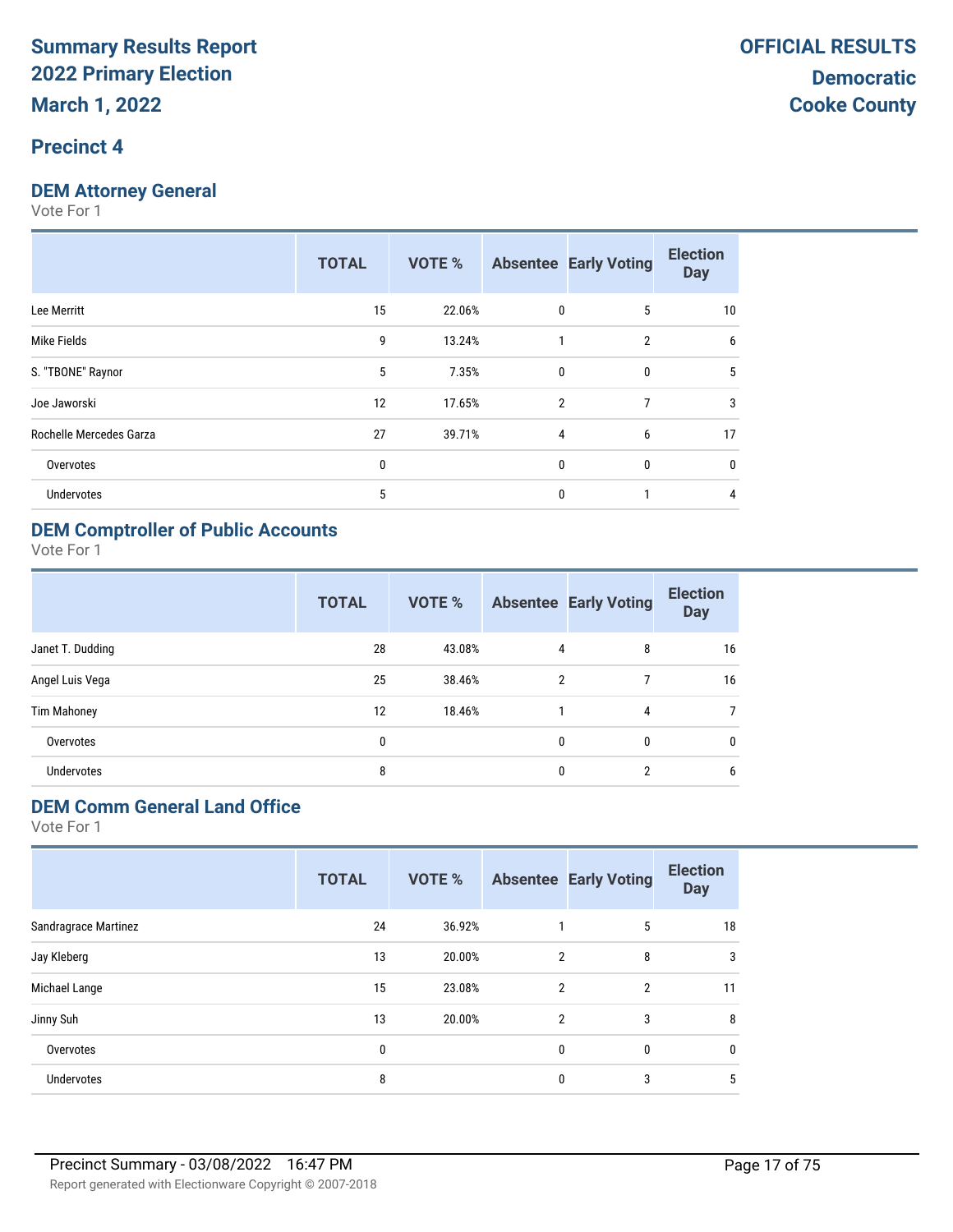#### **DEM Commissioner of Agriculture**

Vote For 1

|                   | <b>TOTAL</b> |        |                | <b>VOTE %</b> Absentee Early Voting | <b>Election</b><br><b>Day</b> |
|-------------------|--------------|--------|----------------|-------------------------------------|-------------------------------|
| Susan Hays        | 57           | 83.82% | 5              | 13                                  | 39                            |
| Ed Ireson         | 11           | 16.18% | $\overline{2}$ | 6                                   | 3                             |
| Overvotes         | 0            |        | $\mathbf{0}$   | 0                                   | 0                             |
| <b>Undervotes</b> | 5            |        | $\mathbf{0}$   |                                     | 3                             |

#### **DEM Railroad Commissioner**

Vote For 1

|              | <b>TOTAL</b> | VOTE %  |   | <b>Absentee Early Voting</b> | <b>Election</b><br><b>Day</b> |
|--------------|--------------|---------|---|------------------------------|-------------------------------|
| Luke Warford | 65           | 100.00% |   | 17                           | 41                            |
| Overvotes    | 0            |         |   |                              | $\mathbf{0}$                  |
| Undervotes   | 8            |         | 0 | Δ                            | 4                             |

#### **DEM Justice, Supreme Court, Pl 3**

Vote For 1

|               | <b>TOTAL</b> | VOTE %  |   | <b>Absentee Early Voting</b> | <b>Election</b><br>Day |
|---------------|--------------|---------|---|------------------------------|------------------------|
| Erin A Nowell | 63           | 100.00% |   |                              | 39                     |
| Overvotes     |              |         | 0 | 0                            | 0                      |
| Undervotes    | 10           |         | 0 |                              | 6                      |

#### **DEM Justice, Supreme Court, Pl 5**

|                   | <b>TOTAL</b> | VOTE %  |   | <b>Absentee Early Voting</b> | <b>Election</b><br>Day |
|-------------------|--------------|---------|---|------------------------------|------------------------|
| Amanda Reichek    | 65           | 100.00% |   |                              | 41                     |
| Overvotes         |              |         | 0 |                              | 0                      |
| <b>Undervotes</b> |              |         | 0 |                              |                        |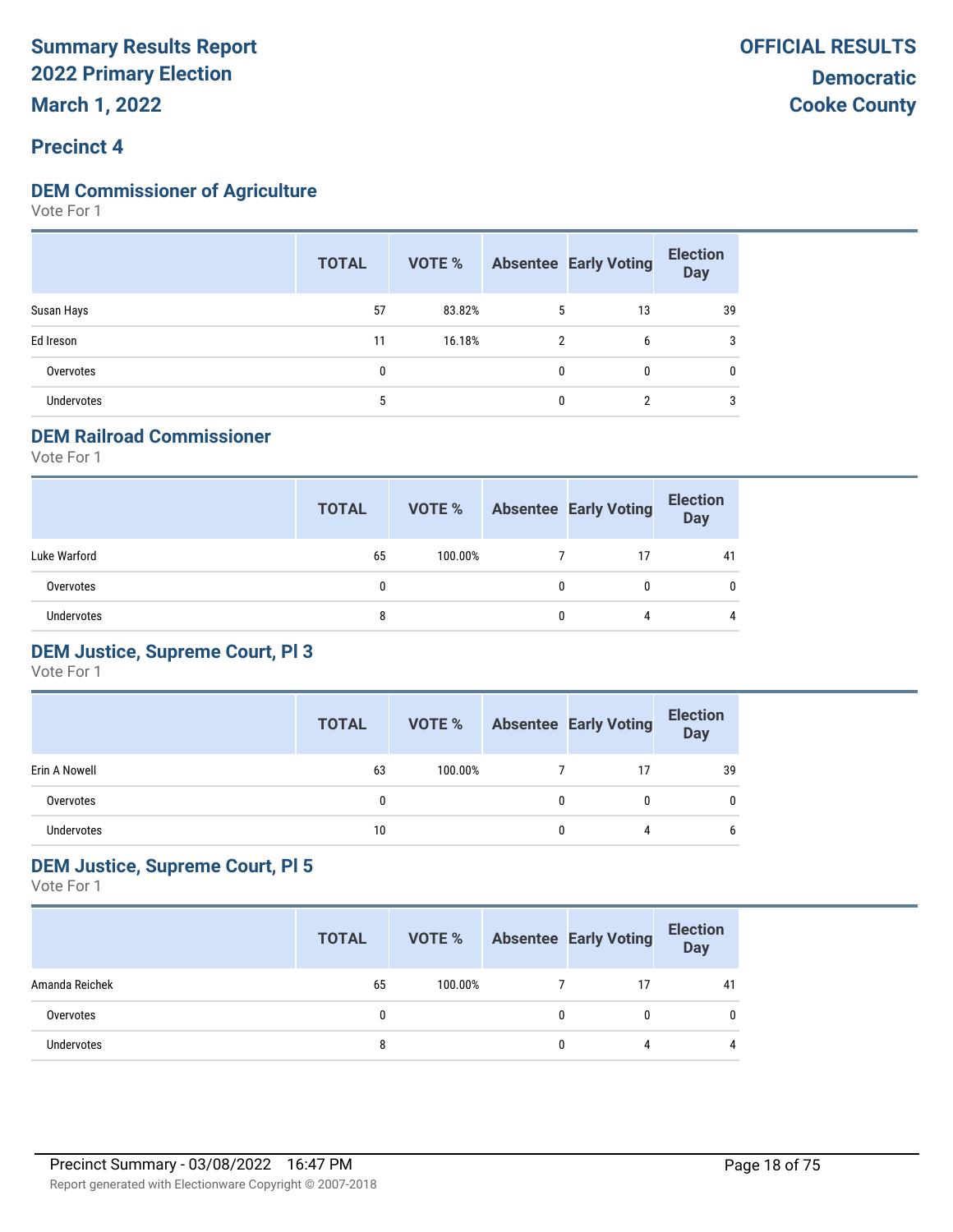#### **DEM Justice, Supreme Court, Pl 9**

Vote For 1

|                   | <b>TOTAL</b> | VOTE %  |   | <b>Absentee Early Voting</b> | <b>Election</b><br>Day |
|-------------------|--------------|---------|---|------------------------------|------------------------|
| Julia Maldonado   | 63           | 100.00% |   | 18                           | 38                     |
| Overvotes         | 0            |         | 0 | 0                            | 0                      |
| <b>Undervotes</b> | 10           |         | 0 | 3                            |                        |

#### **DEM Judge, Ct of Crim App, Pl 5**

Vote For 1

|              | <b>TOTAL</b> | VOTE %  | <b>Absentee Early Voting</b> | <b>Election</b><br>Day |
|--------------|--------------|---------|------------------------------|------------------------|
| Dana Huffman | 66           | 100.00% | 17                           | 42                     |
| Overvotes    | 0            |         | 0                            |                        |
| Undervotes   |              |         | 4                            | ◠                      |

#### **DEM Judge, Ct of Crim App, Pl 6**

Vote For 1

|                | <b>TOTAL</b> | VOTE %  |   | <b>Absentee Early Voting</b> | <b>Election</b><br>Day |
|----------------|--------------|---------|---|------------------------------|------------------------|
| Robert Johnson | 66           | 100.00% |   | 18                           | 41                     |
| Overvotes      | 0            |         | 0 |                              |                        |
| Undervotes     |              |         | 0 | 3                            | 4                      |

#### **DEM Member, State BoE, Dist 12**

|                   | <b>TOTAL</b> | VOTE % |   | <b>Absentee Early Voting</b> | <b>Election</b><br><b>Day</b> |
|-------------------|--------------|--------|---|------------------------------|-------------------------------|
| Alex Cornwallis   | 30           | 47.62% | 3 | 6                            | 21                            |
| Roberto Velasco   | 33           | 52.38% | 4 | 12                           | 17                            |
| Overvotes         | 0            |        | 0 | $\mathbf{0}$                 | 0                             |
| <b>Undervotes</b> | 10           |        | 0 | 3                            |                               |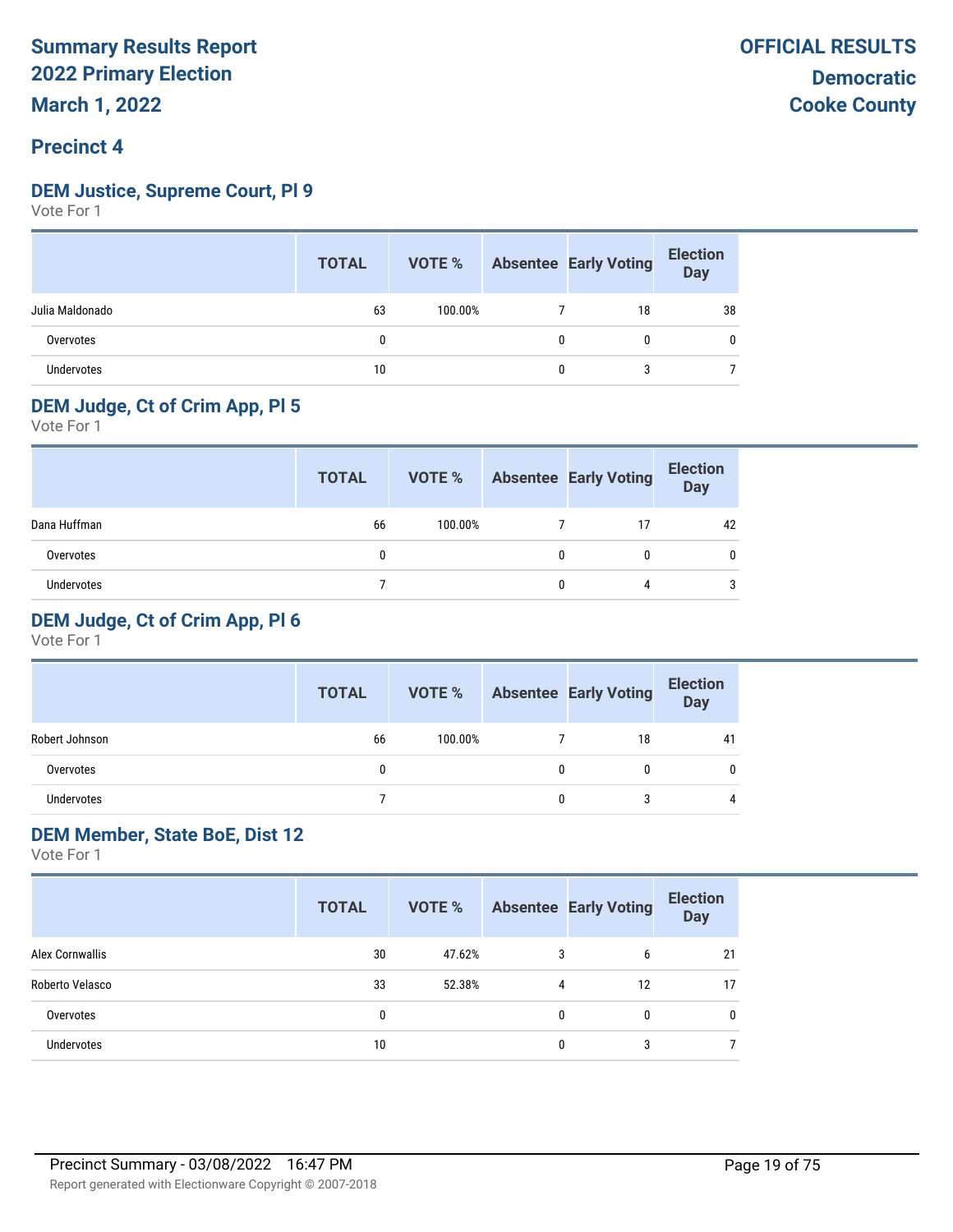#### **DEM Justice, 2nd Ct of App Dist, Pl 3**

Vote For 1

|                   | <b>TOTAL</b> |         |   | <b>VOTE %</b> Absentee Early Voting | <b>Election</b><br>Day |
|-------------------|--------------|---------|---|-------------------------------------|------------------------|
| Delonia A. Watson | 61           | 100.00% |   | 16                                  | 38                     |
| Overvotes         |              |         | 0 | 0                                   |                        |
| <b>Undervotes</b> | 12           |         | 0 | b.                                  |                        |

#### **DEM County Judge**

Vote For 1

|            | <b>TOTAL</b> | <b>VOTE %</b> | <b>Absentee Early Voting</b> | <b>Election</b><br><b>Day</b> |
|------------|--------------|---------------|------------------------------|-------------------------------|
| Denny Hook | 62           | 100.00%       |                              | 38                            |
| Overvotes  |              |               | 0                            |                               |
| Undervotes | 11           |               | 4                            |                               |

#### **DEM County Surveyor**

Vote For 1

|                     | <b>TOTAL</b> | VOTE %  |   | <b>Absentee Early Voting</b> | <b>Election</b><br><b>Day</b> |
|---------------------|--------------|---------|---|------------------------------|-------------------------------|
| <b>Delbert West</b> | 60           | 100.00% |   | 18                           | 35                            |
| Overvotes           |              |         | 0 |                              |                               |
| Undervotes          | 13           |         | 0 | 3                            | 10                            |

#### **DEM County Chair**

|               | <b>TOTAL</b> |         |   | <b>VOTE %</b> Absentee Early Voting | <b>Election</b><br>Day |
|---------------|--------------|---------|---|-------------------------------------|------------------------|
| Sherman Moore | 67           | 100.00% |   | 19                                  | 41                     |
| Overvotes     |              |         | 0 | 0                                   | 0                      |
| Undervotes    |              |         | 0 |                                     | 4                      |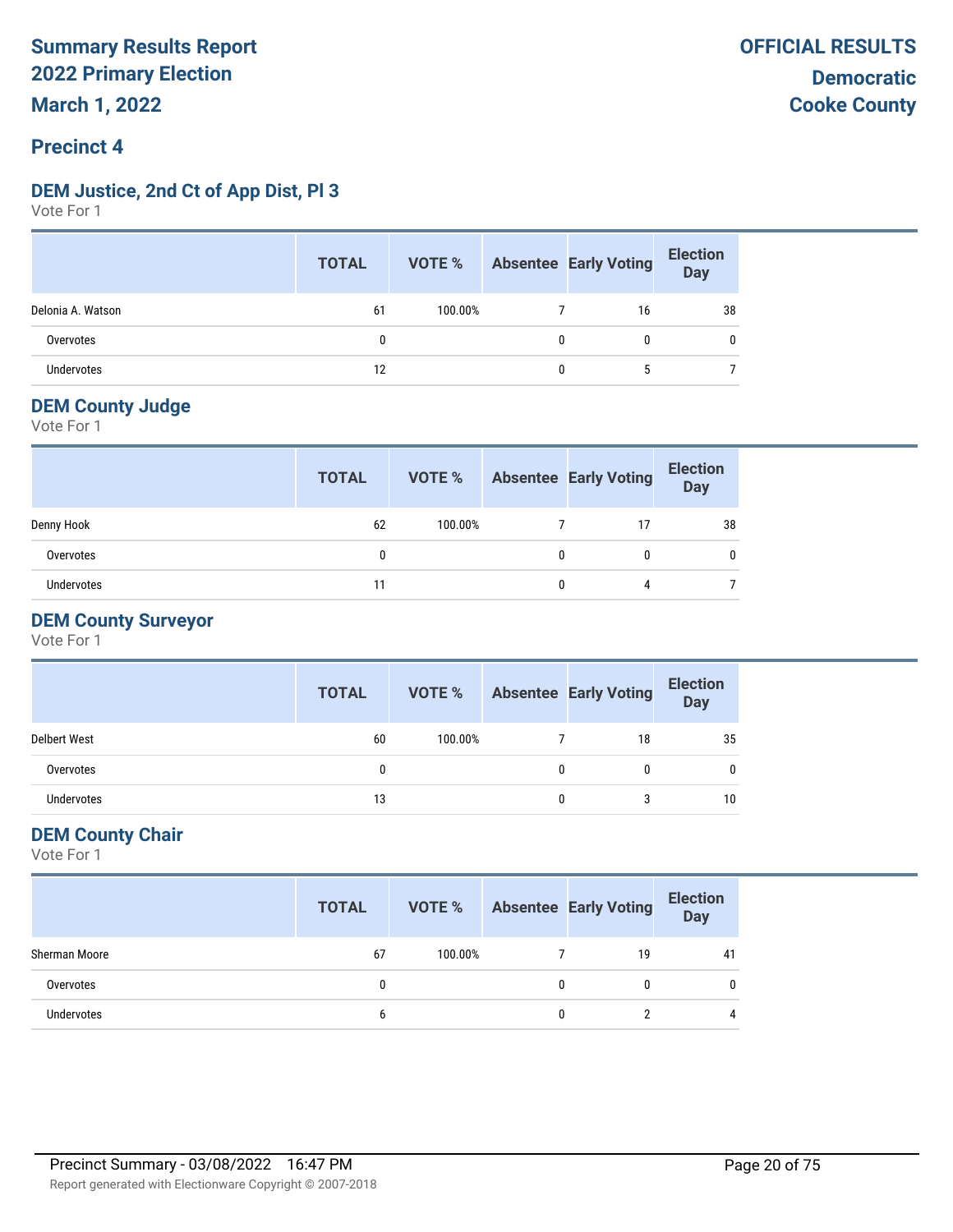## **STATISTICS TOTAL Absentee Early Voting Election Day** Registered Voters - Total 2,231 Ballots Cast - Democrat Party **28** 28 4 8 16

#### **DEM Governor**

Vote For 1

|                             | <b>TOTAL</b> | <b>VOTE %</b> |              | <b>Absentee Early Voting</b> | <b>Election</b><br><b>Day</b> |
|-----------------------------|--------------|---------------|--------------|------------------------------|-------------------------------|
| <b>Rich Wakeland</b>        |              | 3.70%         | 0            |                              | 0                             |
| Inocencio (Inno) Barrientez | 0            | 0.00%         | $\mathbf{0}$ | $\mathbf{0}$                 | 0                             |
| Michael Cooper              | 0            | 0.00%         | $\mathbf{0}$ | $\mathbf{0}$                 | 0                             |
| Joy Diaz                    | 5            | 18.52%        | $\mathbf{0}$ | $\overline{2}$               | 3                             |
| Beto O'Rourke               | 21           | 77.78%        | 4            | 5                            | 12                            |
| Overvotes                   | 0            |               | $\mathbf{0}$ | $\mathbf{0}$                 | 0                             |
| <b>Undervotes</b>           |              |               | 0            | 0                            |                               |

#### **DEM Lieutenant Governor**

|                   | <b>TOTAL</b> | <b>VOTE %</b> |   | <b>Absentee Early Voting</b> | <b>Election</b><br><b>Day</b> |
|-------------------|--------------|---------------|---|------------------------------|-------------------------------|
| Carla Brailey     | 9            | 34.62%        | 0 | 5                            | 4                             |
| Michelle Beckley  | 3            | 11.54%        | 0 |                              | 2                             |
| Mike Collier      | 14           | 53.85%        | 4 | 2                            | 8                             |
| Overvotes         | 0            |               | 0 | 0                            | 0                             |
| <b>Undervotes</b> | 2            |               | 0 | 0                            | 2                             |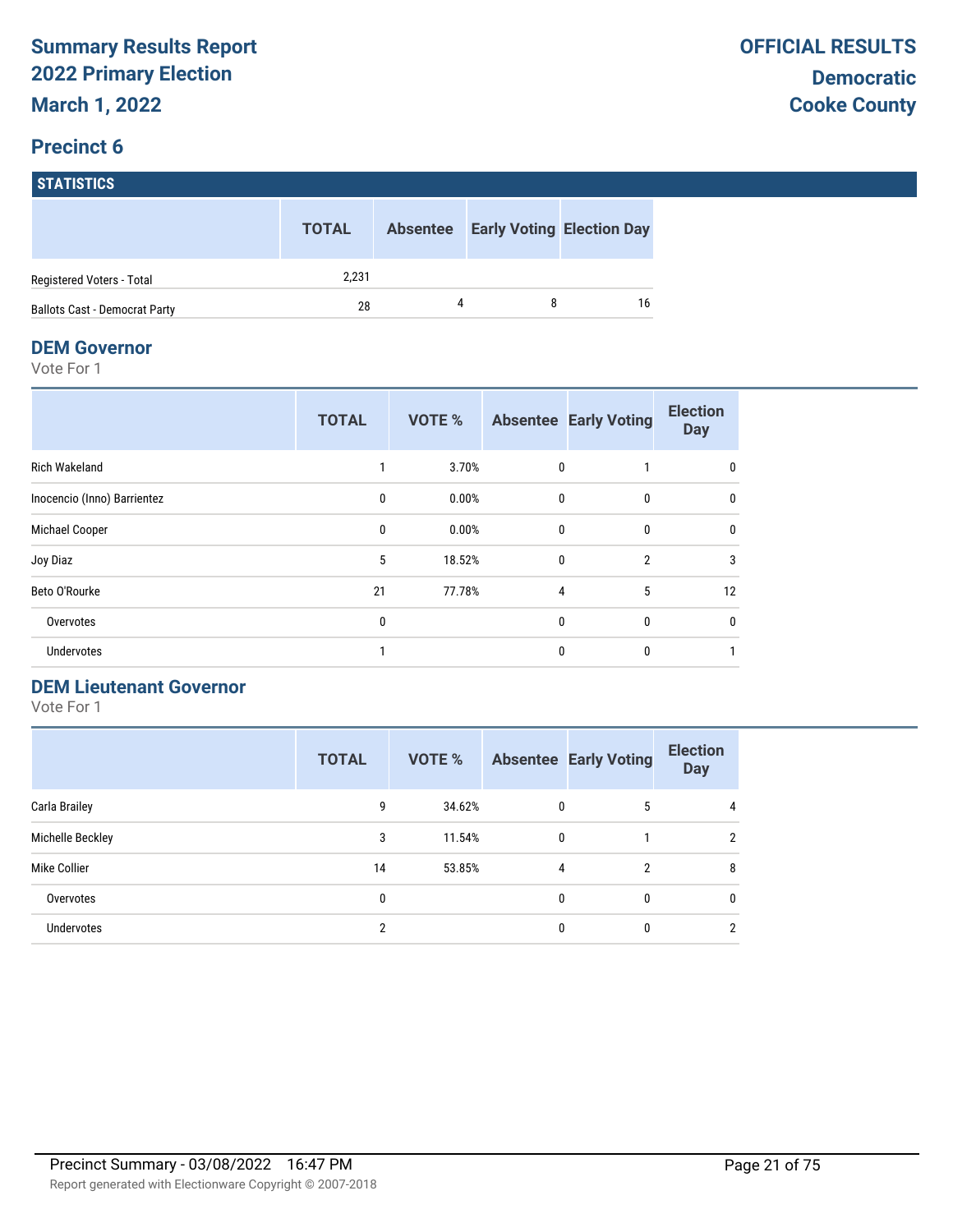#### **Precinct 6**

#### **DEM Attorney General**

Vote For 1

|                         | <b>TOTAL</b>   | <b>VOTE %</b> |                | <b>Absentee Early Voting</b> | <b>Election</b><br><b>Day</b> |
|-------------------------|----------------|---------------|----------------|------------------------------|-------------------------------|
| Lee Merritt             | 7              | 26.92%        | 2              | $\overline{2}$               | 3                             |
| Mike Fields             | 5              | 19.23%        | $\mathbf{0}$   | 0                            | 5                             |
| S. "TBONE" Raynor       | 3              | 11.54%        | $\overline{2}$ |                              | $\mathbf{0}$                  |
| Joe Jaworski            | $\overline{2}$ | 7.69%         | $\mathbf{0}$   | $\mathbf{0}$                 | $\overline{2}$                |
| Rochelle Mercedes Garza | 9              | 34.62%        | $\mathbf{0}$   | 5                            | 4                             |
| Overvotes               | $\mathbf{0}$   |               | $\mathbf{0}$   | 0                            | 0                             |
| <b>Undervotes</b>       | $\overline{2}$ |               | $\mathbf{0}$   | 0                            | 2                             |
|                         |                |               |                |                              |                               |

#### **DEM Comptroller of Public Accounts**

Vote For 1

|                    | <b>TOTAL</b> | <b>VOTE %</b> |              | <b>Absentee Early Voting</b> | <b>Election</b><br><b>Day</b> |
|--------------------|--------------|---------------|--------------|------------------------------|-------------------------------|
| Janet T. Dudding   | 13           | 54.17%        | 2            | 5                            | 6                             |
| Angel Luis Vega    | 4            | 16.67%        | $\mathbf{0}$ |                              | 3                             |
| <b>Tim Mahoney</b> |              | 29.17%        |              |                              | 5                             |
| Overvotes          | 0            |               | $\mathbf{0}$ | 0                            | $\mathbf{0}$                  |
| <b>Undervotes</b>  | 4            |               |              |                              | 2                             |

## **DEM Comm General Land Office**

|                      | <b>TOTAL</b> | <b>VOTE %</b> |             | <b>Absentee Early Voting</b> | <b>Election</b><br><b>Day</b> |
|----------------------|--------------|---------------|-------------|------------------------------|-------------------------------|
| Sandragrace Martinez | 3            | 14.29%        | 2           | 0                            |                               |
| Jay Kleberg          | 6            | 28.57%        |             |                              | 4                             |
| Michael Lange        | 7            | 33.33%        | $\mathbf 0$ | $\overline{2}$               | 5                             |
| Jinny Suh            | 5            | 23.81%        | 0           | 3                            | C                             |
| Overvotes            | 0            |               | 0           | 0                            | 0                             |
| <b>Undervotes</b>    |              |               |             | $\overline{2}$               | 4                             |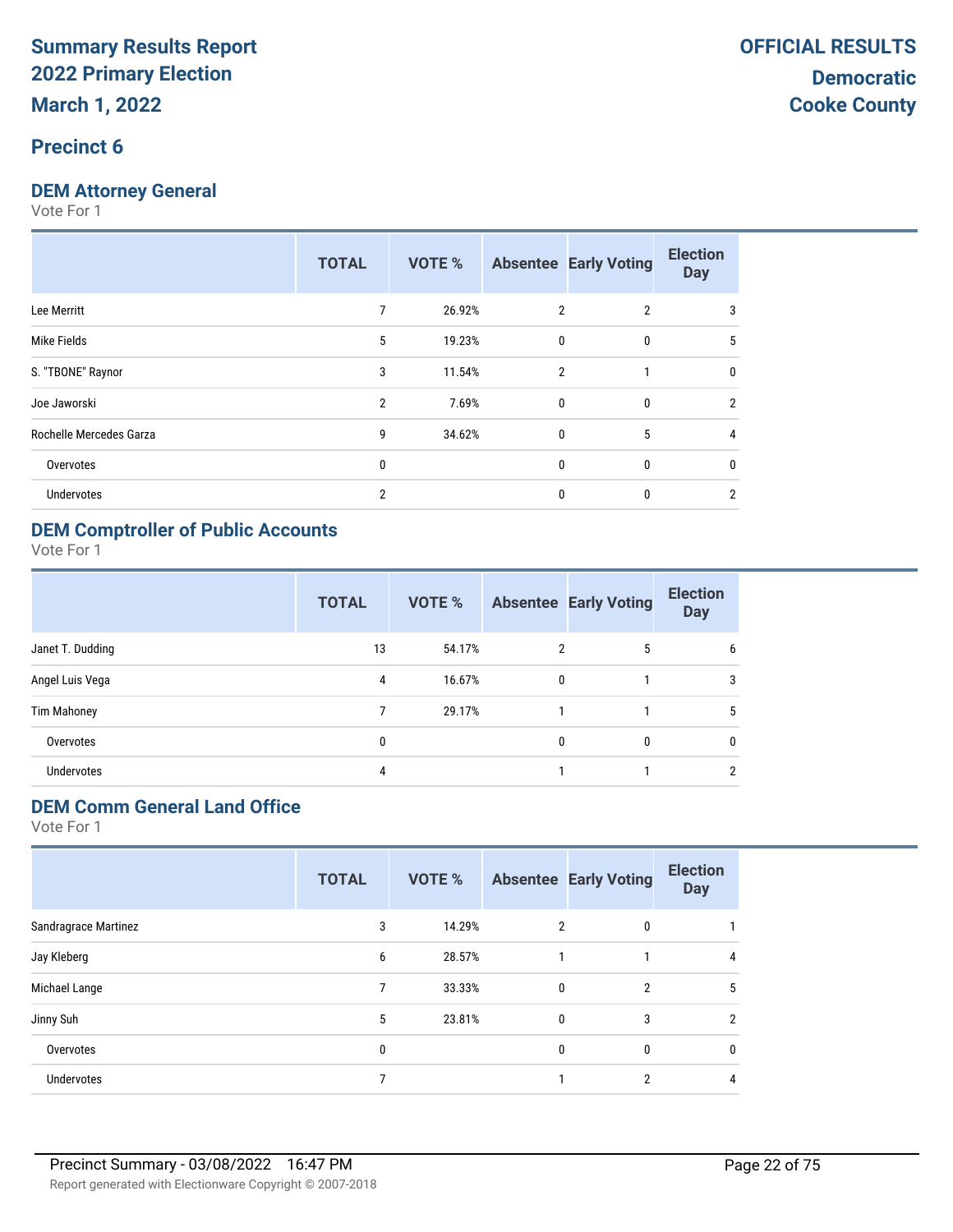#### **DEM Commissioner of Agriculture**

Vote For 1

|                   | <b>TOTAL</b> | VOTE % |              | <b>Absentee Early Voting</b> | <b>Election</b><br><b>Day</b> |
|-------------------|--------------|--------|--------------|------------------------------|-------------------------------|
| Susan Hays        | 17           | 65.38% | 3            | 4                            | 10                            |
| Ed Ireson         | 9            | 34.62% | $\mathbf{0}$ | 4                            | 5                             |
| Overvotes         | 0            |        | 0            | $\mathbf{0}$                 | 0                             |
| <b>Undervotes</b> | 2            |        |              | 0                            |                               |

#### **DEM Railroad Commissioner**

Vote For 1

|                   | <b>TOTAL</b> | VOTE %  |   | <b>Absentee Early Voting</b> | <b>Election</b><br><b>Day</b> |
|-------------------|--------------|---------|---|------------------------------|-------------------------------|
| Luke Warford      | 21           | 100.00% | 3 | 6                            | 12                            |
| Overvotes         | 0            |         | 0 |                              | 0                             |
| <b>Undervotes</b> |              |         |   |                              | $\overline{4}$                |

#### **DEM Justice, Supreme Court, Pl 3**

Vote For 1

|               | <b>TOTAL</b> | VOTE %  |   | <b>Absentee Early Voting</b> | <b>Election</b><br><b>Day</b> |
|---------------|--------------|---------|---|------------------------------|-------------------------------|
| Erin A Nowell | 19           | 100.00% |   |                              | 10                            |
| Overvotes     |              |         | 0 |                              |                               |
| Undervotes    |              |         |   |                              | 6                             |

#### **DEM Justice, Supreme Court, Pl 5**

|                   | <b>TOTAL</b> | VOTE %  |   | <b>Absentee Early Voting</b> | <b>Election</b><br><b>Day</b> |
|-------------------|--------------|---------|---|------------------------------|-------------------------------|
| Amanda Reichek    | 23           | 100.00% | 3 |                              | 13                            |
| Overvotes         |              |         | 0 |                              | 0                             |
| <b>Undervotes</b> |              |         |   |                              | 3                             |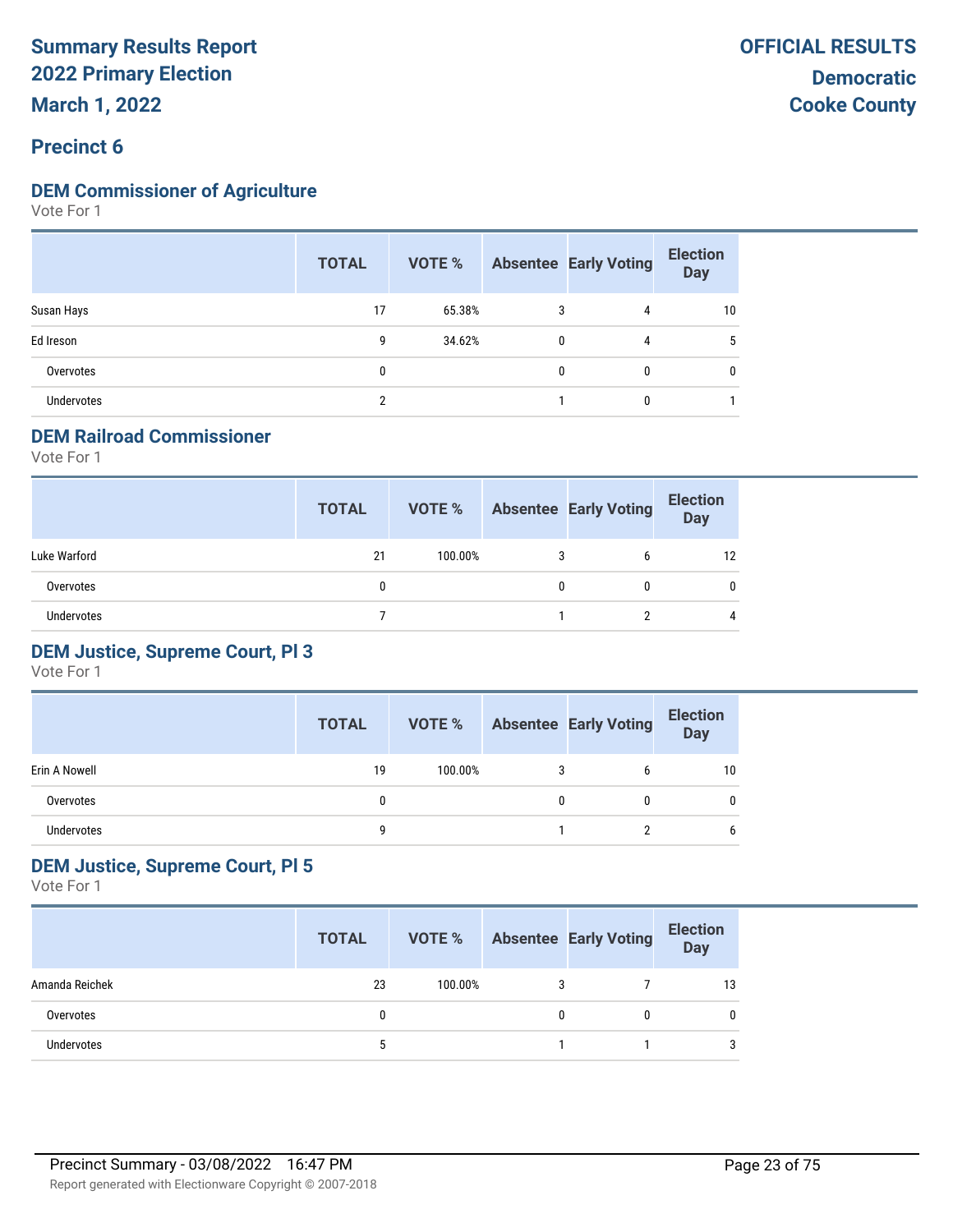#### **DEM Justice, Supreme Court, Pl 9**

Vote For 1

|                   | <b>TOTAL</b> | VOTE %  |   | <b>Absentee Early Voting</b> | <b>Election</b><br>Day |
|-------------------|--------------|---------|---|------------------------------|------------------------|
| Julia Maldonado   | 23           | 100.00% | 3 | b                            | 14                     |
| Overvotes         |              |         | 0 | 0                            | 0                      |
| <b>Undervotes</b> | 5            |         |   |                              |                        |

#### **DEM Judge, Ct of Crim App, Pl 5**

Vote For 1

|              | <b>TOTAL</b> | VOTE %  |   | <b>Absentee Early Voting</b> | <b>Election</b><br>Day |
|--------------|--------------|---------|---|------------------------------|------------------------|
| Dana Huffman | 22           | 100.00% | 3 |                              |                        |
| Overvotes    | 0            |         |   |                              |                        |
| Undervotes   | b            |         |   |                              |                        |

#### **DEM Judge, Ct of Crim App, Pl 6**

Vote For 1

|                | <b>TOTAL</b> | VOTE %  |   | <b>Absentee Early Voting</b> | <b>Election</b><br>Day |
|----------------|--------------|---------|---|------------------------------|------------------------|
| Robert Johnson | 21           | 100.00% | 3 |                              | 13                     |
| Overvotes      | 0            |         | 0 |                              |                        |
| Undervotes     |              |         |   | З                            | 3                      |

#### **DEM Member, State BoE, Dist 12**

|                   | <b>TOTAL</b> | <b>VOTE %</b> |   | <b>Absentee Early Voting</b> | <b>Election</b><br><b>Day</b> |
|-------------------|--------------|---------------|---|------------------------------|-------------------------------|
| Alex Cornwallis   | 14           | 66.67%        | 3 | າ                            | 9                             |
| Roberto Velasco   |              | 33.33%        | 0 | 2                            | 5                             |
| Overvotes         | 0            |               | 0 | $\bf{0}$                     | 0                             |
| <b>Undervotes</b> |              |               |   | 4                            | 2                             |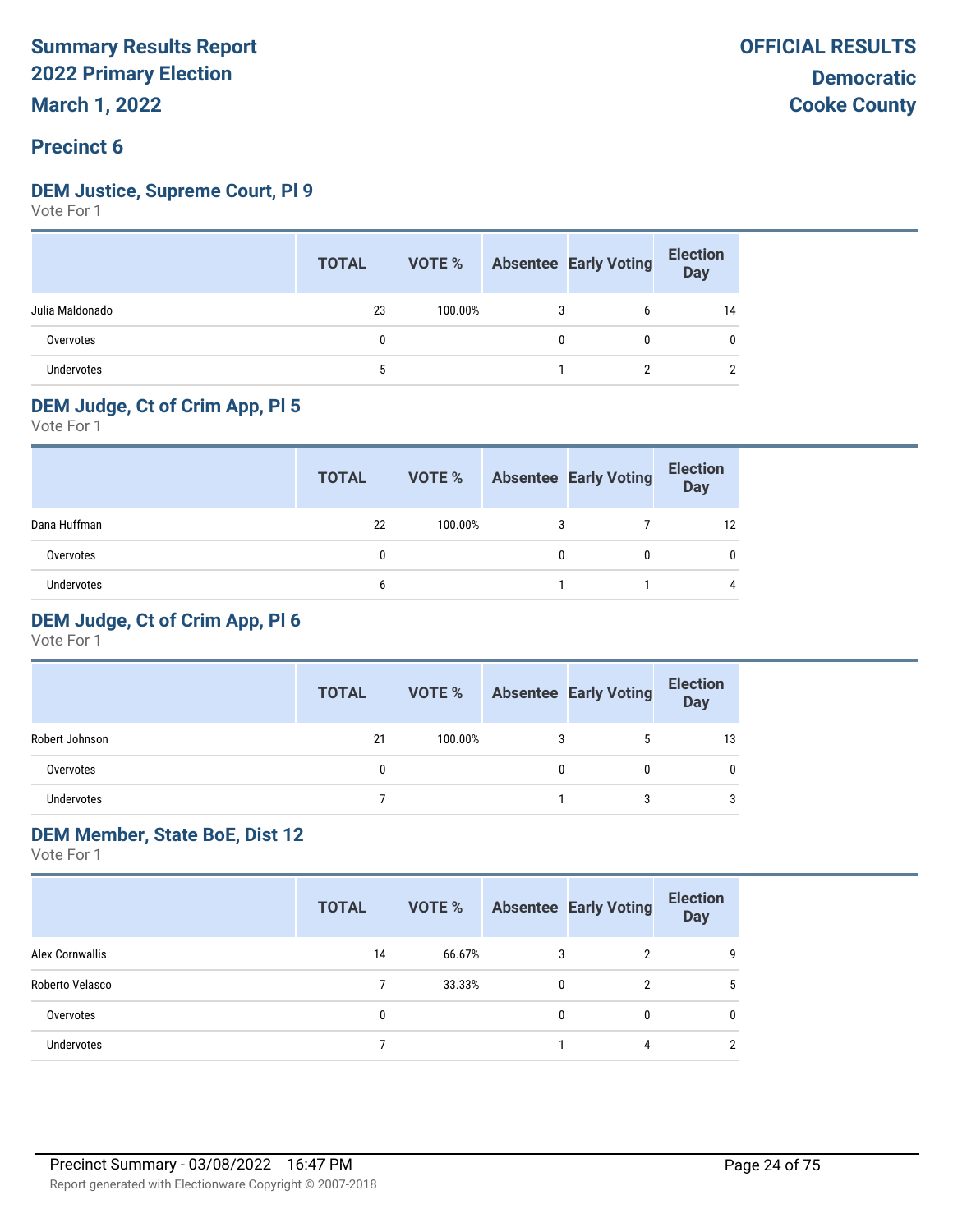#### **DEM Justice, 2nd Ct of App Dist, Pl 3**

Vote For 1

|                   | <b>TOTAL</b> |         |   | <b>VOTE %</b> Absentee Early Voting | <b>Election</b><br>Day |
|-------------------|--------------|---------|---|-------------------------------------|------------------------|
| Delonia A. Watson | 22           | 100.00% |   | b                                   | 13                     |
| Overvotes         |              |         | 0 |                                     |                        |
| Undervotes        |              |         |   |                                     |                        |

#### **DEM County Judge**

Vote For 1

|                   | <b>TOTAL</b> | VOTE %  |   | <b>Absentee Early Voting</b> | <b>Election</b><br>Day |
|-------------------|--------------|---------|---|------------------------------|------------------------|
| Denny Hook        | 23           | 100.00% | 4 |                              | 14                     |
| Overvotes         | 0            |         | 0 | 0                            |                        |
| <b>Undervotes</b> |              |         |   |                              |                        |

#### **DEM County Surveyor**

Vote For 1

|                     | <b>TOTAL</b> | VOTE %  |   | <b>Absentee Early Voting</b> | <b>Election</b><br><b>Day</b> |
|---------------------|--------------|---------|---|------------------------------|-------------------------------|
| <b>Delbert West</b> | 24           | 100.00% | 4 | 5                            | 15                            |
| Overvotes           |              |         |   |                              |                               |
| Undervotes          | 4            |         | 0 | 3                            |                               |

#### **DEM County Chair**

|               | <b>TOTAL</b> | VOTE %  |   | <b>Absentee Early Voting</b> | <b>Election</b><br><b>Day</b> |
|---------------|--------------|---------|---|------------------------------|-------------------------------|
| Sherman Moore | 21           | 100.00% | 4 | 5                            | 12                            |
| Overvotes     |              |         | 0 | 0                            |                               |
| Undervotes    |              |         | 0 |                              |                               |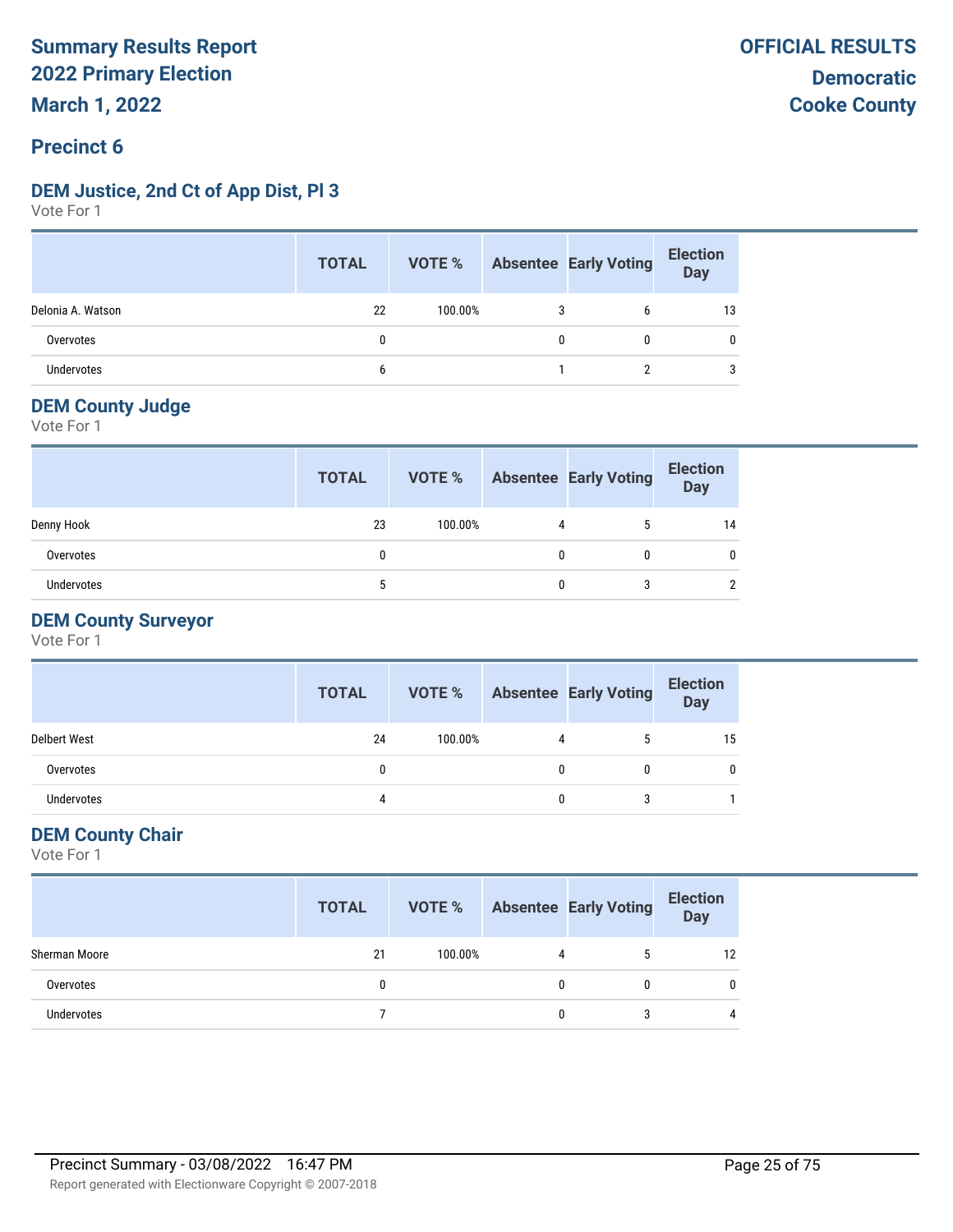# **STATISTICS TOTAL Absentee Early Voting Election Day**

| Registered Voters - Total     | 740 |  |  |
|-------------------------------|-----|--|--|
| Ballots Cast - Democrat Party |     |  |  |

#### **DEM Governor**

Vote For 1

|                             | <b>TOTAL</b> | <b>VOTE %</b> |              | <b>Absentee Early Voting</b> | <b>Election</b><br><b>Day</b> |
|-----------------------------|--------------|---------------|--------------|------------------------------|-------------------------------|
| <b>Rich Wakeland</b>        | 0            | 0.00%         | 0            | 0                            | 0                             |
| Inocencio (Inno) Barrientez | $\mathbf{0}$ | 0.00%         | $\mathbf 0$  | $\mathbf{0}$                 | 0                             |
| Michael Cooper              | 0            | 0.00%         | $\mathbf{0}$ | 0                            | 0                             |
| Joy Diaz                    |              | 7.69%         | $\mathbf{0}$ | $\mathbf{0}$                 |                               |
| Beto O'Rourke               | 12           | 92.31%        | $\mathbf{0}$ | 6                            | 6                             |
| Overvotes                   | $\mathbf{0}$ |               | $\mathbf{0}$ | $\mathbf{0}$                 | $\mathbf{0}$                  |
| <b>Undervotes</b>           | 0            |               | 0            | $\bf{0}$                     | 0                             |

#### **DEM Lieutenant Governor**

|                   | <b>TOTAL</b> | <b>VOTE %</b> |   | <b>Absentee Early Voting</b> | <b>Election</b><br><b>Day</b> |
|-------------------|--------------|---------------|---|------------------------------|-------------------------------|
| Carla Brailey     | 4            | 30.77%        | 0 | 2                            | 2                             |
| Michelle Beckley  | 4            | 30.77%        | 0 |                              | 3                             |
| Mike Collier      | 5            | 38.46%        | 0 | 3                            | $\mathfrak{p}$                |
| Overvotes         | 0            |               | 0 | 0                            | 0                             |
| <b>Undervotes</b> | 0            |               | 0 | 0                            | $\mathbf{0}$                  |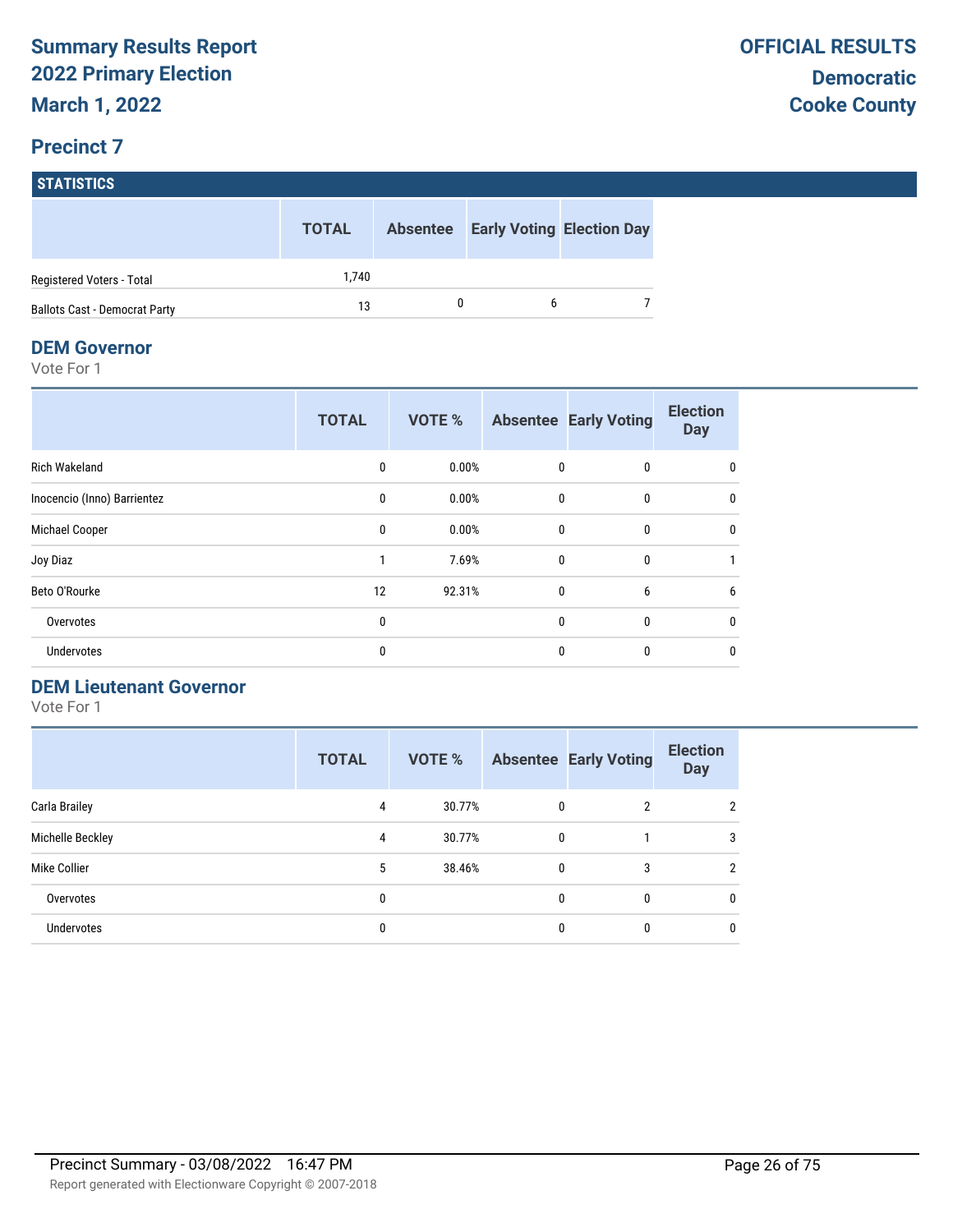#### **Precinct 7**

#### **DEM Attorney General**

Vote For 1

|                         | <b>TOTAL</b> | <b>VOTE %</b> |              | <b>Absentee Early Voting</b> | <b>Election</b><br><b>Day</b> |
|-------------------------|--------------|---------------|--------------|------------------------------|-------------------------------|
| Lee Merritt             | 4            | 30.77%        | 0            | 3                            |                               |
| Mike Fields             | 3            | 23.08%        | 0            | $\overline{2}$               |                               |
| S. "TBONE" Raynor       |              | 7.69%         | 0            | $\mathbf{0}$                 |                               |
| Joe Jaworski            |              | 7.69%         | $\mathbf{0}$ |                              | 0                             |
| Rochelle Mercedes Garza | 4            | 30.77%        | 0            | 0                            |                               |
| Overvotes               | 0            |               | 0            | 0                            | 0                             |
| Undervotes              | 0            |               | 0            | 0                            | 0                             |
|                         |              |               |              |                              |                               |

#### **DEM Comptroller of Public Accounts**

Vote For 1

|                    | <b>TOTAL</b> | VOTE % |              | <b>Absentee Early Voting</b> | <b>Election</b><br><b>Day</b> |
|--------------------|--------------|--------|--------------|------------------------------|-------------------------------|
| Janet T. Dudding   | 3            | 23.08% | $\mathbf{0}$ | 2                            |                               |
| Angel Luis Vega    | 3            | 23.08% | $\mathbf{0}$ | $\mathbf{0}$                 | 3                             |
| <b>Tim Mahoney</b> |              | 53.85% | $\mathbf{0}$ | 4                            | 3                             |
| Overvotes          | 0            |        | $\mathbf{0}$ | $\mathbf{0}$                 | $\mathbf{0}$                  |
| <b>Undervotes</b>  | 0            |        |              | $\mathbf{0}$                 | $\mathbf{0}$                  |

#### **DEM Comm General Land Office**

|                      | <b>TOTAL</b>   | VOTE % |              | <b>Absentee Early Voting</b> | <b>Election</b><br><b>Day</b> |
|----------------------|----------------|--------|--------------|------------------------------|-------------------------------|
| Sandragrace Martinez | 3              | 23.08% | $\mathbf 0$  |                              | າ                             |
| Jay Kleberg          | 4              | 30.77% | $\mathbf 0$  | $\overline{2}$               | 2                             |
| Michael Lange        | 4              | 30.77% | $\mathbf 0$  |                              | 3                             |
| Jinny Suh            | $\overline{2}$ | 15.38% | 0            | $\overline{2}$               | 0                             |
| Overvotes            | 0              |        | $\mathbf{0}$ | 0                            | 0                             |
| <b>Undervotes</b>    | 0              |        | 0            | 0                            | 0                             |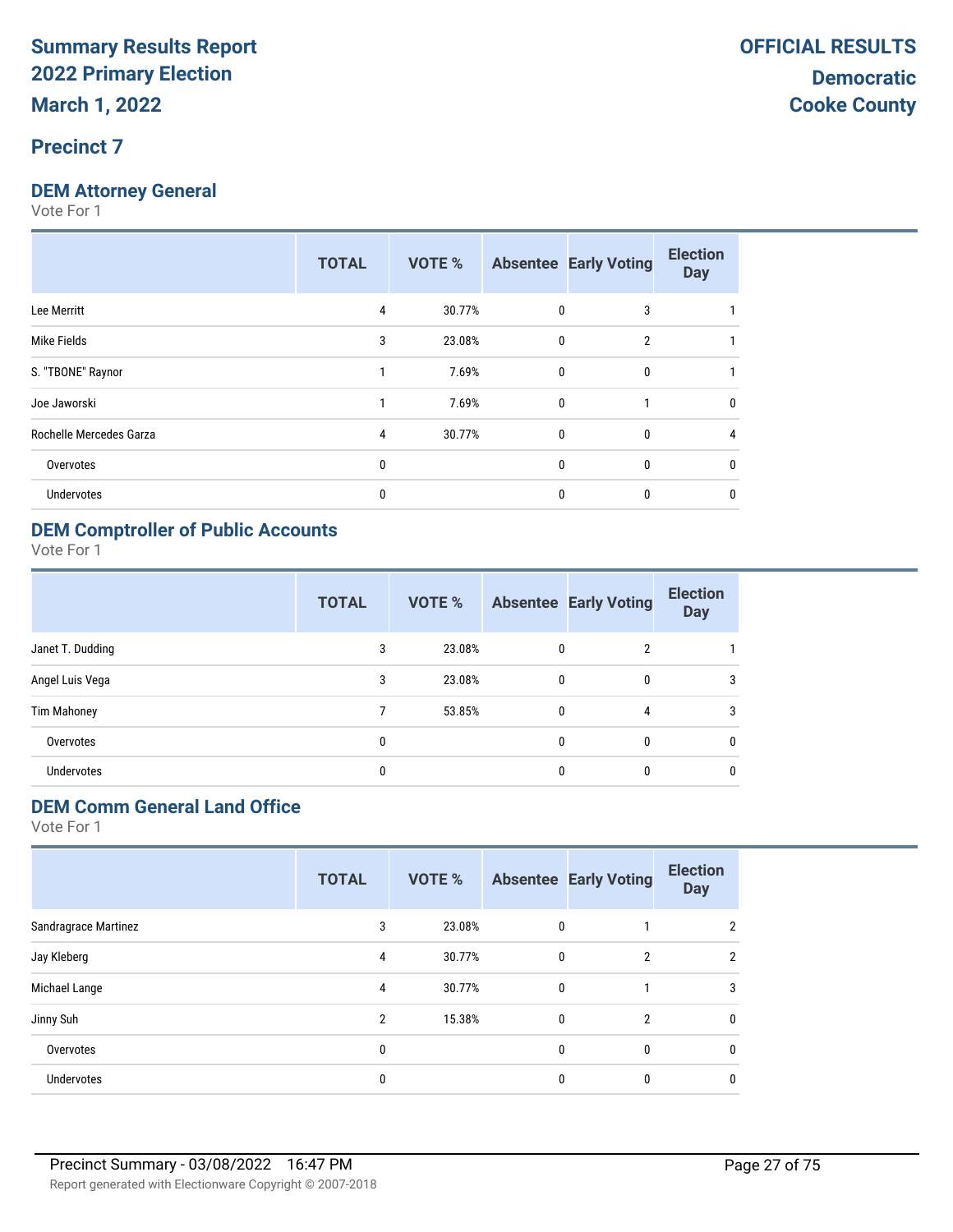#### **Precinct 7**

#### **DEM Commissioner of Agriculture**

Vote For 1

|                   | <b>TOTAL</b> | VOTE % |              | <b>Absentee Early Voting</b> | <b>Election</b><br><b>Day</b> |
|-------------------|--------------|--------|--------------|------------------------------|-------------------------------|
| Susan Hays        | 11           | 84.62% | 0            | 6                            | 5                             |
| Ed Ireson         | 2            | 15.38% | $\mathbf{0}$ | 0                            | ົ                             |
| Overvotes         | 0            |        | 0            | $\mathbf{0}$                 | 0                             |
| <b>Undervotes</b> | 0            |        | 0            | 0                            | 0                             |

#### **DEM Railroad Commissioner**

Vote For 1

|                   | <b>TOTAL</b> | VOTE %  |   | <b>Absentee Early Voting</b> | <b>Election</b><br><b>Day</b> |
|-------------------|--------------|---------|---|------------------------------|-------------------------------|
| Luke Warford      | 13           | 100.00% | 0 | 6                            |                               |
| Overvotes         | 0            |         | 0 |                              | 0                             |
| <b>Undervotes</b> |              |         | 0 |                              | 0                             |

#### **DEM Justice, Supreme Court, Pl 3**

Vote For 1

|               | <b>TOTAL</b> | VOTE %  |   | <b>Absentee Early Voting</b> | <b>Election</b><br><b>Day</b> |
|---------------|--------------|---------|---|------------------------------|-------------------------------|
| Erin A Nowell | 13           | 100.00% | 0 |                              |                               |
| Overvotes     |              |         | 0 |                              |                               |
| Undervotes    |              |         | 0 |                              | 0                             |

#### **DEM Justice, Supreme Court, Pl 5**

|                   | <b>TOTAL</b> | VOTE %  |   | <b>Absentee Early Voting</b> | <b>Election</b><br><b>Day</b> |
|-------------------|--------------|---------|---|------------------------------|-------------------------------|
| Amanda Reichek    | 13           | 100.00% | 0 | b                            |                               |
| Overvotes         |              |         | 0 |                              | 0                             |
| <b>Undervotes</b> |              |         | 0 |                              | 0                             |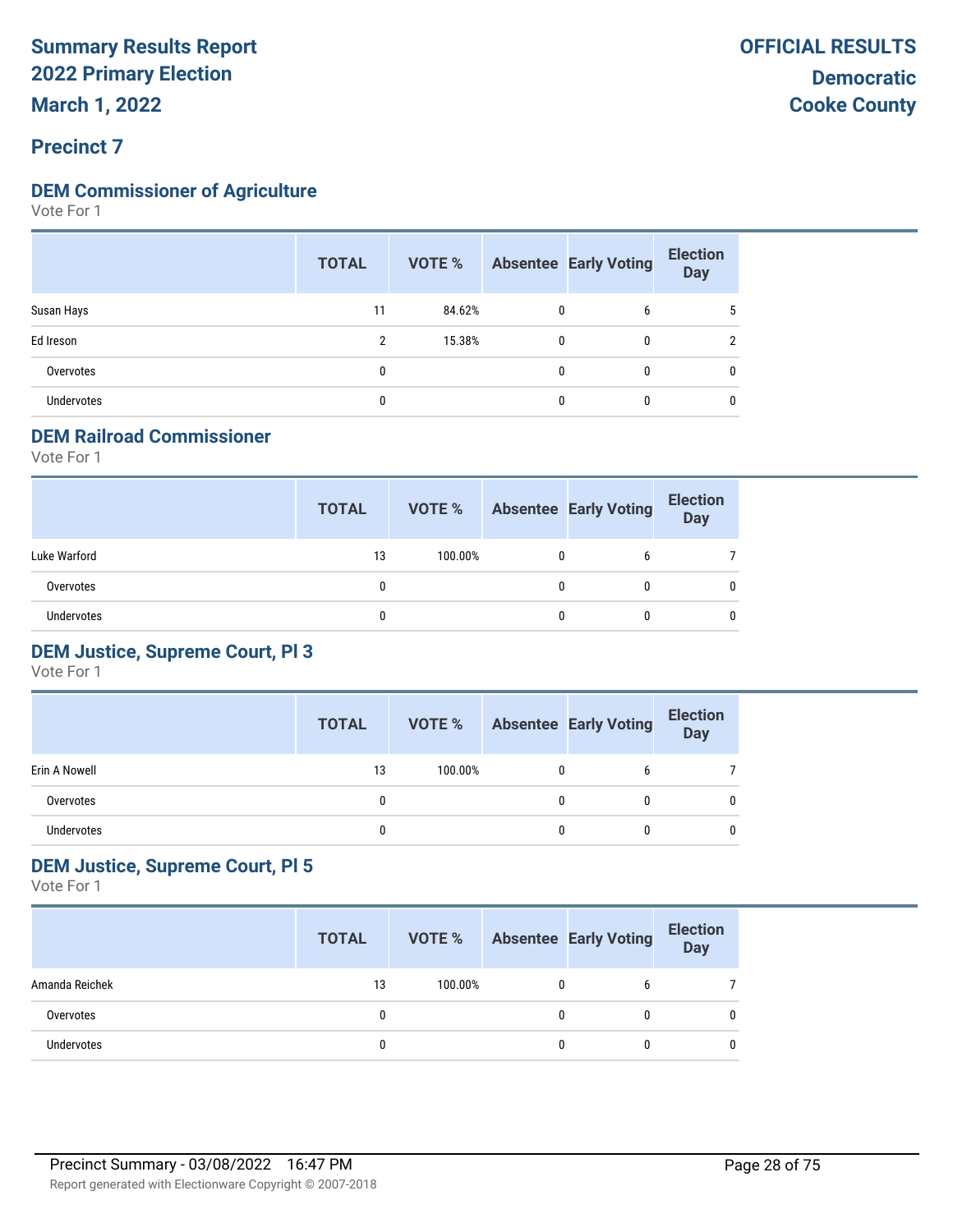#### **DEM Justice, Supreme Court, Pl 9**

Vote For 1

|                   | <b>TOTAL</b> |         |              | <b>VOTE %</b> Absentee Early Voting | <b>Election</b><br>Day |
|-------------------|--------------|---------|--------------|-------------------------------------|------------------------|
| Julia Maldonado   | 13           | 100.00% | $\mathbf{0}$ | b                                   |                        |
| Overvotes         |              |         | 0            |                                     |                        |
| <b>Undervotes</b> |              |         | 0            |                                     |                        |

#### **DEM Judge, Ct of Crim App, Pl 5**

Vote For 1

|                   | <b>TOTAL</b> | VOTE %  | <b>Absentee Early Voting</b> | <b>Election</b><br>Day |
|-------------------|--------------|---------|------------------------------|------------------------|
| Dana Huffman      | 13           | 100.00% | b                            |                        |
| Overvotes         |              |         |                              |                        |
| <b>Undervotes</b> |              |         |                              |                        |

#### **DEM Judge, Ct of Crim App, Pl 6**

Vote For 1

|                | <b>TOTAL</b> | VOTE %  |   | <b>Absentee Early Voting</b> | <b>Election</b><br><b>Day</b> |
|----------------|--------------|---------|---|------------------------------|-------------------------------|
| Robert Johnson | 13           | 100.00% | 0 |                              |                               |
| Overvotes      |              |         | 0 |                              |                               |
| Undervotes     | Ω            |         |   |                              |                               |

#### **DEM Member, State BoE, Dist 12**

|                        | <b>TOTAL</b> | VOTE % |              | <b>Absentee Early Voting</b> | <b>Election</b><br><b>Day</b> |
|------------------------|--------------|--------|--------------|------------------------------|-------------------------------|
| <b>Alex Cornwallis</b> | 4            | 30.77% | $\mathbf{0}$ | 3                            |                               |
| Roberto Velasco        | 9            | 69.23% | $\mathbf{0}$ | 3                            | b                             |
| Overvotes              | 0            |        | 0            | 0                            | 0                             |
| <b>Undervotes</b>      | 0            |        |              | 0                            | 0                             |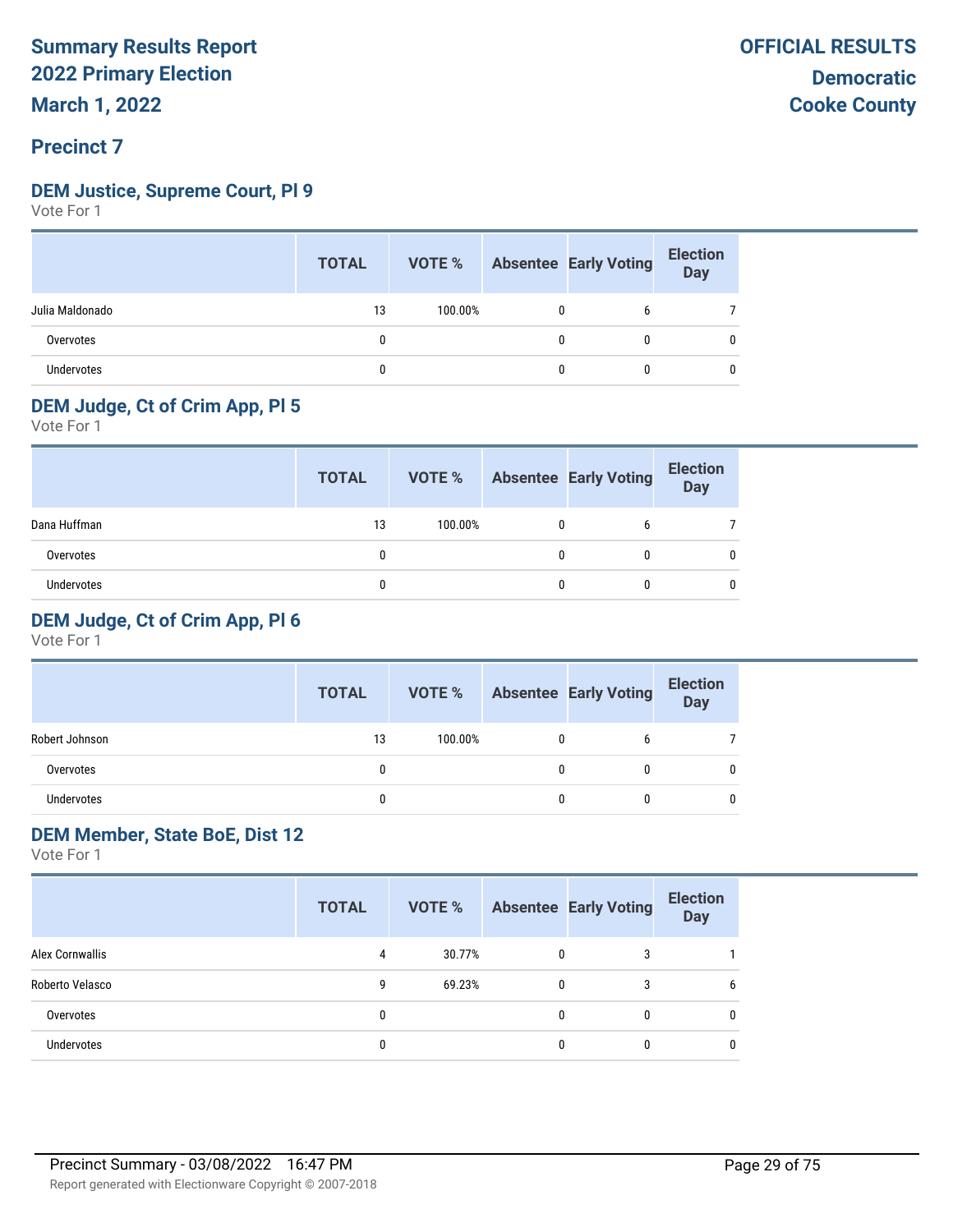#### **DEM Justice, 2nd Ct of App Dist, Pl 3**

Vote For 1

|                   | <b>TOTAL</b> | <b>VOTE %</b> Absentee Early Voting |   |   | <b>Election</b><br>Day |
|-------------------|--------------|-------------------------------------|---|---|------------------------|
| Delonia A. Watson | 13           | 100.00%                             | 0 |   |                        |
| Overvotes         |              |                                     | 0 | 0 | 0                      |
| Undervotes        |              |                                     | 0 | 0 | 0                      |

#### **DEM County Judge**

Vote For 1

|            | <b>TOTAL</b> | VOTE %  | <b>Absentee Early Voting</b> | <b>Election</b><br><b>Day</b> |
|------------|--------------|---------|------------------------------|-------------------------------|
| Denny Hook | 13           | 100.00% |                              |                               |
| Overvotes  | $\mathbf{0}$ |         |                              |                               |
| Undervotes |              |         |                              |                               |

#### **DEM County Surveyor**

Vote For 1

|                     | <b>TOTAL</b> | VOTE %  | <b>Absentee Early Voting</b> | <b>Election</b><br><b>Day</b> |
|---------------------|--------------|---------|------------------------------|-------------------------------|
| <b>Delbert West</b> | 13           | 100.00% | b                            |                               |
| Overvotes           |              |         | 0                            |                               |
| <b>Undervotes</b>   |              |         | 0                            |                               |

#### **DEM County Chair**

|                   | <b>TOTAL</b> |         |   | <b>VOTE %</b> Absentee Early Voting | <b>Election</b><br><b>Day</b> |
|-------------------|--------------|---------|---|-------------------------------------|-------------------------------|
| Sherman Moore     | 13           | 100.00% |   |                                     |                               |
| Overvotes         |              |         | 0 |                                     |                               |
| <b>Undervotes</b> |              |         |   |                                     |                               |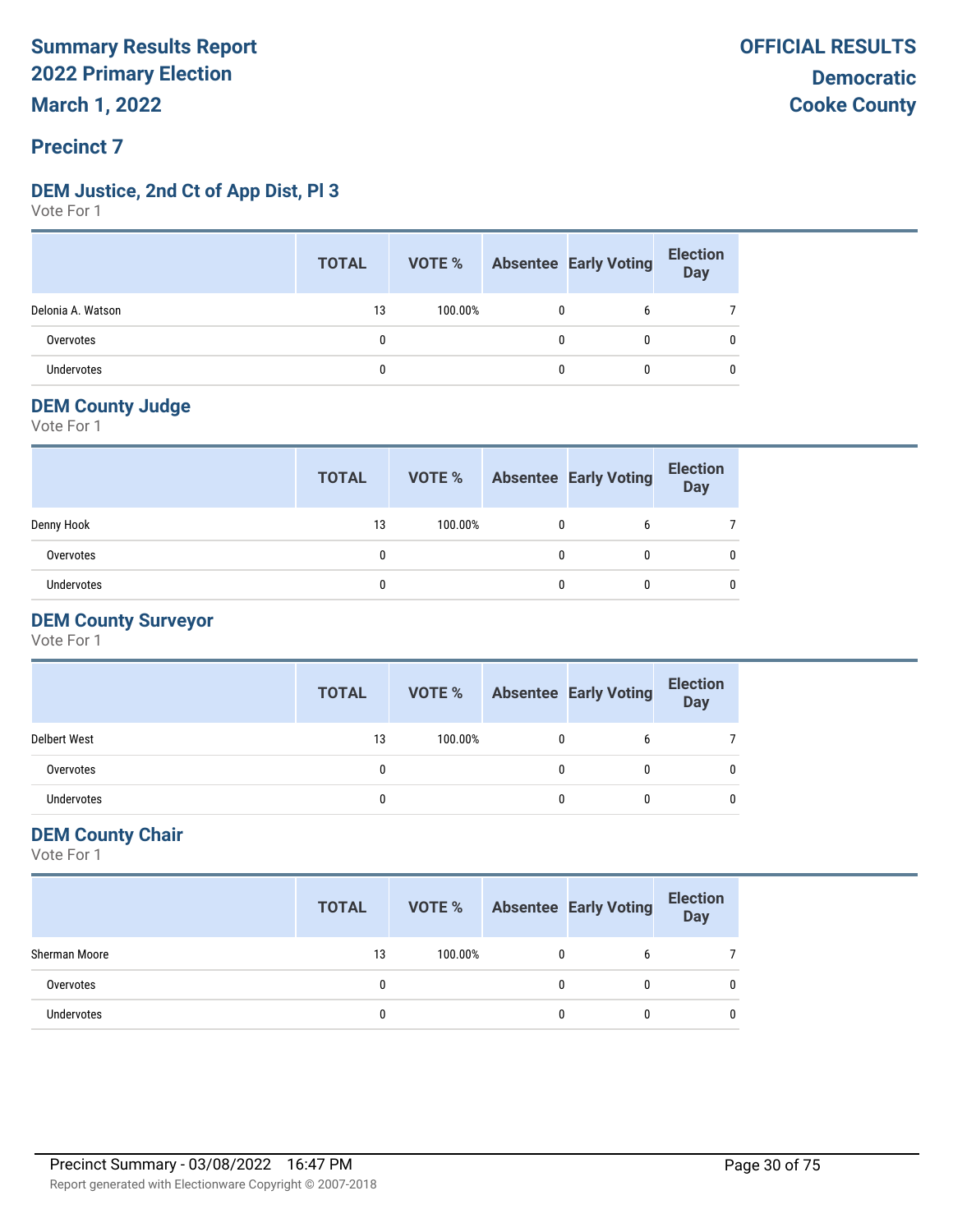# **STATISTICS**

|                                      | <b>TOTAL</b> |  | <b>Absentee Early Voting Election Day</b> |
|--------------------------------------|--------------|--|-------------------------------------------|
| Registered Voters - Total            | 1.055        |  |                                           |
| <b>Ballots Cast - Democrat Party</b> | 13           |  | 6                                         |

#### **DEM Governor**

Vote For 1

|                             | <b>TOTAL</b> | <b>VOTE %</b> |                | <b>Absentee Early Voting</b> | <b>Election</b><br><b>Day</b> |
|-----------------------------|--------------|---------------|----------------|------------------------------|-------------------------------|
| <b>Rich Wakeland</b>        |              | 7.69%         | $\mathbf{0}$   |                              | 0                             |
| Inocencio (Inno) Barrientez | $\mathbf{0}$ | 0.00%         | $\mathbf{0}$   | $\mathbf{0}$                 | 0                             |
| Michael Cooper              | 0            | 0.00%         | 0              | 0                            | 0                             |
| Joy Diaz                    | 0            | 0.00%         | $\mathbf{0}$   | 0                            | 0                             |
| Beto O'Rourke               | 12           | 92.31%        | $\overline{2}$ | 4                            | 6                             |
| Overvotes                   | 0            |               | $\mathbf{0}$   | $\mathbf{0}$                 | 0                             |
| Undervotes                  | 0            |               | $\mathbf{0}$   | $\mathbf{0}$                 | $\mathbf 0$                   |

#### **DEM Lieutenant Governor**

|                   | <b>TOTAL</b>   | <b>VOTE %</b> |                | <b>Absentee Early Voting</b> | <b>Election</b><br><b>Day</b> |
|-------------------|----------------|---------------|----------------|------------------------------|-------------------------------|
| Carla Brailey     | 3              | 23.08%        | 0              | 2                            |                               |
| Michelle Beckley  | $\overline{2}$ | 15.38%        | 0              | 2                            | $\mathbf{0}$                  |
| Mike Collier      | 8              | 61.54%        | $\overline{2}$ |                              | 5                             |
| Overvotes         | 0              |               | 0              | 0                            | 0                             |
| <b>Undervotes</b> | 0              |               | 0              | 0                            | $\mathbf{0}$                  |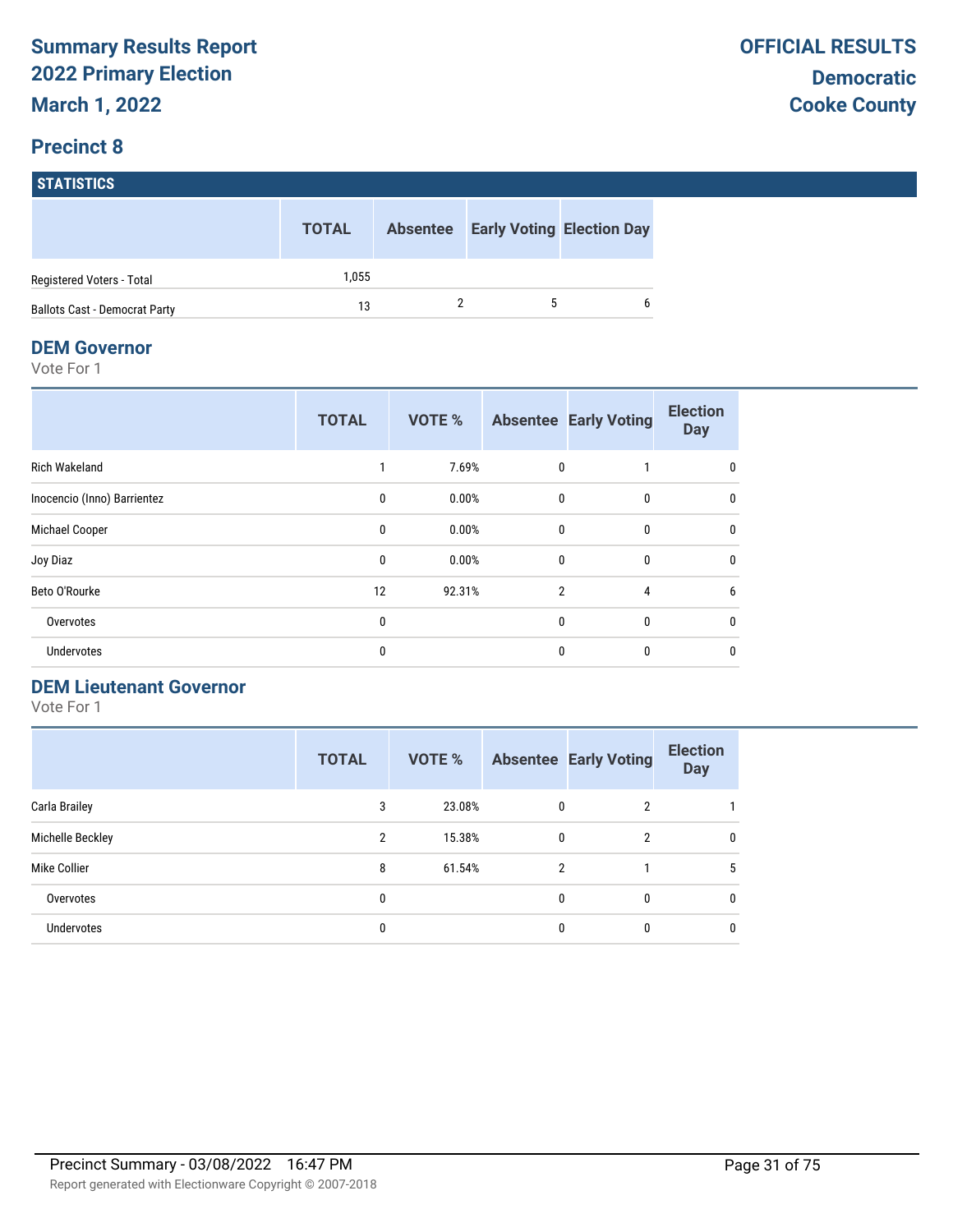#### **Precinct 8**

#### **DEM Attorney General**

Vote For 1

|                         | <b>TOTAL</b>   | <b>VOTE %</b> |                | <b>Absentee Early Voting</b> | <b>Election</b><br><b>Day</b> |
|-------------------------|----------------|---------------|----------------|------------------------------|-------------------------------|
| Lee Merritt             | $\overline{2}$ | 15.38%        | $\mathbf{0}$   |                              |                               |
| Mike Fields             | 1              | 7.69%         | $\mathbf{0}$   |                              | 0                             |
| S. "TBONE" Raynor       | 3              | 23.08%        | $\overline{2}$ |                              | $\mathbf{0}$                  |
| Joe Jaworski            | 2              | 15.38%        | $\mathbf{0}$   | $\mathbf{0}$                 | 2                             |
| Rochelle Mercedes Garza | 5              | 38.46%        | $\mathbf{0}$   | $\overline{2}$               | 3                             |
| Overvotes               | 0              |               | $\Omega$       | 0                            | 0                             |
| <b>Undervotes</b>       | 0              |               | $\mathbf{0}$   | 0                            | 0                             |
|                         |                |               |                |                              |                               |

#### **DEM Comptroller of Public Accounts**

Vote For 1

|                  | <b>TOTAL</b>   | VOTE % |              | <b>Absentee Early Voting</b> | <b>Election</b><br><b>Day</b> |
|------------------|----------------|--------|--------------|------------------------------|-------------------------------|
| Janet T. Dudding | 7              | 58.33% | 0            | $\overline{2}$               | 5                             |
| Angel Luis Vega  | 3              | 25.00% | 0            | $\overline{2}$               |                               |
| Tim Mahoney      | $\overline{2}$ | 16.67% | 2            | 0                            | 0                             |
| Overvotes        | 0              |        | $\mathbf{0}$ | 0                            | $\mathbf{0}$                  |
| Undervotes       |                |        | 0            |                              | 0                             |

#### **DEM Comm General Land Office**

|                      | <b>TOTAL</b> | VOTE % |              | <b>Absentee Early Voting</b> | <b>Election</b><br><b>Day</b> |
|----------------------|--------------|--------|--------------|------------------------------|-------------------------------|
| Sandragrace Martinez | 3            | 23.08% | $\mathbf 0$  |                              | 2                             |
| Jay Kleberg          | 4            | 30.77% | 2            |                              |                               |
| Michael Lange        | 4            | 30.77% | $\mathbf{0}$ | $\overline{2}$               | 2                             |
| Jinny Suh            | 2            | 15.38% | $\mathbf{0}$ |                              |                               |
| Overvotes            | $\mathbf{0}$ |        | $\mathbf{0}$ | $\mathbf{0}$                 | 0                             |
| Undervotes           | 0            |        | 0            | 0                            |                               |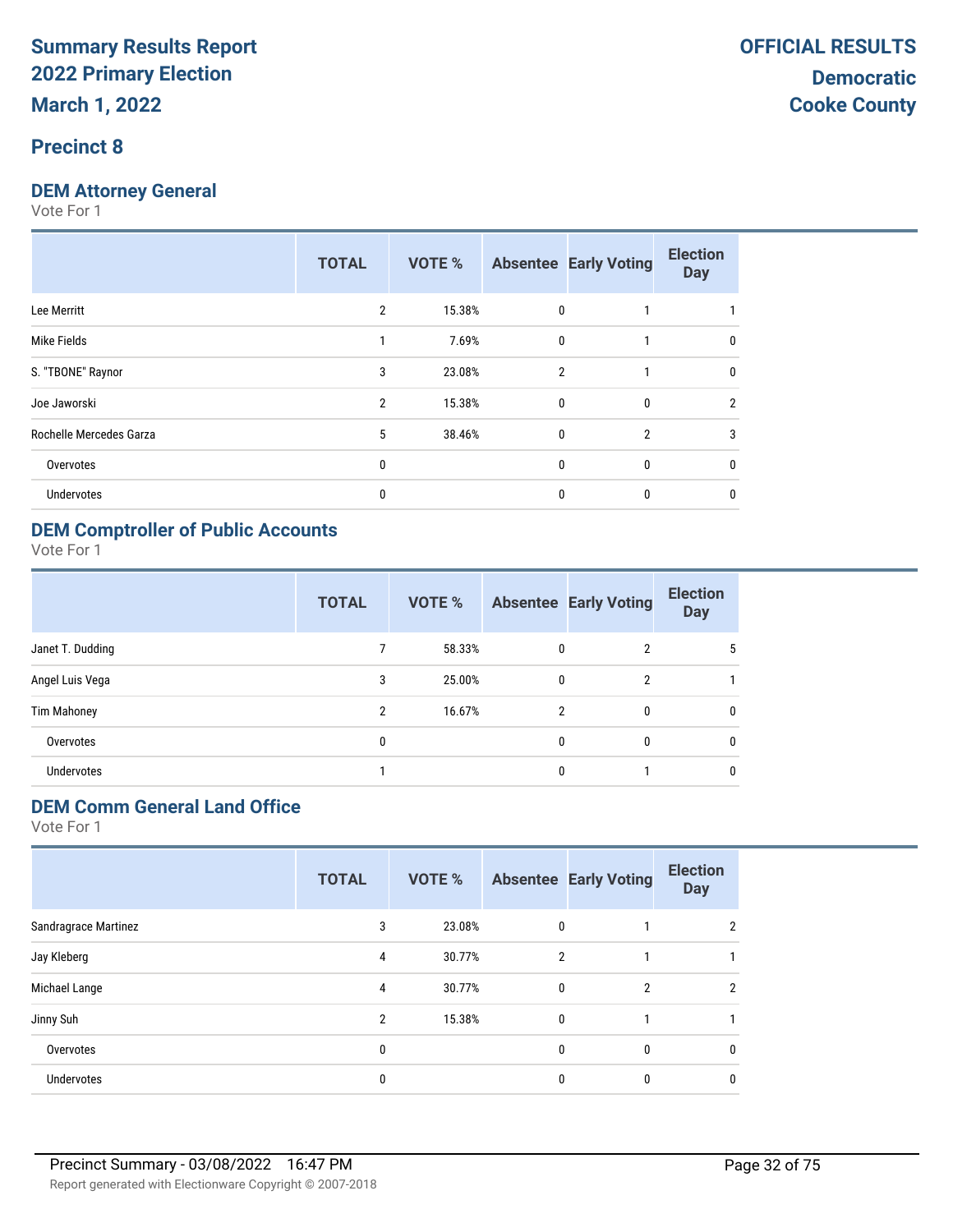#### **DEM Commissioner of Agriculture**

Vote For 1

|            | <b>TOTAL</b> | VOTE %  |              | <b>Absentee Early Voting</b> | <b>Election</b><br><b>Day</b> |
|------------|--------------|---------|--------------|------------------------------|-------------------------------|
| Susan Hays | 13           | 100.00% |              | 5                            | b                             |
| Ed Ireson  | $\mathbf{0}$ | 0.00%   | $\mathbf{0}$ | 0                            | 0                             |
| Overvotes  | 0            |         | $\mathbf{0}$ | $\mathbf{0}$                 | 0                             |
| Undervotes | 0            |         | $\mathbf{0}$ | 0                            | 0                             |

#### **DEM Railroad Commissioner**

Vote For 1

|                   | <b>TOTAL</b> | VOTE %  | <b>Absentee Early Voting</b> | <b>Election</b><br><b>Day</b> |
|-------------------|--------------|---------|------------------------------|-------------------------------|
| Luke Warford      | 13           | 100.00% | 5                            | 6                             |
| Overvotes         | 0            |         |                              |                               |
| <b>Undervotes</b> |              |         |                              | 0                             |

#### **DEM Justice, Supreme Court, Pl 3**

Vote For 1

|               | <b>TOTAL</b> | <b>VOTE %</b> | <b>Absentee Early Voting</b> | <b>Election</b><br>Day |
|---------------|--------------|---------------|------------------------------|------------------------|
| Erin A Nowell | 13           | 100.00%       |                              |                        |
| Overvotes     |              |               |                              | n                      |
| Undervotes    |              |               |                              | n                      |

#### **DEM Justice, Supreme Court, Pl 5**

|                   | <b>TOTAL</b> | VOTE %  |   | <b>Absentee Early Voting</b> | <b>Election</b><br><b>Day</b> |
|-------------------|--------------|---------|---|------------------------------|-------------------------------|
| Amanda Reichek    | 13           | 100.00% |   |                              | 6                             |
| Overvotes         |              |         | 0 |                              | 0                             |
| <b>Undervotes</b> |              |         | 0 |                              | <sup>0</sup>                  |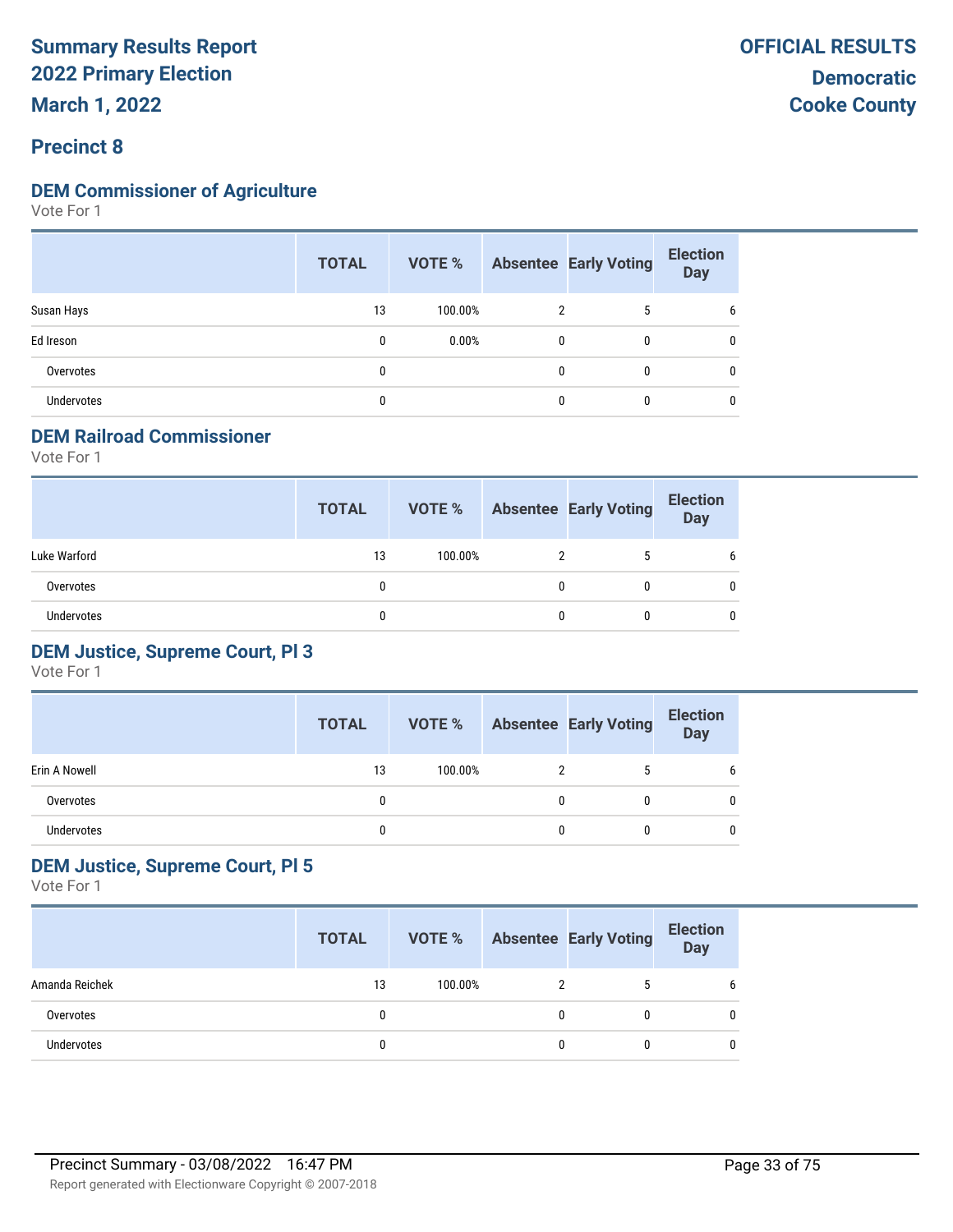#### **DEM Justice, Supreme Court, Pl 9**

Vote For 1

|                   | <b>TOTAL</b> | VOTE %  |   | <b>Absentee Early Voting</b> | <b>Election</b><br>Day |
|-------------------|--------------|---------|---|------------------------------|------------------------|
| Julia Maldonado   | 13           | 100.00% |   | b                            | 6                      |
| Overvotes         |              |         | 0 | 0                            | 0                      |
| <b>Undervotes</b> |              |         | 0 | 0                            | 0                      |

#### **DEM Judge, Ct of Crim App, Pl 5**

Vote For 1

|              | <b>TOTAL</b> | VOTE %  |   | <b>Absentee Early Voting</b> | <b>Election</b><br>Day |
|--------------|--------------|---------|---|------------------------------|------------------------|
| Dana Huffman | 13           | 100.00% |   |                              |                        |
| Overvotes    |              |         | 0 |                              |                        |
| Undervotes   |              |         |   |                              |                        |

#### **DEM Judge, Ct of Crim App, Pl 6**

Vote For 1

|                   | <b>TOTAL</b> | VOTE %  | <b>Absentee Early Voting</b> | <b>Election</b><br><b>Day</b> |
|-------------------|--------------|---------|------------------------------|-------------------------------|
| Robert Johnson    | 13           | 100.00% | 5                            |                               |
| Overvotes         |              |         |                              |                               |
| <b>Undervotes</b> |              |         |                              |                               |

#### **DEM Member, State BoE, Dist 12**

|                   | <b>TOTAL</b> |        |   | <b>VOTE %</b> Absentee Early Voting | <b>Election</b><br><b>Day</b> |
|-------------------|--------------|--------|---|-------------------------------------|-------------------------------|
| Alex Cornwallis   |              | 53.85% | 0 | 4                                   | 3                             |
| Roberto Velasco   | 6            | 46.15% |   |                                     | 3                             |
| Overvotes         | 0            |        |   | $\mathbf{0}$                        | 0                             |
| <b>Undervotes</b> | 0            |        |   | 0                                   | 0                             |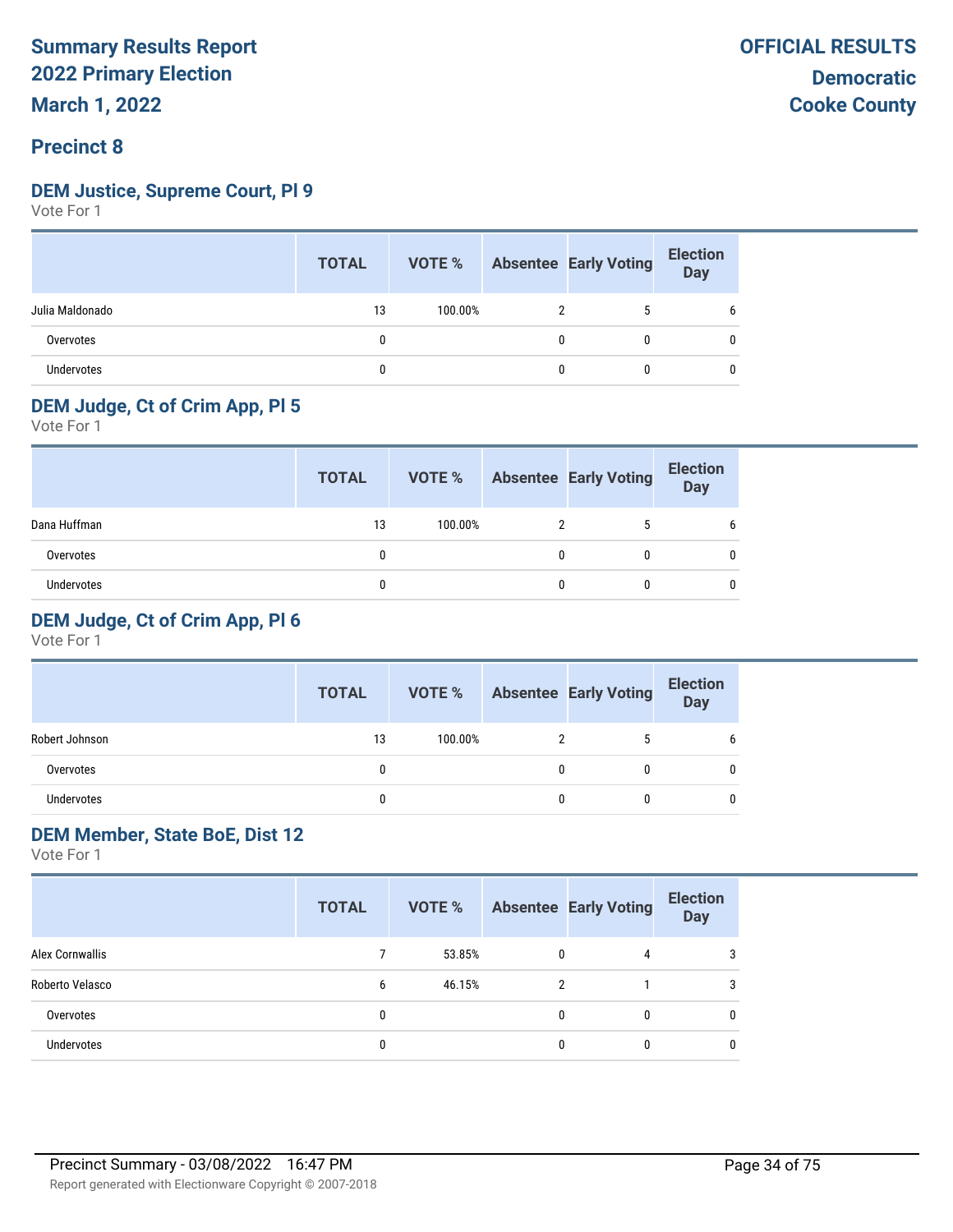#### **DEM Justice, 2nd Ct of App Dist, Pl 3**

Vote For 1

|                   | <b>TOTAL</b> | VOTE %  | <b>Absentee Early Voting</b> | <b>Election</b><br>Day |
|-------------------|--------------|---------|------------------------------|------------------------|
| Delonia A. Watson | 13           | 100.00% |                              | b                      |
| Overvotes         |              |         |                              |                        |
| Undervotes        |              |         |                              |                        |

#### **DEM County Judge**

Vote For 1

|                   | <b>TOTAL</b> | VOTE %  |   | <b>Absentee Early Voting</b> | <b>Election</b><br><b>Day</b> |
|-------------------|--------------|---------|---|------------------------------|-------------------------------|
| Denny Hook        | 13           | 100.00% |   |                              |                               |
| Overvotes         | 0            |         | 0 | 0                            |                               |
| <b>Undervotes</b> |              |         |   |                              |                               |

#### **DEM County Surveyor**

Vote For 1

|                     | <b>TOTAL</b> | VOTE %  |   | <b>Absentee Early Voting</b> | <b>Election</b><br><b>Day</b> |
|---------------------|--------------|---------|---|------------------------------|-------------------------------|
| <b>Delbert West</b> | 13           | 100.00% |   | 5                            | h                             |
| Overvotes           | 0            |         |   | 0                            |                               |
| Undervotes          | 0            |         | 0 | 0                            |                               |

#### **DEM County Chair**

|               | <b>TOTAL</b> | VOTE %  | <b>Absentee Early Voting</b> | <b>Election</b><br>Day |
|---------------|--------------|---------|------------------------------|------------------------|
| Sherman Moore | 13           | 100.00% | 5                            | b                      |
| Overvotes     | 0            |         |                              | 0                      |
| Undervotes    |              |         |                              | 0                      |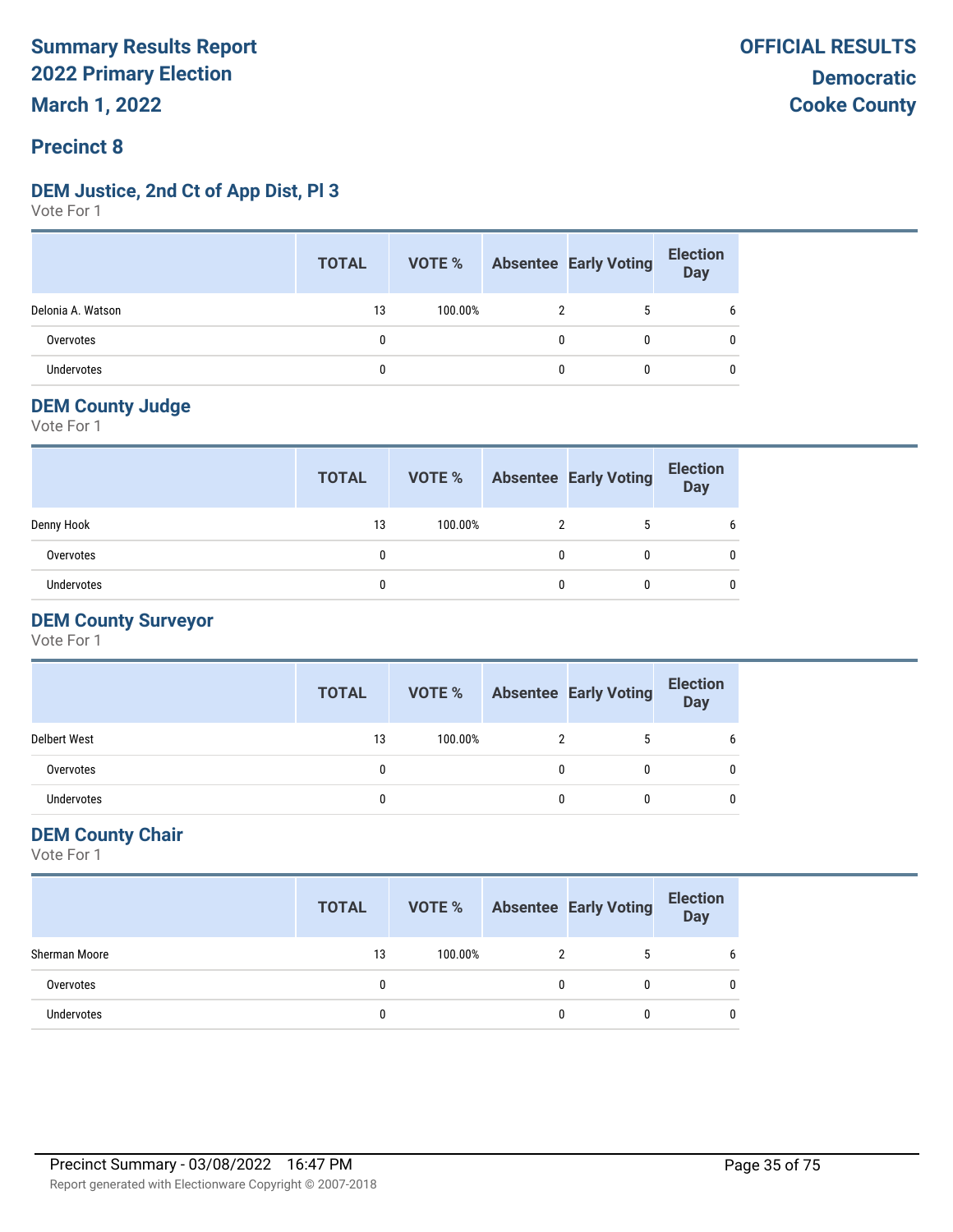## **STATISTICS**

|                                      | <b>TOTAL</b> | <b>Absentee</b> |    | <b>Early Voting Election Day</b> |
|--------------------------------------|--------------|-----------------|----|----------------------------------|
| Registered Voters - Total            | 2.171        |                 |    |                                  |
| <b>Ballots Cast - Democrat Party</b> | 47           |                 | 19 | 25                               |

#### **DEM Governor**

Vote For 1

|                             | <b>TOTAL</b> | <b>VOTE %</b> |              | <b>Absentee Early Voting</b> | <b>Election</b><br><b>Day</b> |
|-----------------------------|--------------|---------------|--------------|------------------------------|-------------------------------|
| <b>Rich Wakeland</b>        | $\mathbf{0}$ | 0.00%         | $\mathbf{0}$ | 0                            | 0                             |
| Inocencio (Inno) Barrientez | $\mathbf{0}$ | 0.00%         | $\mathbf{0}$ | $\mathbf{0}$                 | 0                             |
| Michael Cooper              | 0            | 0.00%         | 0            | 0                            | 0                             |
| Joy Diaz                    |              | 2.13%         | $\mathbf{0}$ | 0                            |                               |
| Beto O'Rourke               | 46           | 97.87%        | 3            | 19                           | 24                            |
| Overvotes                   | 0            |               | $\mathbf{0}$ | $\mathbf{0}$                 | 0                             |
| Undervotes                  | 0            |               | $\mathbf{0}$ | $\mathbf{0}$                 | $\mathbf 0$                   |

#### **DEM Lieutenant Governor**

|                   | <b>TOTAL</b> | <b>VOTE %</b> |   | <b>Absentee Early Voting</b> | <b>Election</b><br><b>Day</b> |
|-------------------|--------------|---------------|---|------------------------------|-------------------------------|
| Carla Brailey     | 9            | 21.43%        |   | 3                            | 5                             |
| Michelle Beckley  | 13           | 30.95%        |   | 6                            | 6                             |
| Mike Collier      | 20           | 47.62%        |   | 9                            | 10                            |
| Overvotes         | 0            |               | 0 | $\mathbf{0}$                 | $\mathbf 0$                   |
| <b>Undervotes</b> | 5            |               | 0 |                              | 4                             |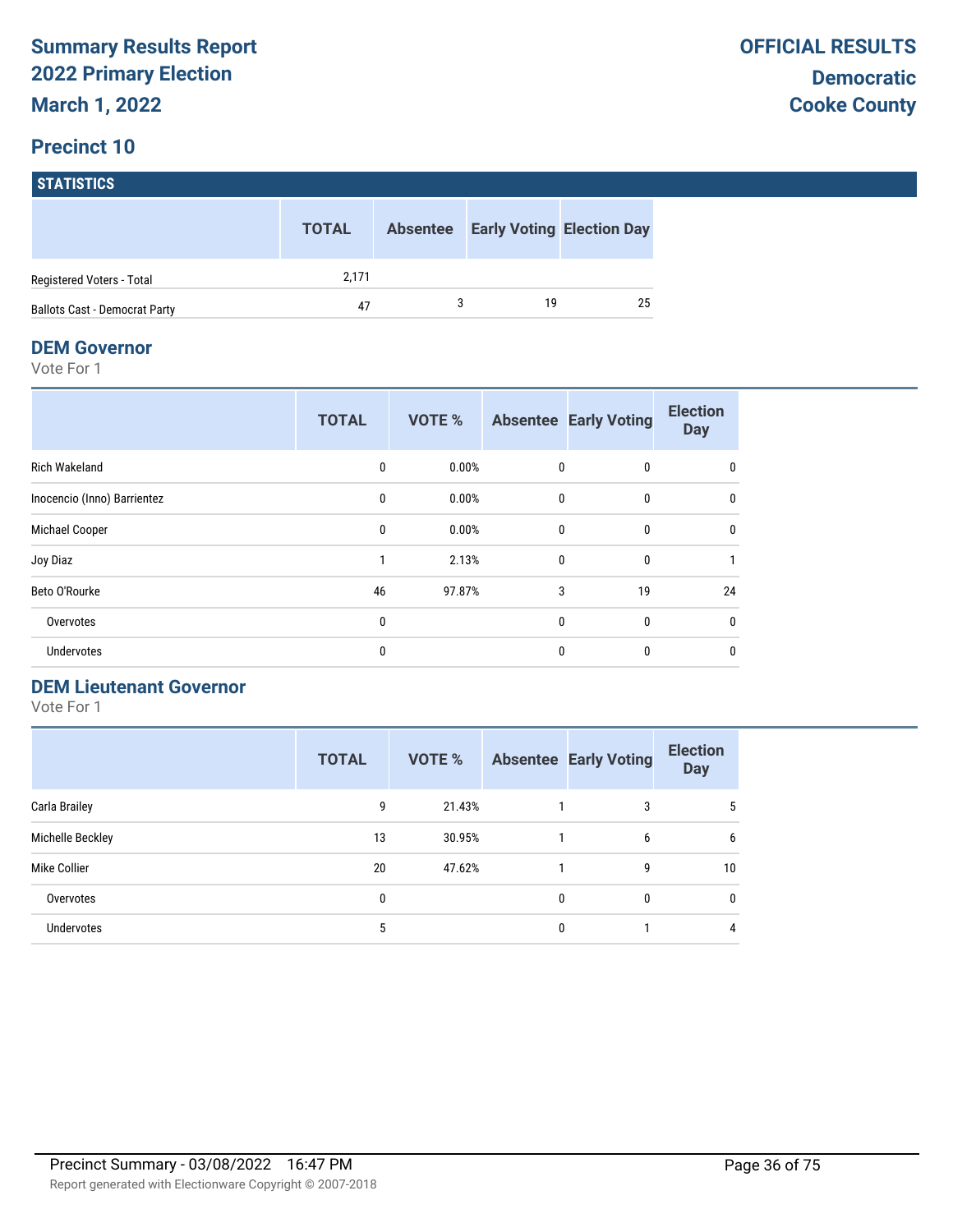#### **Precinct 10**

#### **DEM Attorney General**

Vote For 1

|                         | <b>TOTAL</b> | VOTE % |                | <b>Absentee Early Voting</b> | <b>Election</b><br><b>Day</b> |
|-------------------------|--------------|--------|----------------|------------------------------|-------------------------------|
| Lee Merritt             | 10           | 23.26% |                | 6                            | 3                             |
| Mike Fields             | 4            | 9.30%  | $\mathbf{0}$   | 1                            | 3                             |
| S. "TBONE" Raynor       | 4            | 9.30%  | $\mathbf{0}$   |                              | 3                             |
| Joe Jaworski            | 11           | 25.58% | $\mathbf{0}$   | 6                            | 5                             |
| Rochelle Mercedes Garza | 14           | 32.56% | $\overline{2}$ | 4                            | 8                             |
| Overvotes               | 0            |        | $\mathbf{0}$   | $\Omega$                     | 0                             |
| Undervotes              | 4            |        | $\mathbf{0}$   |                              | 3                             |
|                         |              |        |                |                              |                               |

#### **DEM Comptroller of Public Accounts**

Vote For 1

|                    | <b>TOTAL</b> | VOTE % |                | <b>Absentee Early Voting</b> | <b>Election</b><br><b>Day</b> |
|--------------------|--------------|--------|----------------|------------------------------|-------------------------------|
| Janet T. Dudding   | 21           | 50.00% | $\overline{2}$ |                              | 12                            |
| Angel Luis Vega    | 13           | 30.95% |                | 4                            | 8                             |
| <b>Tim Mahoney</b> | 8            | 19.05% | $\mathbf{0}$   | 6                            | $\overline{2}$                |
| Overvotes          | 0            |        | $\mathbf{0}$   | 0                            | $\mathbf{0}$                  |
| <b>Undervotes</b>  | 5            |        | $\mathbf{0}$   | $\overline{2}$               | 3                             |

### **DEM Comm General Land Office**

|                      | <b>TOTAL</b> | VOTE % |             | <b>Absentee Early Voting</b> | <b>Election</b><br><b>Day</b> |
|----------------------|--------------|--------|-------------|------------------------------|-------------------------------|
| Sandragrace Martinez | 16           | 37.21% |             |                              | 8                             |
| Jay Kleberg          | 11           | 25.58% |             |                              | 9                             |
| Michael Lange        | 7            | 16.28% | $\mathbf 0$ | 6                            |                               |
| Jinny Suh            | 9            | 20.93% |             | 4                            | 4                             |
| Overvotes            | 0            |        | 0           | 0                            | 0                             |
| <b>Undervotes</b>    | 4            |        | 0           |                              | 3                             |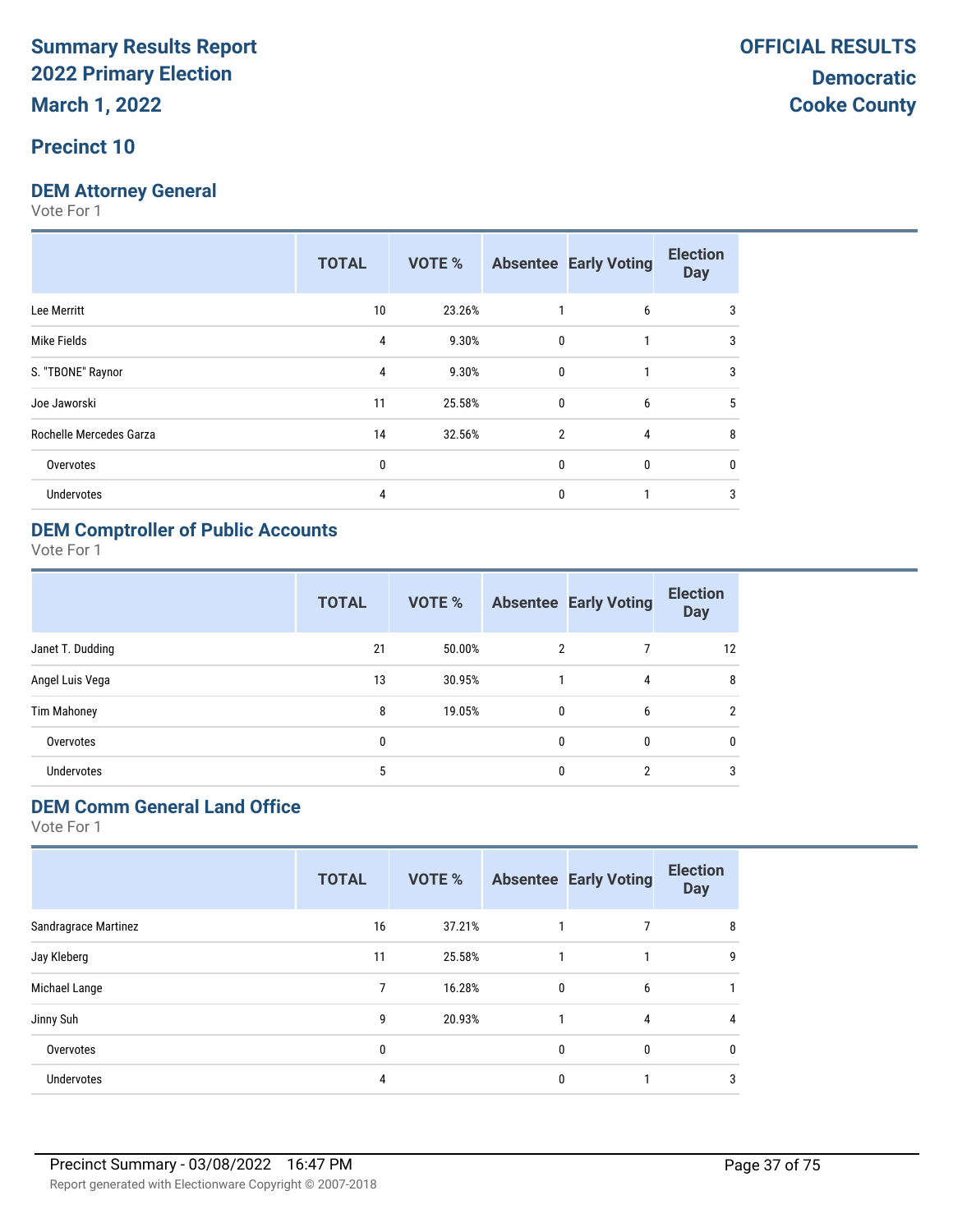**March 1, 2022**

#### **Precinct 10**

#### **DEM Commissioner of Agriculture**

Vote For 1

|                   | <b>TOTAL</b> |        |   | <b>VOTE %</b> Absentee Early Voting | <b>Election</b><br>Day |
|-------------------|--------------|--------|---|-------------------------------------|------------------------|
| Susan Hays        | 38           | 86.36% | 3 | 17                                  | 18                     |
| Ed Ireson         | 6            | 13.64% | 0 |                                     | 5                      |
| Overvotes         | 0            |        | 0 | $\mathbf{0}$                        | 0                      |
| <b>Undervotes</b> | 3            |        | 0 |                                     | ∩                      |

#### **DEM Railroad Commissioner**

Vote For 1

|                   | <b>TOTAL</b> | VOTE %  |   | <b>Absentee Early Voting</b> | <b>Election</b><br><b>Day</b> |
|-------------------|--------------|---------|---|------------------------------|-------------------------------|
| Luke Warford      | 38           | 100.00% | 3 | 16                           | 19                            |
| Overvotes         | 0            |         | 0 |                              | 0                             |
| <b>Undervotes</b> |              |         | 0 |                              | 6                             |

#### **DEM Justice, Supreme Court, Pl 3**

Vote For 1

|               | <b>TOTAL</b> | VOTE %  |   | <b>Absentee Early Voting</b> | <b>Election</b><br>Day |
|---------------|--------------|---------|---|------------------------------|------------------------|
| Erin A Nowell | 38           | 100.00% |   | 16                           | 19                     |
| Overvotes     |              |         | 0 | 0                            | 0                      |
| Undervotes    |              |         | 0 |                              | 6                      |

#### **DEM Justice, Supreme Court, Pl 5**

|                   | <b>TOTAL</b> | VOTE %  |   | <b>Absentee Early Voting</b> | <b>Election</b><br><b>Day</b> |
|-------------------|--------------|---------|---|------------------------------|-------------------------------|
| Amanda Reichek    | 38           | 100.00% | 3 |                              | 18                            |
| Overvotes         |              |         | 0 |                              | 0                             |
| <b>Undervotes</b> |              |         | 0 |                              |                               |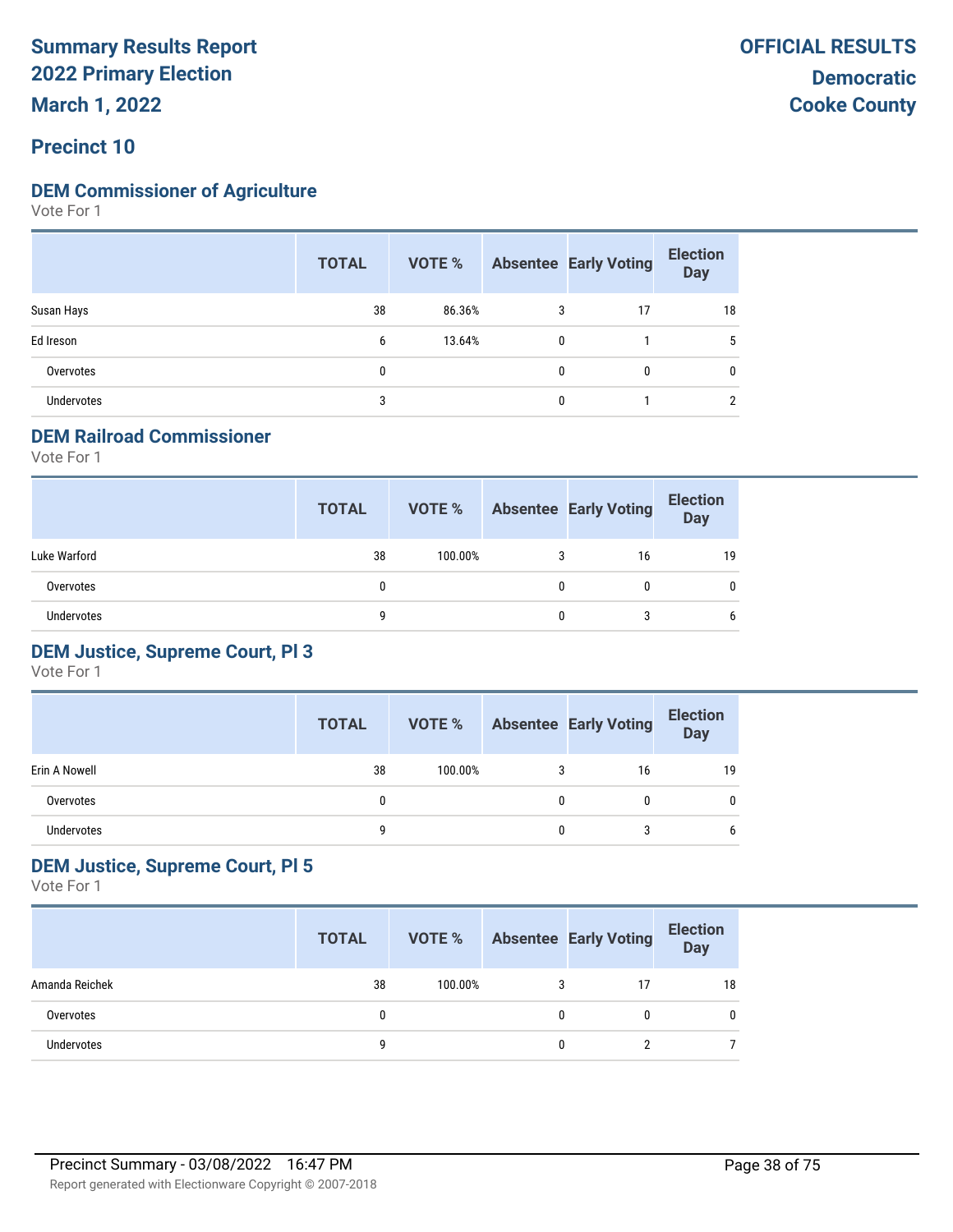#### **DEM Justice, Supreme Court, Pl 9**

Vote For 1

|                   | <b>TOTAL</b> |         |   | <b>VOTE %</b> Absentee Early Voting | <b>Election</b><br>Day |
|-------------------|--------------|---------|---|-------------------------------------|------------------------|
| Julia Maldonado   | 38           | 100.00% |   | 16                                  | 19                     |
| Overvotes         |              |         | 0 |                                     |                        |
| <b>Undervotes</b> |              |         | 0 | 3                                   | b                      |

#### **DEM Judge, Ct of Crim App, Pl 5**

Vote For 1

|                   | <b>TOTAL</b> | VOTE %  |   | <b>Absentee Early Voting</b> | <b>Election</b><br>Day |
|-------------------|--------------|---------|---|------------------------------|------------------------|
| Dana Huffman      | 37           | 100.00% | 3 | 16                           | 18                     |
| Overvotes         |              |         | 0 |                              |                        |
| <b>Undervotes</b> | 10           |         | U |                              |                        |

#### **DEM Judge, Ct of Crim App, Pl 6**

Vote For 1

|                | <b>TOTAL</b> | VOTE %  |   | <b>Absentee Early Voting</b> | <b>Election</b><br><b>Day</b> |
|----------------|--------------|---------|---|------------------------------|-------------------------------|
| Robert Johnson | 37           | 100.00% | 3 | 16                           | 18                            |
| Overvotes      | Ω            |         | 0 |                              |                               |
| Undervotes     | 10           |         |   |                              |                               |

#### **DEM Member, State BoE, Dist 12**

|                        | <b>TOTAL</b> | VOTE % |   | <b>Absentee Early Voting</b> | <b>Election</b><br><b>Day</b> |
|------------------------|--------------|--------|---|------------------------------|-------------------------------|
| <b>Alex Cornwallis</b> | 19           | 45.24% | C | 5                            | 12                            |
| Roberto Velasco        | 23           | 54.76% |   | 12                           | 10                            |
| Overvotes              | 0            |        | 0 | 0                            |                               |
| <b>Undervotes</b>      | 5            |        | 0 | C.                           | 3                             |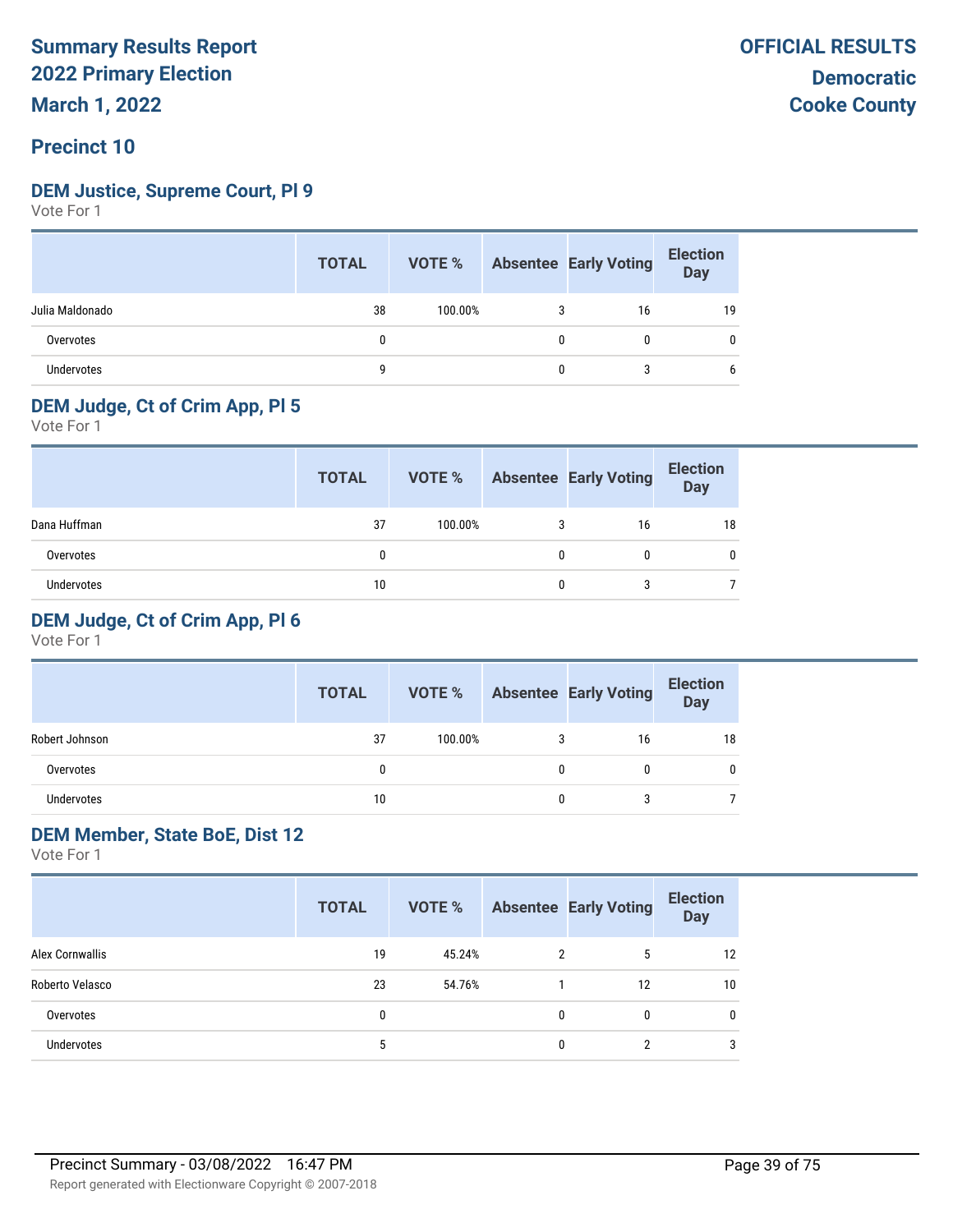#### **Precinct 10**

#### **DEM Justice, 2nd Ct of App Dist, Pl 3**

Vote For 1

|                   | <b>TOTAL</b> |         |   | <b>VOTE %</b> Absentee Early Voting | <b>Election</b><br>Day |
|-------------------|--------------|---------|---|-------------------------------------|------------------------|
| Delonia A. Watson | 38           | 100.00% |   | 16                                  | 19                     |
| Overvotes         | 0            |         |   |                                     | 0                      |
| Undervotes        | q            |         | 0 |                                     | b                      |

#### **DEM County Judge**

Vote For 1

|                   | <b>TOTAL</b> | VOTE %  |   | <b>Absentee Early Voting</b> | <b>Election</b><br>Day |
|-------------------|--------------|---------|---|------------------------------|------------------------|
| Denny Hook        | 35           | 100.00% | 3 | 16                           | 16                     |
| Overvotes         | 0            |         | 0 | 0                            |                        |
| <b>Undervotes</b> | 12           |         |   |                              |                        |

#### **DEM County Surveyor**

Vote For 1

|                     | <b>TOTAL</b> | VOTE %  | <b>Absentee Early Voting</b> | <b>Election</b><br><b>Day</b> |
|---------------------|--------------|---------|------------------------------|-------------------------------|
| <b>Delbert West</b> | 39           | 100.00% | 16                           | 20                            |
| Overvotes           |              |         | 0                            |                               |
| <b>Undervotes</b>   | 8            |         | 3                            |                               |

#### **DEM County Chair**

|                   | <b>TOTAL</b> |         |   | <b>VOTE %</b> Absentee Early Voting | <b>Election</b><br><b>Day</b> |
|-------------------|--------------|---------|---|-------------------------------------|-------------------------------|
| Sherman Moore     | 36           | 100.00% | 3 | 16                                  | 17                            |
| Overvotes         | 0            |         |   |                                     |                               |
| <b>Undervotes</b> |              |         |   |                                     |                               |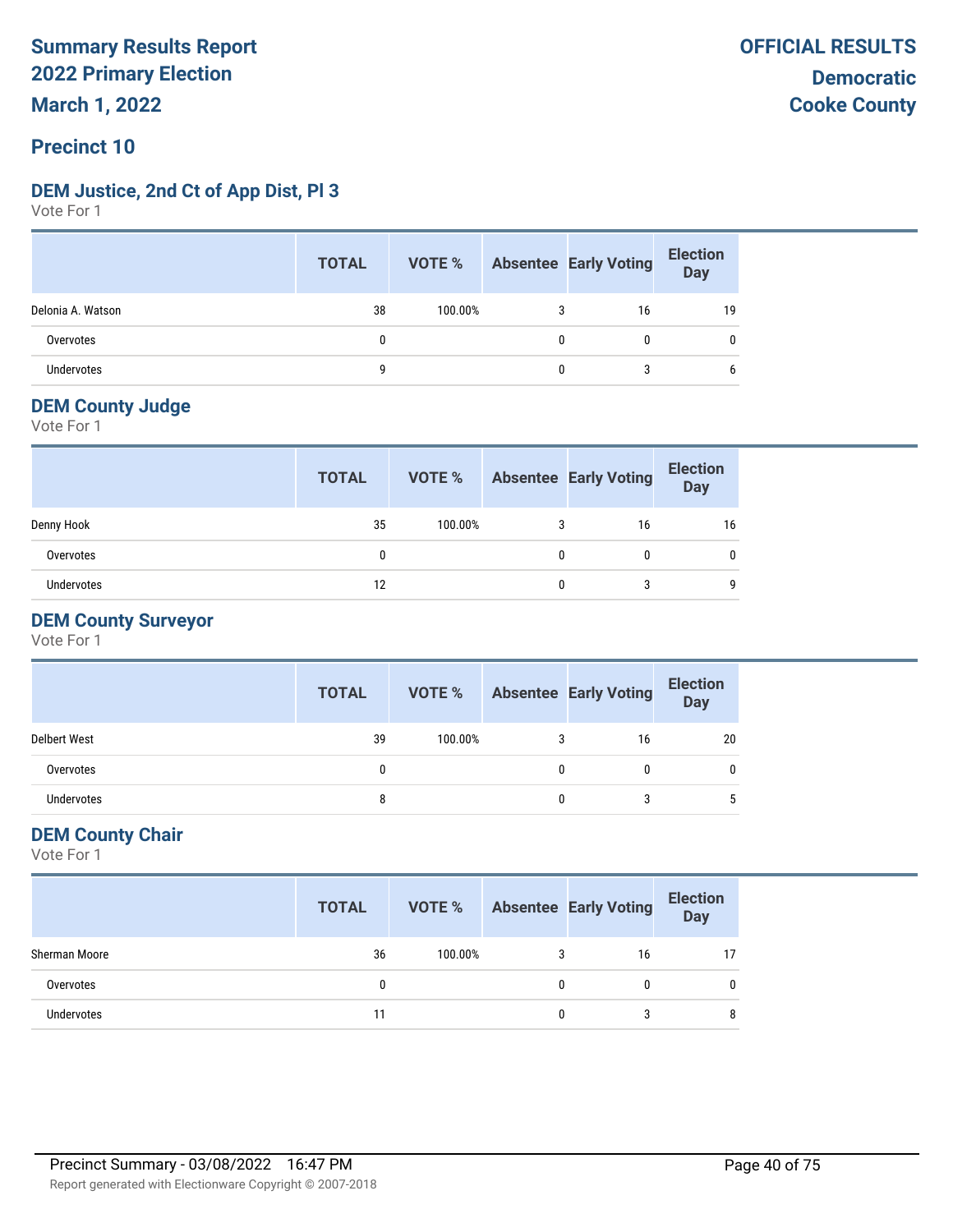# **STATISTICS TOTAL Absentee Early Voting Election Day** Registered Voters - Total 2,705 Ballots Cast - Democrat Party 10 10 10 30

#### **DEM Governor**

Vote For 1

|                             | <b>TOTAL</b> | <b>VOTE %</b> |              | <b>Absentee Early Voting</b> | <b>Election</b><br><b>Day</b> |
|-----------------------------|--------------|---------------|--------------|------------------------------|-------------------------------|
| <b>Rich Wakeland</b>        | 0            | 0.00%         | 0            | $\bf{0}$                     | $\mathbf{0}$                  |
| Inocencio (Inno) Barrientez | 0            | 0.00%         | $\mathbf{0}$ | $\mathbf{0}$                 | 0                             |
| Michael Cooper              | 0            | 0.00%         | 0            | $\mathbf{0}$                 | 0                             |
| Joy Diaz                    | 0            | 0.00%         | $\mathbf{0}$ | $\mathbf{0}$                 | $\mathbf{0}$                  |
| Beto O'Rourke               | 50           | 100.00%       | 10           | 10                           | 30                            |
| Overvotes                   | 0            |               | $\mathbf{0}$ | $\mathbf{0}$                 | $\mathbf{0}$                  |
| Undervotes                  | 0            |               | 0            | 0                            | $\mathbf{0}$                  |

#### **DEM Lieutenant Governor**

|                   | <b>TOTAL</b> | <b>VOTE %</b> |   | <b>Absentee Early Voting</b> | <b>Election</b><br><b>Day</b> |
|-------------------|--------------|---------------|---|------------------------------|-------------------------------|
| Carla Brailey     | 10           | 22.73%        | 0 | 2                            | 8                             |
| Michelle Beckley  | 17           | 38.64%        |   | 5                            | 11                            |
| Mike Collier      | 17           | 38.64%        | 7 | 3                            | 7                             |
| Overvotes         | 0            |               | 0 | 0                            | $\mathbf 0$                   |
| <b>Undervotes</b> | 6            |               | 2 | 0                            | 4                             |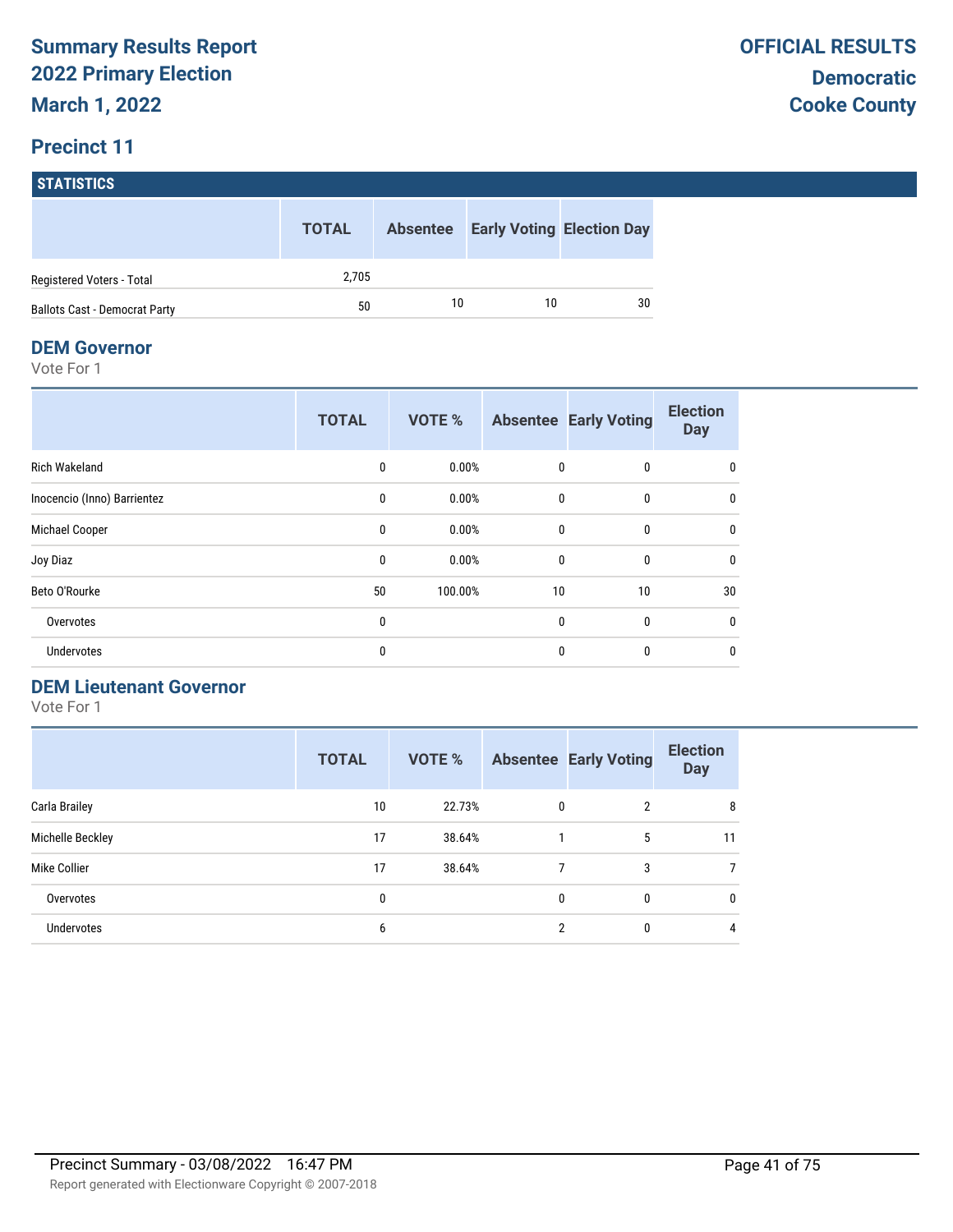#### **Precinct 11**

#### **DEM Attorney General**

Vote For 1

|                         | <b>TOTAL</b> | <b>VOTE %</b> |                | <b>Absentee Early Voting</b> | <b>Election</b><br><b>Day</b> |
|-------------------------|--------------|---------------|----------------|------------------------------|-------------------------------|
| Lee Merritt             | 8            | 17.78%        |                | 2                            | 5                             |
| Mike Fields             | 9            | 20.00%        | 3              | $\mathbf{0}$                 | 6                             |
| S. "TBONE" Raynor       | 4            | 8.89%         | $\mathbf{0}$   | $\overline{2}$               | $\overline{2}$                |
| Joe Jaworski            | 10           | 22.22%        | 3              | 3                            | 4                             |
| Rochelle Mercedes Garza | 14           | 31.11%        |                | 3                            | 10                            |
| Overvotes               | 0            |               | 0              | 0                            | 0                             |
| <b>Undervotes</b>       | 5            |               | $\overline{2}$ | 0                            | 3                             |
|                         |              |               |                |                              |                               |

### **DEM Comptroller of Public Accounts**

Vote For 1

|                    | <b>TOTAL</b> | VOTE % |              | <b>Absentee Early Voting</b> | <b>Election</b><br><b>Day</b> |
|--------------------|--------------|--------|--------------|------------------------------|-------------------------------|
| Janet T. Dudding   | 22           | 52.38% | 5            | 5                            | 12                            |
| Angel Luis Vega    | 10           | 23.81% | 0            | 4                            | 6                             |
| <b>Tim Mahoney</b> | 10           | 23.81% | 3            | 0                            |                               |
| Overvotes          | 0            |        | $\mathbf{0}$ | 0                            | $\mathbf{0}$                  |
| Undervotes         | 8            |        | 2            |                              | 5                             |

### **DEM Comm General Land Office**

|                      | <b>TOTAL</b> | VOTE % |                | <b>Absentee Early Voting</b> | <b>Election</b><br><b>Day</b> |
|----------------------|--------------|--------|----------------|------------------------------|-------------------------------|
| Sandragrace Martinez | 8            | 19.51% | 0              | $\overline{2}$               | 6                             |
| Jay Kleberg          | 15           | 36.59% | $\overline{2}$ | 5                            | 8                             |
| Michael Lange        | 9            | 21.95% | 4              |                              | 4                             |
| Jinny Suh            | 9            | 21.95% | $\overline{2}$ |                              | 6                             |
| Overvotes            | 0            |        | 0              | $\mathbf{0}$                 | 0                             |
| Undervotes           | 9            |        | 2              |                              | 6                             |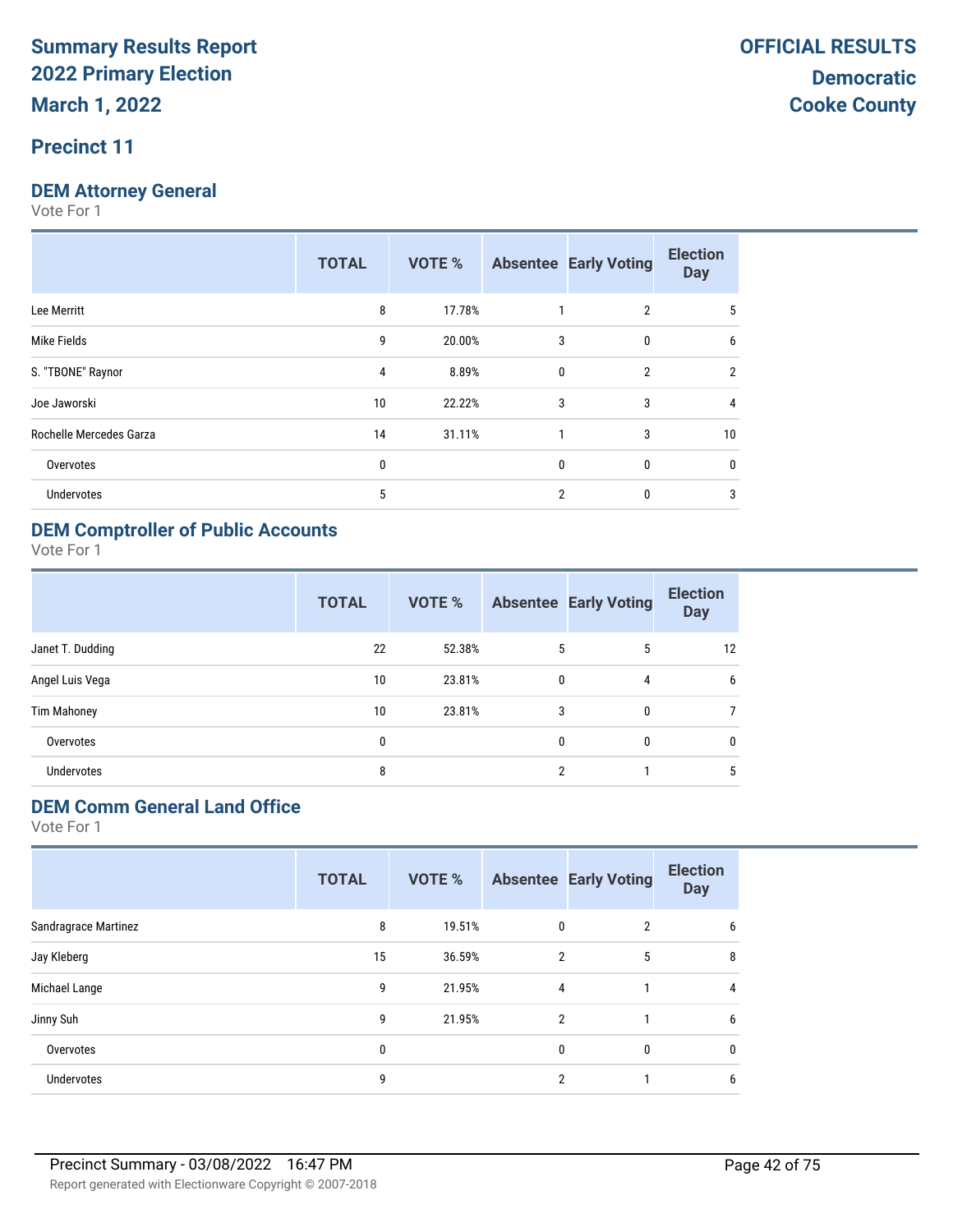## **Precinct 11**

#### **DEM Commissioner of Agriculture**

Vote For 1

|                   | <b>TOTAL</b> | VOTE % |              | <b>Absentee Early Voting</b> | <b>Election</b><br><b>Day</b> |
|-------------------|--------------|--------|--------------|------------------------------|-------------------------------|
| Susan Hays        | 37           | 88.10% |              | 8                            | 22                            |
| Ed Ireson         | 5            | 11.90% |              |                              | 3                             |
| Overvotes         | 0            |        | $\mathbf{0}$ | $\mathbf{0}$                 | 0                             |
| <b>Undervotes</b> | 8            |        | ົ            |                              | 5                             |

#### **DEM Railroad Commissioner**

Vote For 1

|                   | <b>TOTAL</b> | VOTE %  |   | <b>Absentee Early Voting</b> | <b>Election</b><br><b>Day</b> |
|-------------------|--------------|---------|---|------------------------------|-------------------------------|
| Luke Warford      | 39           | 100.00% | 8 | 8                            | 23                            |
| Overvotes         | 0            |         | 0 | 0                            | 0                             |
| <b>Undervotes</b> | 11           |         |   |                              |                               |

#### **DEM Justice, Supreme Court, Pl 3**

Vote For 1

|               | <b>TOTAL</b> | VOTE %  |   | <b>Absentee Early Voting</b> | <b>Election</b><br>Day |
|---------------|--------------|---------|---|------------------------------|------------------------|
| Erin A Nowell | 39           | 100.00% | 8 |                              | 23                     |
| Overvotes     |              |         | 0 | 0                            | 0                      |
| Undervotes    | 11           |         |   |                              |                        |

#### **DEM Justice, Supreme Court, Pl 5**

|                   | <b>TOTAL</b> | VOTE %  |   | <b>Absentee Early Voting</b> | <b>Election</b><br><b>Day</b> |
|-------------------|--------------|---------|---|------------------------------|-------------------------------|
| Amanda Reichek    | 39           | 100.00% | 8 | 8                            | 23                            |
| Overvotes         |              |         | 0 |                              | 0                             |
| <b>Undervotes</b> | 11           |         | ↑ |                              |                               |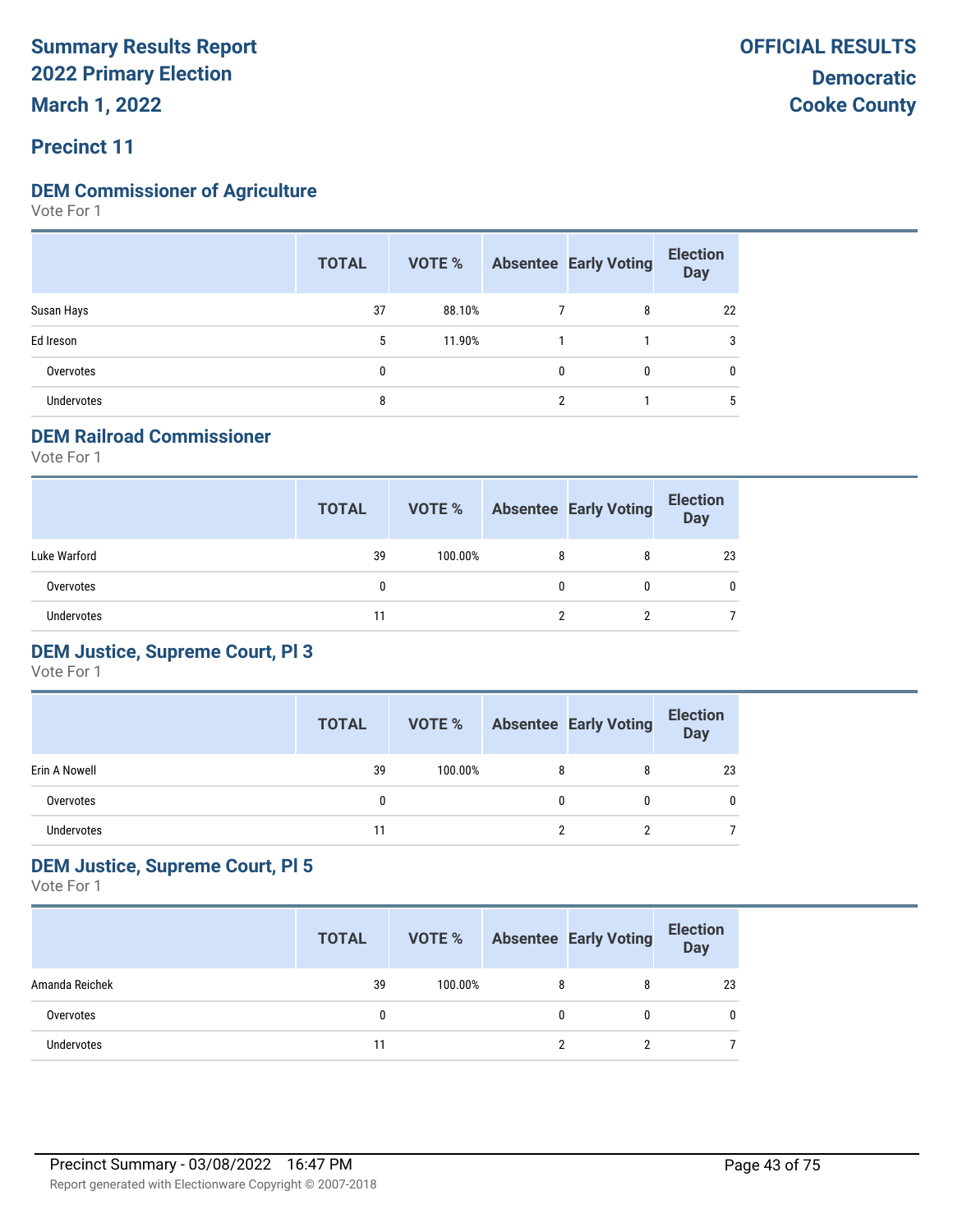#### **Precinct 11**

#### **DEM Justice, Supreme Court, Pl 9**

Vote For 1

|                 | <b>TOTAL</b> |         |   | <b>VOTE %</b> Absentee Early Voting | <b>Election</b><br>Day |
|-----------------|--------------|---------|---|-------------------------------------|------------------------|
| Julia Maldonado | 39           | 100.00% | 8 | 8                                   | 23                     |
| Overvotes       |              |         | 0 | 0                                   | C                      |
| Undervotes      | 11           |         |   |                                     |                        |

#### **DEM Judge, Ct of Crim App, Pl 5**

Vote For 1

|              | <b>TOTAL</b> | VOTE %  |   | <b>Absentee Early Voting</b> | <b>Election</b><br>Day |
|--------------|--------------|---------|---|------------------------------|------------------------|
| Dana Huffman | 39           | 100.00% | 8 |                              | 23                     |
| Overvotes    | 0            |         |   |                              |                        |
| Undervotes   | 11           |         |   |                              |                        |

#### **DEM Judge, Ct of Crim App, Pl 6**

Vote For 1

|                   | <b>TOTAL</b> | VOTE %  |   | <b>Absentee Early Voting</b> | <b>Election</b><br><b>Day</b> |
|-------------------|--------------|---------|---|------------------------------|-------------------------------|
| Robert Johnson    | 39           | 100.00% | 8 |                              | 23                            |
| Overvotes         |              |         | 0 |                              |                               |
| <b>Undervotes</b> | 11           |         |   | ∩                            |                               |

#### **DEM Member, State BoE, Dist 12**

|                   | <b>TOTAL</b> | VOTE % |   | <b>Absentee Early Voting</b> | <b>Election</b><br><b>Day</b> |
|-------------------|--------------|--------|---|------------------------------|-------------------------------|
| Alex Cornwallis   | 17           | 41.46% |   | 3                            | 13                            |
| Roberto Velasco   | 24           | 58.54% |   | 6                            | 11                            |
| Overvotes         | 0            |        | 0 | 0                            | 0                             |
| <b>Undervotes</b> | 9            |        | 2 |                              | 6                             |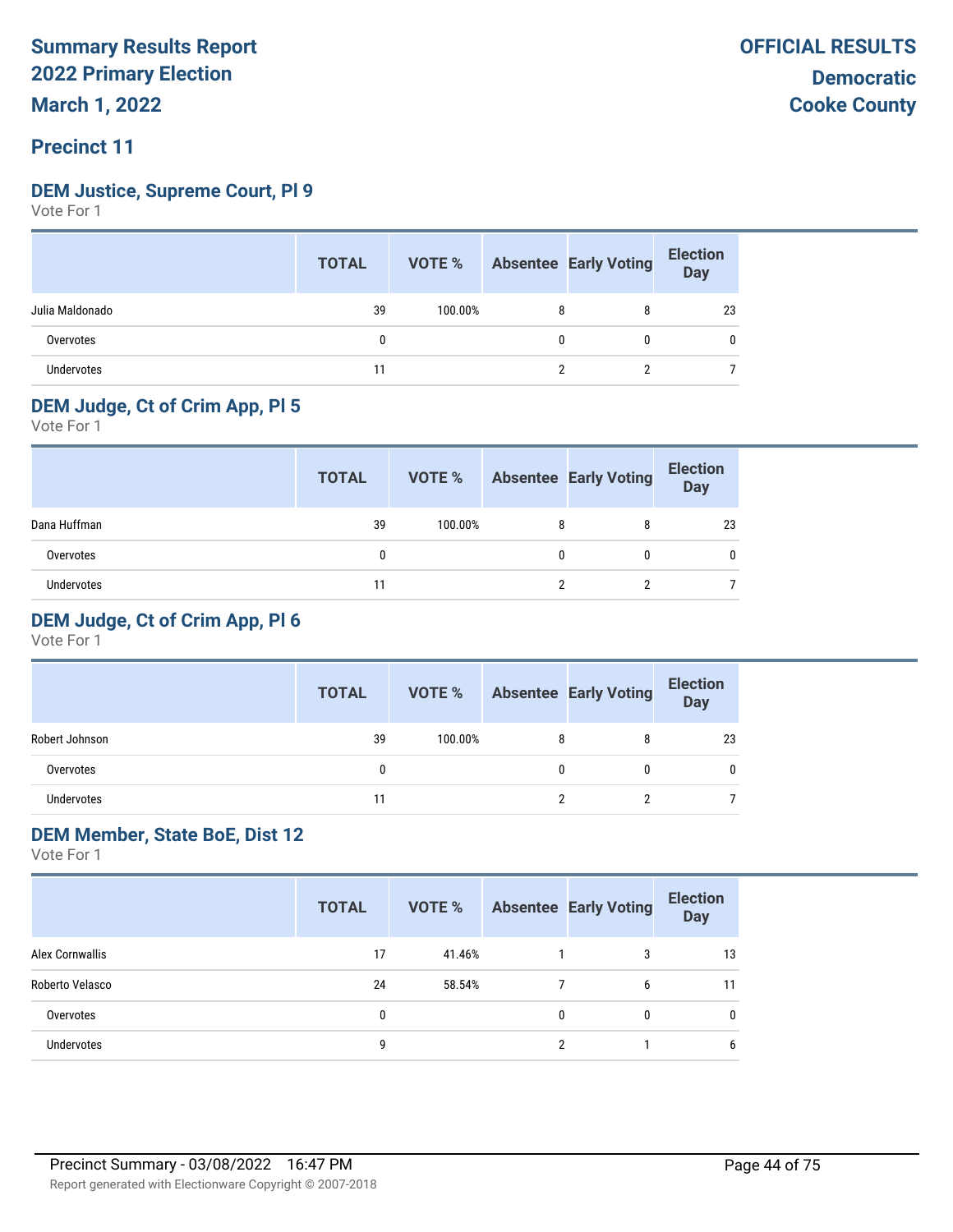### **Precinct 11**

#### **DEM Justice, 2nd Ct of App Dist, Pl 3**

Vote For 1

|                   | <b>TOTAL</b> | <b>VOTE %</b> |   | Absentee Early Voting | <b>Election</b><br>Day |
|-------------------|--------------|---------------|---|-----------------------|------------------------|
| Delonia A. Watson | 40           | 100.00%       | 8 | 8                     | 24                     |
| Overvotes         | 0            |               | 0 |                       | 0                      |
| <b>Undervotes</b> | 10           |               |   |                       | b                      |

#### **DEM County Judge**

Vote For 1

|            | <b>TOTAL</b> | VOTE %  |   | <b>Absentee Early Voting</b> | <b>Election</b><br><b>Day</b> |
|------------|--------------|---------|---|------------------------------|-------------------------------|
| Denny Hook | 39           | 100.00% | 8 | 8                            | 23                            |
| Overvotes  |              |         |   | 0                            |                               |
| Undervotes | 11           |         | ົ |                              |                               |

#### **DEM County Surveyor**

Vote For 1

|                     | <b>TOTAL</b> | VOTE %  |   | <b>Absentee Early Voting</b> | <b>Election</b><br><b>Day</b> |
|---------------------|--------------|---------|---|------------------------------|-------------------------------|
| <b>Delbert West</b> | 39           | 100.00% | 8 | 8                            | 23                            |
| Overvotes           |              |         | 0 | 0                            |                               |
| Undervotes          | 11           |         | ŋ |                              |                               |

#### **DEM County Chair**

|               | <b>TOTAL</b> |         |   | <b>VOTE %</b> Absentee Early Voting | <b>Election</b><br>Day |
|---------------|--------------|---------|---|-------------------------------------|------------------------|
| Sherman Moore | 38           | 100.00% | 8 | 8                                   | 22                     |
| Overvotes     |              |         |   |                                     | 0                      |
| Undervotes    | 12           |         |   |                                     | 8                      |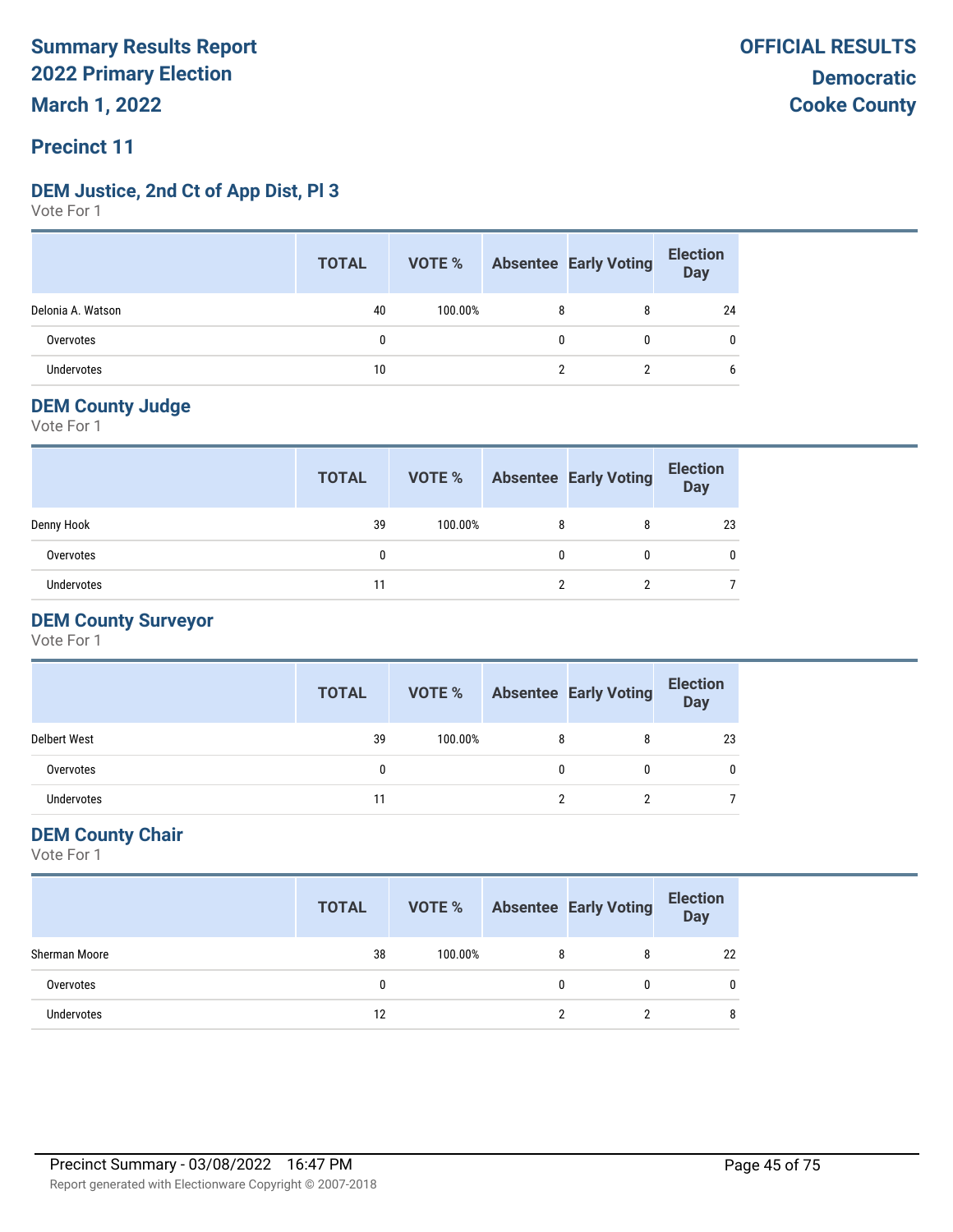#### **STATISTICS**

|                                      | <b>TOTAL</b> | <b>Absentee</b> | <b>Early Voting Election Day</b> |
|--------------------------------------|--------------|-----------------|----------------------------------|
| Registered Voters - Total            | 1.103        |                 |                                  |
| <b>Ballots Cast - Democrat Party</b> | 26           |                 | 20                               |

#### **DEM Governor**

Vote For 1

|                             | <b>TOTAL</b> | <b>VOTE %</b> |              | <b>Absentee Early Voting</b> | <b>Election</b><br><b>Day</b> |
|-----------------------------|--------------|---------------|--------------|------------------------------|-------------------------------|
| <b>Rich Wakeland</b>        | 0            | 0.00%         | 0            | 0                            | 0                             |
| Inocencio (Inno) Barrientez | $\mathbf{0}$ | 0.00%         | $\mathbf{0}$ | $\mathbf{0}$                 | 0                             |
| Michael Cooper              |              | 3.85%         | $\mathbf{0}$ |                              | 0                             |
| Joy Diaz                    | 0            | 0.00%         | $\mathbf{0}$ | $\mathbf{0}$                 | 0                             |
| Beto O'Rourke               | 25           | 96.15%        | 3            | $\overline{2}$               | 20                            |
| Overvotes                   | 0            |               | $\mathbf{0}$ | $\mathbf{0}$                 | 0                             |
| Undervotes                  | 0            |               | $\mathbf{0}$ | $\mathbf{0}$                 | $\mathbf{0}$                  |

#### **DEM Lieutenant Governor**

|                   | <b>TOTAL</b> | <b>VOTE %</b> |                | <b>Absentee Early Voting</b> | <b>Election</b><br><b>Day</b> |
|-------------------|--------------|---------------|----------------|------------------------------|-------------------------------|
| Carla Brailey     |              | 26.92%        | 0              |                              | 6                             |
| Michelle Beckley  | 13           | 50.00%        | $\overline{2}$ |                              | 10                            |
| Mike Collier      | 6            | 23.08%        |                |                              | 4                             |
| Overvotes         | 0            |               | 0              | 0                            | 0                             |
| <b>Undervotes</b> | 0            |               | 0              | 0                            | 0                             |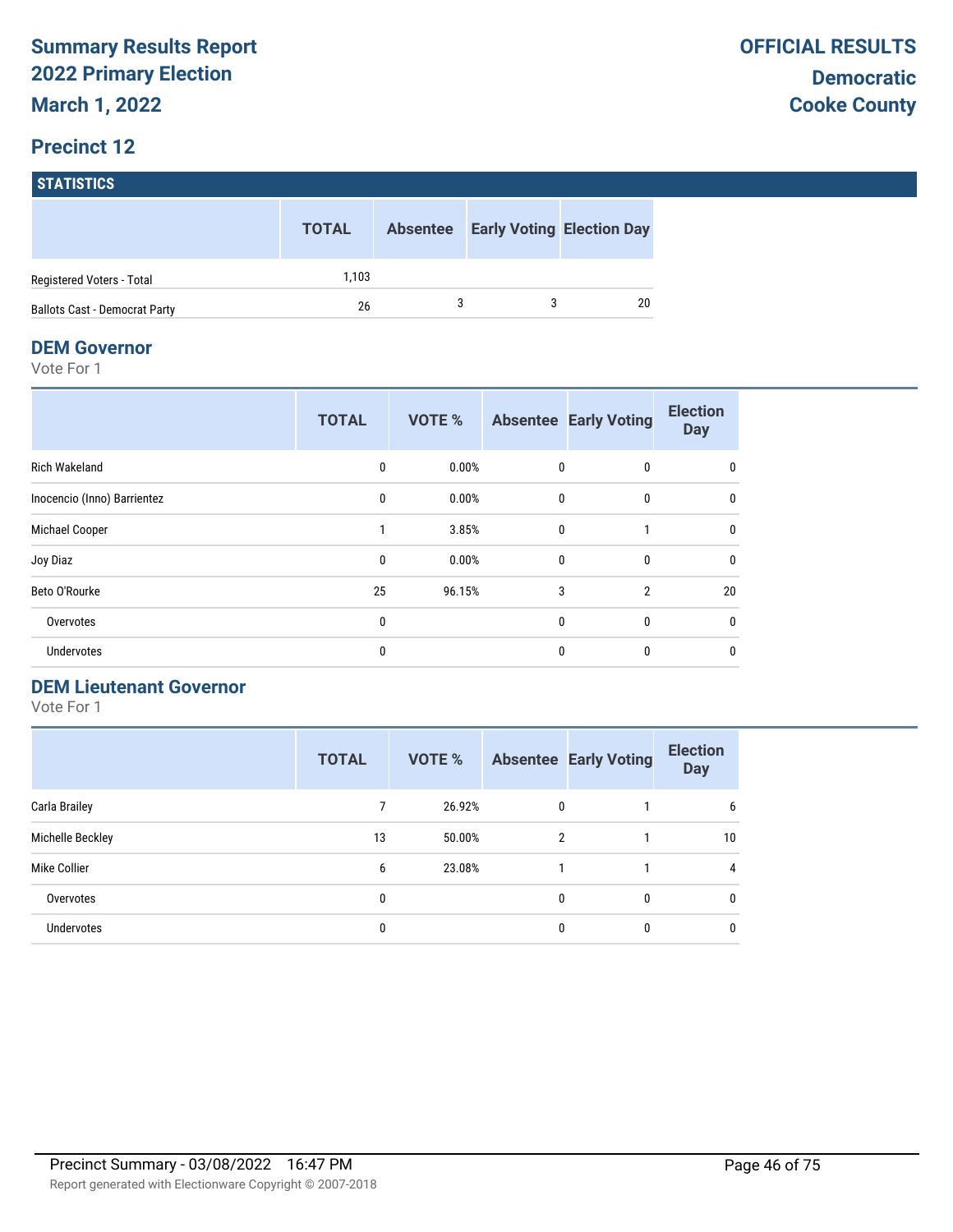#### **Precinct 12**

#### **DEM Attorney General**

Vote For 1

|                         | <b>TOTAL</b> | <b>VOTE %</b> |              | <b>Absentee Early Voting</b> | <b>Election</b><br><b>Day</b> |
|-------------------------|--------------|---------------|--------------|------------------------------|-------------------------------|
| Lee Merritt             | 7            | 26.92%        | 0            | 0                            |                               |
| Mike Fields             | 3            | 11.54%        | $\mathbf 0$  | 1                            | $\overline{2}$                |
| S. "TBONE" Raynor       | 1            | 3.85%         | $\mathbf{0}$ | 0                            |                               |
| Joe Jaworski            | 3            | 11.54%        | $\mathbf 0$  |                              | $\overline{2}$                |
| Rochelle Mercedes Garza | 12           | 46.15%        | 3            |                              | 8                             |
| Overvotes               | 0            |               | 0            | 0                            | 0                             |
| <b>Undervotes</b>       | 0            |               | 0            | 0                            | 0                             |
|                         |              |               |              |                              |                               |

#### **DEM Comptroller of Public Accounts**

Vote For 1

|                    | <b>TOTAL</b> | VOTE % |              | <b>Absentee Early Voting</b> | <b>Election</b><br><b>Day</b> |
|--------------------|--------------|--------|--------------|------------------------------|-------------------------------|
| Janet T. Dudding   | 16           | 64.00% | 3            | 2                            | 11                            |
| Angel Luis Vega    | 6            | 24.00% | 0            | 0                            | 6                             |
| <b>Tim Mahoney</b> | 3            | 12.00% | $\mathbf{0}$ | 0                            | 3                             |
| Overvotes          | 0            |        | $\mathbf{0}$ | 0                            | 0                             |
| <b>Undervotes</b>  |              |        | $\mathbf{0}$ |                              | 0                             |

### **DEM Comm General Land Office**

|                      | <b>TOTAL</b> | VOTE % |                | <b>Absentee Early Voting</b> | <b>Election</b><br><b>Day</b> |
|----------------------|--------------|--------|----------------|------------------------------|-------------------------------|
| Sandragrace Martinez | 4            | 16.00% | $\mathbf{0}$   | 0                            | 4                             |
| Jay Kleberg          | 9            | 36.00% | $\overline{2}$ |                              | 6                             |
| Michael Lange        | 7            | 28.00% |                | $\overline{2}$               | 4                             |
| Jinny Suh            | 5            | 20.00% | $\mathbf{0}$   | 0                            | 5                             |
| Overvotes            | 0            |        | 0              | 0                            | $\mathbf{0}$                  |
| <b>Undervotes</b>    |              |        | 0              | 0                            |                               |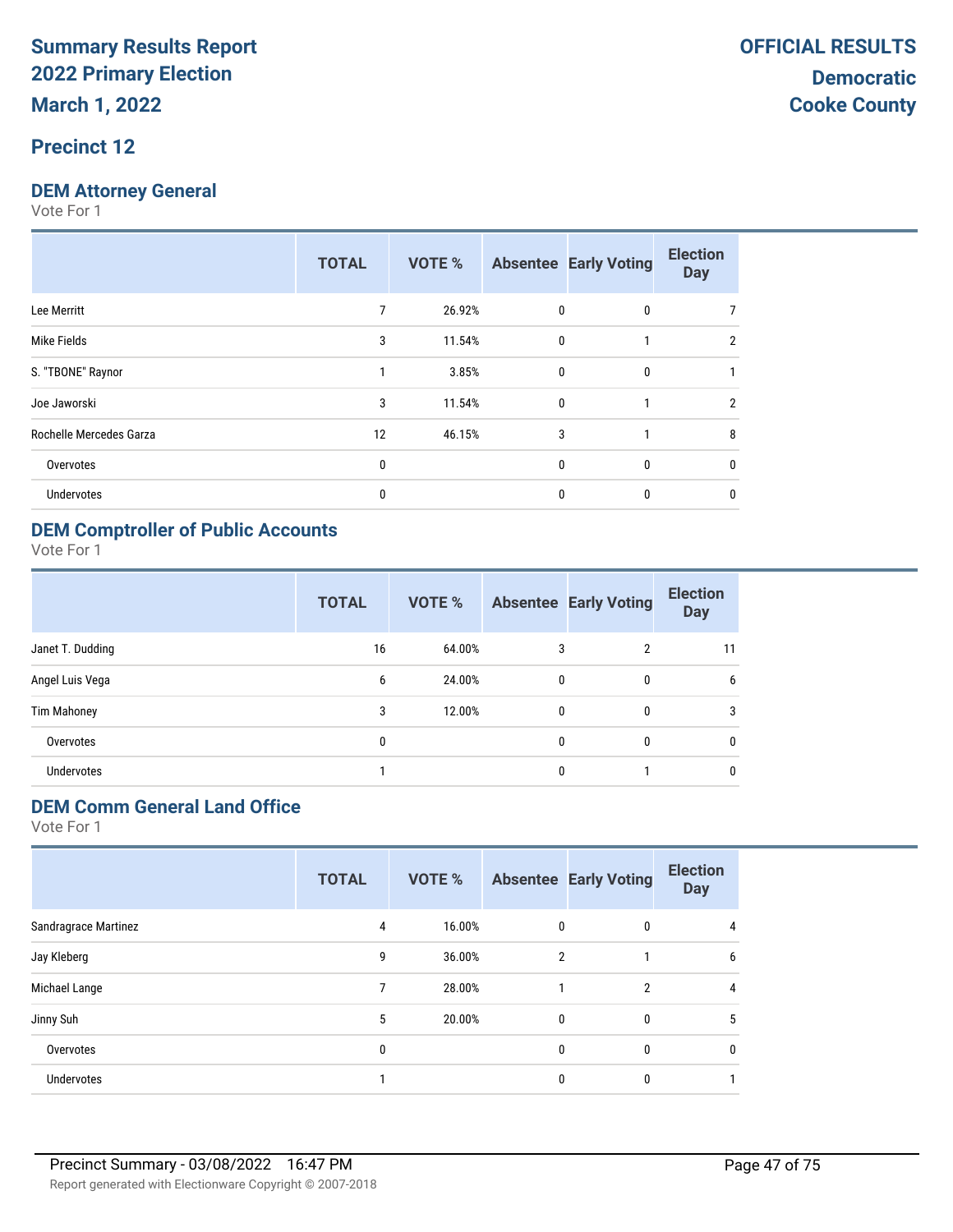**March 1, 2022**

#### **Precinct 12**

#### **DEM Commissioner of Agriculture**

Vote For 1

|                   | <b>TOTAL</b> | VOTE % |              | <b>Absentee Early Voting</b> | <b>Election</b><br><b>Day</b> |
|-------------------|--------------|--------|--------------|------------------------------|-------------------------------|
| Susan Hays        | 22           | 84.62% | 0            | 2                            | 20                            |
| Ed Ireson         | 4            | 15.38% | 3            |                              | 0                             |
| Overvotes         | 0            |        | $\mathbf{0}$ | 0                            |                               |
| <b>Undervotes</b> | 0            |        | 0            | 0                            |                               |

#### **DEM Railroad Commissioner**

Vote For 1

|                   | <b>TOTAL</b> | VOTE %  |   | <b>Absentee Early Voting</b> | <b>Election</b><br><b>Day</b> |
|-------------------|--------------|---------|---|------------------------------|-------------------------------|
| Luke Warford      | 24           | 100.00% | 3 |                              | 19                            |
| Overvotes         | 0            |         | 0 |                              | 0                             |
| <b>Undervotes</b> |              |         | 0 |                              |                               |

#### **DEM Justice, Supreme Court, Pl 3**

Vote For 1

|               | <b>TOTAL</b> | VOTE %  |   | <b>Absentee Early Voting</b> | <b>Election</b><br>Day |
|---------------|--------------|---------|---|------------------------------|------------------------|
| Erin A Nowell | 24           | 100.00% |   |                              | 19                     |
| Overvotes     |              |         | 0 |                              |                        |
| Undervotes    |              |         | 0 |                              |                        |

#### **DEM Justice, Supreme Court, Pl 5**

|                   | <b>TOTAL</b> | VOTE %  |   | <b>Absentee Early Voting</b> | <b>Election</b><br><b>Day</b> |
|-------------------|--------------|---------|---|------------------------------|-------------------------------|
| Amanda Reichek    | 24           | 100.00% | 3 | າ                            | 19                            |
| Overvotes         |              |         | 0 |                              | 0                             |
| <b>Undervotes</b> |              |         | 0 |                              |                               |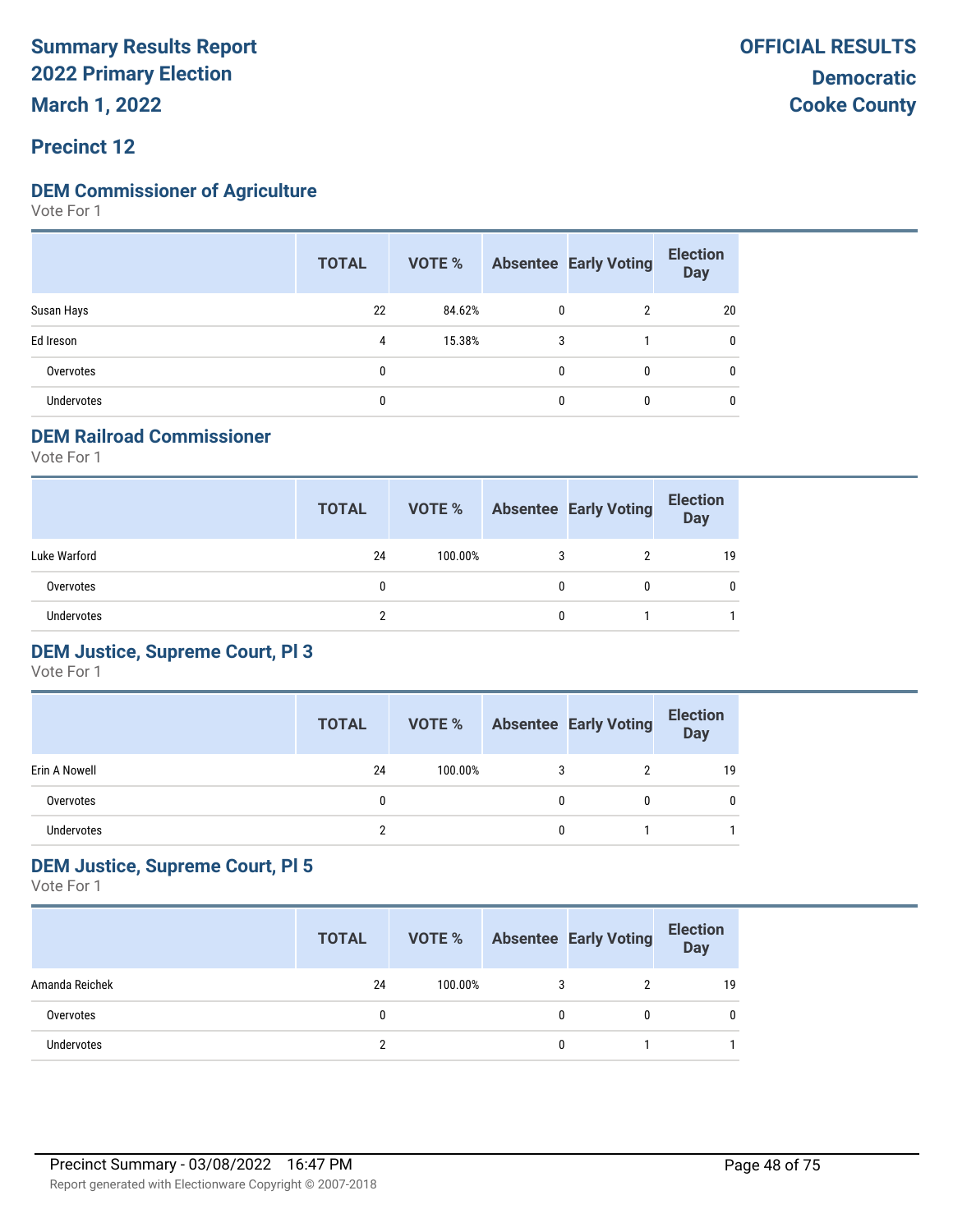#### **Precinct 12**

#### **DEM Justice, Supreme Court, Pl 9**

Vote For 1

|                 | <b>TOTAL</b> |         |   | <b>VOTE %</b> Absentee Early Voting | <b>Election</b><br>Day |
|-----------------|--------------|---------|---|-------------------------------------|------------------------|
| Julia Maldonado | 23           | 100.00% | 3 |                                     | 18                     |
| Overvotes       |              |         | 0 |                                     | 0                      |
| Undervotes      |              |         | 0 |                                     |                        |

### **DEM Judge, Ct of Crim App, Pl 5**

Vote For 1

|              | <b>TOTAL</b> | VOTE %  |   | <b>Absentee Early Voting</b> | <b>Election</b><br>Day |
|--------------|--------------|---------|---|------------------------------|------------------------|
| Dana Huffman | 24           | 100.00% | 3 |                              | 19                     |
| Overvotes    |              |         |   | 0                            |                        |
| Undervotes   |              |         |   |                              |                        |

#### **DEM Judge, Ct of Crim App, Pl 6**

Vote For 1

|                | <b>TOTAL</b> | VOTE %  |   | <b>Absentee Early Voting</b> | <b>Election</b><br><b>Day</b> |
|----------------|--------------|---------|---|------------------------------|-------------------------------|
| Robert Johnson | 24           | 100.00% | 3 |                              | 19                            |
| Overvotes      | 0            |         |   |                              | 0                             |
| Undervotes     |              |         |   |                              |                               |

#### **DEM Member, State BoE, Dist 12**

|                   | <b>TOTAL</b> |        |              | <b>VOTE %</b> Absentee Early Voting | <b>Election</b><br><b>Day</b> |
|-------------------|--------------|--------|--------------|-------------------------------------|-------------------------------|
| Alex Cornwallis   | 13           | 52.00% | $\mathbf{0}$ |                                     | 12                            |
| Roberto Velasco   | 12           | 48.00% | 3            |                                     | 8                             |
| Overvotes         | 0            |        | 0            | 0                                   | 0                             |
| <b>Undervotes</b> |              |        | 0            |                                     | 0                             |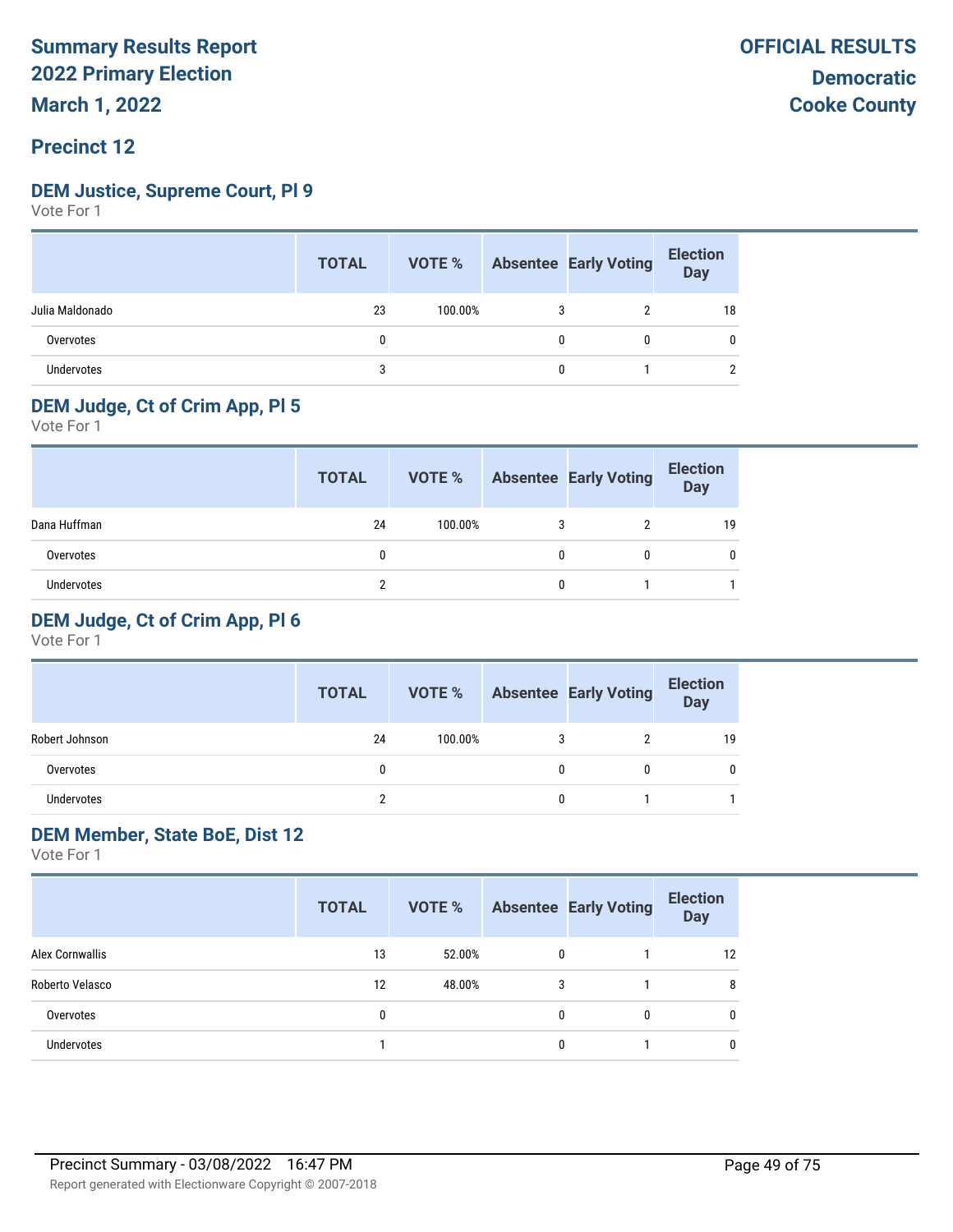#### **Precinct 12**

#### **DEM Justice, 2nd Ct of App Dist, Pl 3**

Vote For 1

|                   | <b>TOTAL</b> |         |   | <b>VOTE %</b> Absentee Early Voting | <b>Election</b><br>Day |
|-------------------|--------------|---------|---|-------------------------------------|------------------------|
| Delonia A. Watson | 24           | 100.00% | 3 |                                     | 19                     |
| Overvotes         |              |         | 0 |                                     | 0                      |
| Undervotes        |              |         | 0 |                                     |                        |

#### **DEM County Judge**

Vote For 1

|                   | <b>TOTAL</b> | VOTE %  | <b>Absentee Early Voting</b> | <b>Election</b><br><b>Day</b> |
|-------------------|--------------|---------|------------------------------|-------------------------------|
| Denny Hook        | 25           | 100.00% |                              | 19                            |
| Overvotes         | 0            |         | 0                            |                               |
| <b>Undervotes</b> |              |         |                              |                               |

#### **DEM County Surveyor**

Vote For 1

|                     | <b>TOTAL</b> | VOTE %  |   | <b>Absentee Early Voting</b> | <b>Election</b><br><b>Day</b> |
|---------------------|--------------|---------|---|------------------------------|-------------------------------|
| <b>Delbert West</b> | 25           | 100.00% | 3 | 3                            | 19                            |
| Overvotes           |              |         | 0 |                              |                               |
| Undervotes          |              |         | 0 | 0                            |                               |

#### **DEM County Chair**

|               | <b>TOTAL</b> | VOTE %  |   | <b>Absentee Early Voting</b> | <b>Election</b><br>Day |
|---------------|--------------|---------|---|------------------------------|------------------------|
| Sherman Moore | 25           | 100.00% |   |                              | 19                     |
| Overvotes     | 0            |         | 0 |                              |                        |
| Undervotes    |              |         | 0 |                              |                        |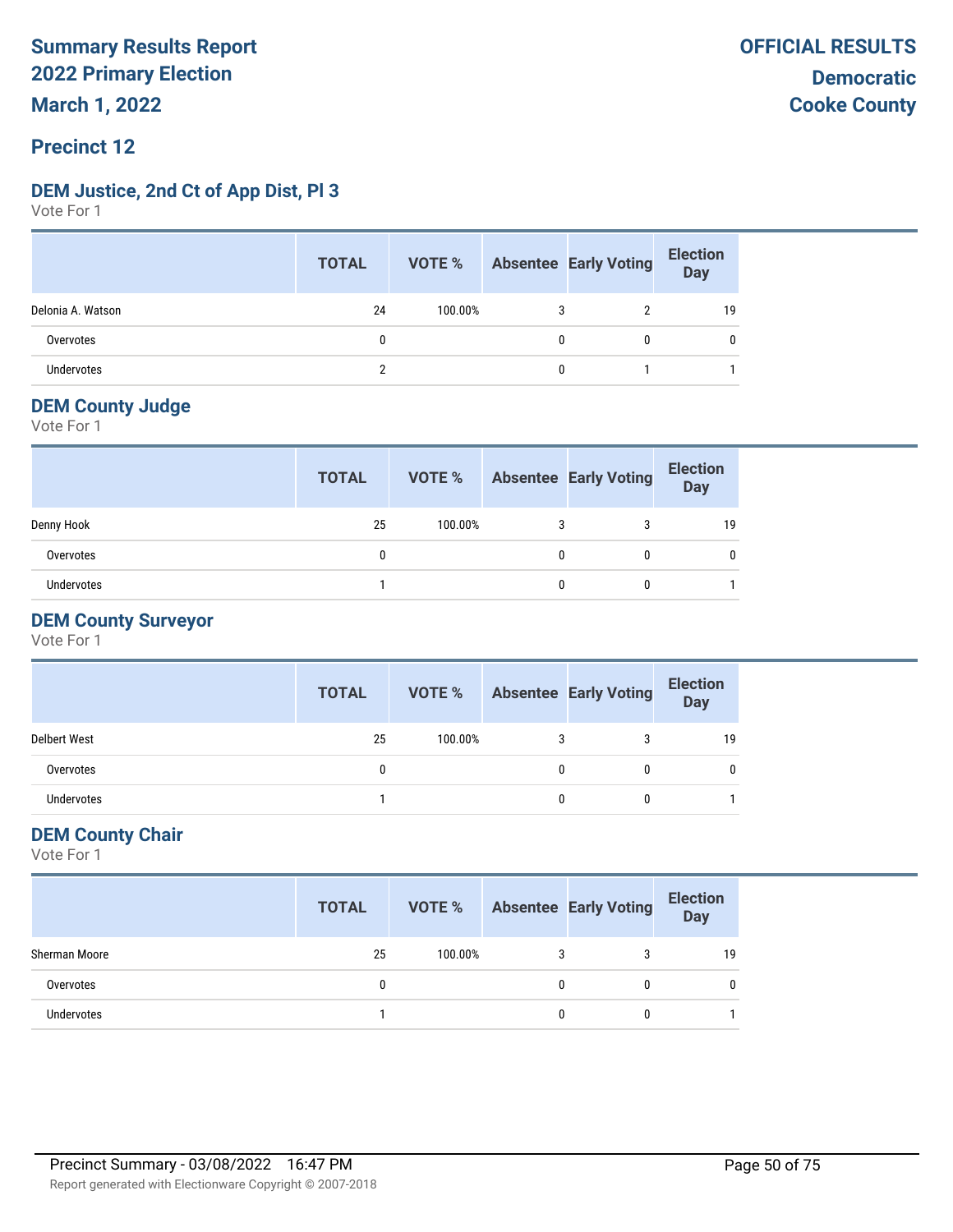## **STATISTICS TOTAL Absentee Early Voting Election Day** Registered Voters - Total 451 Ballots Cast - Democrat Party 0 0 0 0

#### **DEM Governor**

Vote For 1

|                             | <b>TOTAL</b> | <b>VOTE %</b> |              | <b>Absentee Early Voting</b> | <b>Election</b><br><b>Day</b> |
|-----------------------------|--------------|---------------|--------------|------------------------------|-------------------------------|
| <b>Rich Wakeland</b>        | 0            |               | 0            | $\mathbf{0}$                 | 0                             |
| Inocencio (Inno) Barrientez | $\mathbf{0}$ |               | $\Omega$     | $\mathbf{0}$                 | 0                             |
| Michael Cooper              | 0            |               | $\mathbf{0}$ | $\mathbf{0}$                 | 0                             |
| Joy Diaz                    | $\mathbf{0}$ |               | $\mathbf{0}$ | $\mathbf{0}$                 | $\mathbf{0}$                  |
| Beto O'Rourke               | $\mathbf{0}$ |               | $\Omega$     | $\mathbf{0}$                 | $\mathbf{0}$                  |
| Overvotes                   | 0            |               | $\Omega$     | $\Omega$                     | $\mathbf{0}$                  |
| Undervotes                  | 0            |               | $\Omega$     | 0                            | 0                             |

#### **DEM Lieutenant Governor**

|                   | <b>TOTAL</b> | <b>VOTE %</b> |   | <b>Absentee Early Voting</b> | <b>Election</b><br><b>Day</b> |
|-------------------|--------------|---------------|---|------------------------------|-------------------------------|
| Carla Brailey     | 0            |               | 0 | 0                            | 0                             |
| Michelle Beckley  | 0            |               | 0 | 0                            | $\mathbf{0}$                  |
| Mike Collier      | 0            |               | 0 | 0                            | 0                             |
| Overvotes         | 0            |               | 0 | 0                            | 0                             |
| <b>Undervotes</b> | 0            |               |   |                              | 0                             |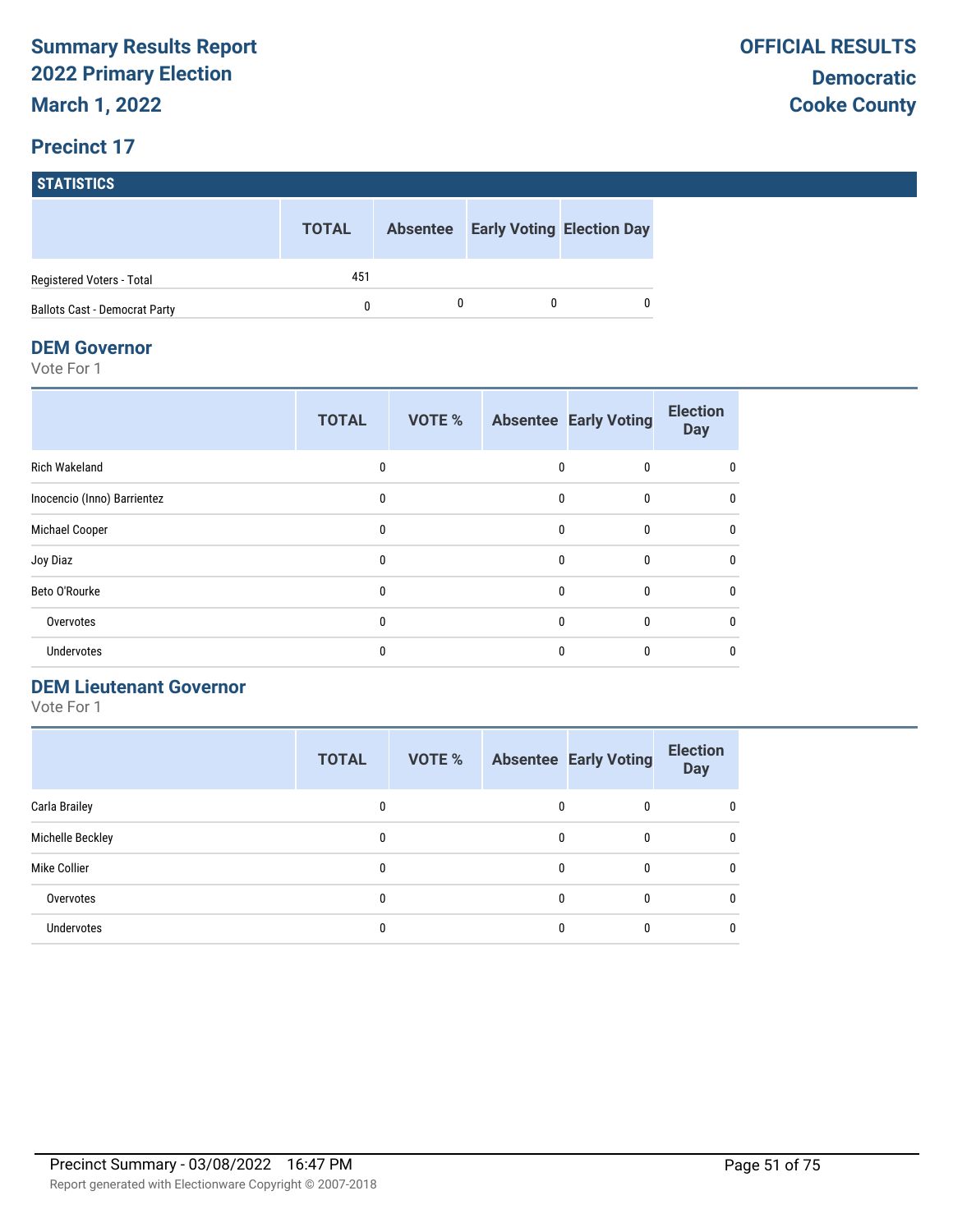### **DEM Attorney General**

Vote For 1

|                         | <b>TOTAL</b> | <b>VOTE %</b> |   | <b>Absentee Early Voting</b> | <b>Election</b><br><b>Day</b> |
|-------------------------|--------------|---------------|---|------------------------------|-------------------------------|
| Lee Merritt             | 0            |               | 0 | 0                            | 0                             |
| Mike Fields             | $\mathbf{0}$ |               | 0 | $\mathbf{0}$                 | 0                             |
| S. "TBONE" Raynor       | $\mathbf{0}$ |               | 0 | $\mathbf{0}$                 | $\mathbf{0}$                  |
| Joe Jaworski            | $\mathbf{0}$ |               | 0 | $\mathbf{0}$                 | $\mathbf{0}$                  |
| Rochelle Mercedes Garza | $\mathbf{0}$ |               | 0 | $\mathbf{0}$                 | $\mathbf{0}$                  |
| Overvotes               | $\Omega$     |               | 0 | $\mathbf{0}$                 | $\Omega$                      |
| Undervotes              | $\Omega$     |               | 0 | 0                            | 0                             |
|                         |              |               |   |                              |                               |

### **DEM Comptroller of Public Accounts**

Vote For 1

|                    | <b>TOTAL</b> | VOTE % |              | <b>Absentee Early Voting</b> | <b>Election</b><br><b>Day</b> |
|--------------------|--------------|--------|--------------|------------------------------|-------------------------------|
| Janet T. Dudding   | 0            |        | $\mathbf{0}$ | $\bf{0}$                     | 0                             |
| Angel Luis Vega    | 0            |        | 0            | 0                            | 0                             |
| <b>Tim Mahoney</b> | 0            |        | $\Omega$     | $\mathbf{0}$                 | $\mathbf{0}$                  |
| Overvotes          | 0            |        | $\Omega$     | $\mathbf{0}$                 | $\mathbf{0}$                  |
| Undervotes         | 0            |        | 0            | $\mathbf{0}$                 | 0                             |

### **DEM Comm General Land Office**

|                      | <b>TOTAL</b> | VOTE % |              | <b>Absentee Early Voting</b> | <b>Election</b><br><b>Day</b> |
|----------------------|--------------|--------|--------------|------------------------------|-------------------------------|
| Sandragrace Martinez | 0            |        | 0            | 0                            | 0                             |
| Jay Kleberg          | 0            |        | 0            | $\mathbf{0}$                 | $\mathbf{0}$                  |
| Michael Lange        | 0            |        | 0            | $\mathbf{0}$                 | $\mathbf{0}$                  |
| Jinny Suh            | 0            |        | 0            | 0                            | 0                             |
| Overvotes            | 0            |        | $\mathbf{0}$ | $\mathbf{0}$                 | $\mathbf{0}$                  |
| <b>Undervotes</b>    | 0            |        | 0            | 0                            | 0                             |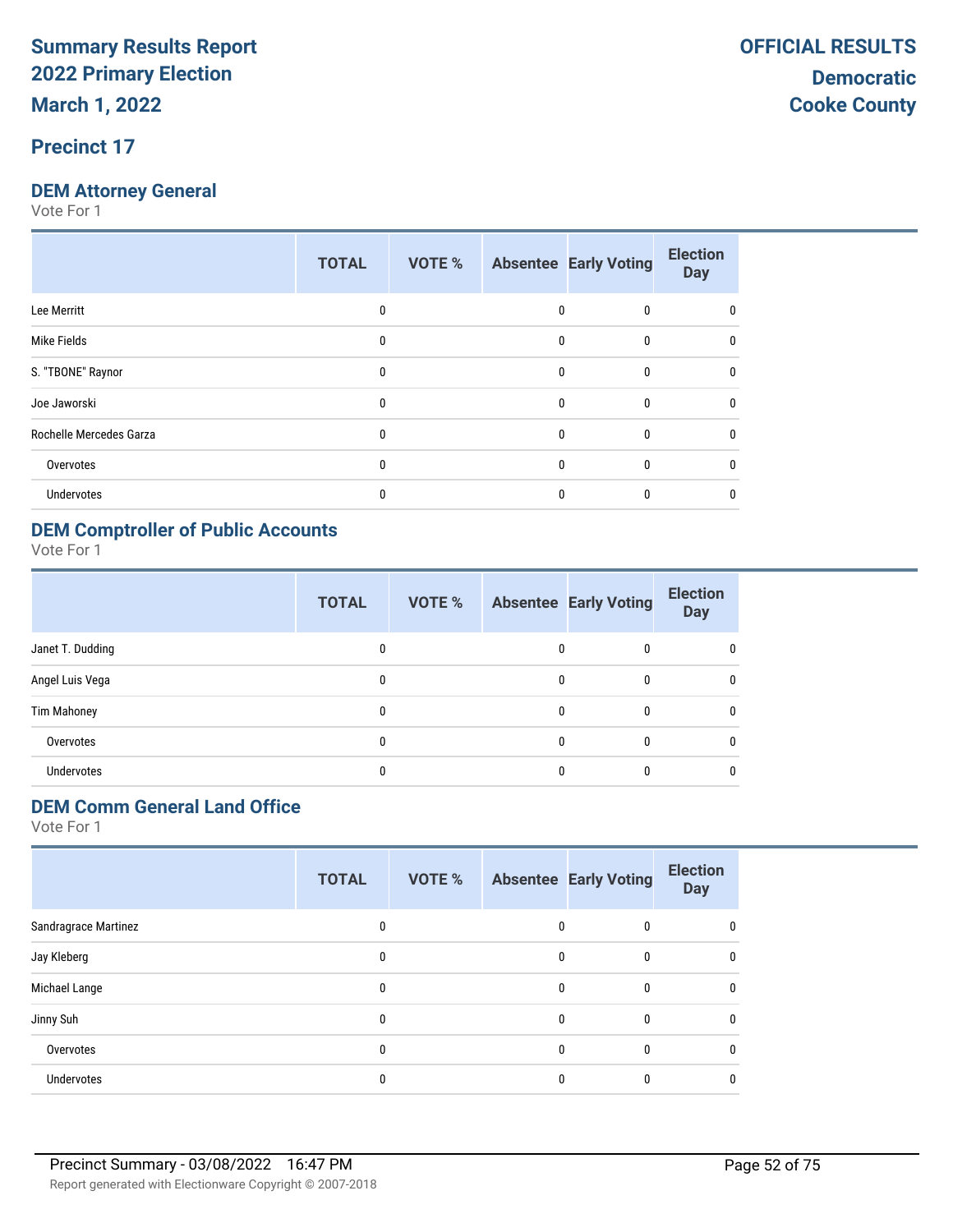**March 1, 2022**

#### **Precinct 17**

#### **DEM Commissioner of Agriculture**

Vote For 1

|                   | <b>TOTAL</b> |   | <b>VOTE %</b> Absentee Early Voting | <b>Election</b><br>Day |
|-------------------|--------------|---|-------------------------------------|------------------------|
| Susan Hays        | 0            | 0 | 0                                   | 0                      |
| Ed Ireson         | 0            | 0 | 0                                   | 0                      |
| Overvotes         | 0            | 0 | 0                                   | 0                      |
| <b>Undervotes</b> | 0            | 0 | 0                                   | 0                      |

#### **DEM Railroad Commissioner**

Vote For 1

|                   | <b>TOTAL</b> | VOTE % |   | <b>Absentee Early Voting</b> | <b>Election</b><br>Day |
|-------------------|--------------|--------|---|------------------------------|------------------------|
| Luke Warford      |              |        | 0 |                              | 0                      |
| Overvotes         |              |        | 0 |                              | 0                      |
| <b>Undervotes</b> |              |        | 0 |                              | 0                      |

#### **DEM Justice, Supreme Court, Pl 3**

Vote For 1

|               | <b>TOTAL</b> | VOTE % |   | <b>Absentee Early Voting</b> | <b>Election</b><br>Day |
|---------------|--------------|--------|---|------------------------------|------------------------|
| Erin A Nowell |              |        |   |                              | 0                      |
| Overvotes     |              |        | 0 |                              | 0                      |
| Undervotes    |              |        | 0 |                              | 0                      |

#### **DEM Justice, Supreme Court, Pl 5**

|                   | <b>TOTAL</b> | VOTE % |   | <b>Absentee Early Voting</b> | <b>Election</b><br>Day |
|-------------------|--------------|--------|---|------------------------------|------------------------|
| Amanda Reichek    |              |        | 0 |                              |                        |
| Overvotes         |              |        | 0 |                              | <sup>0</sup>           |
| <b>Undervotes</b> |              |        | 0 |                              |                        |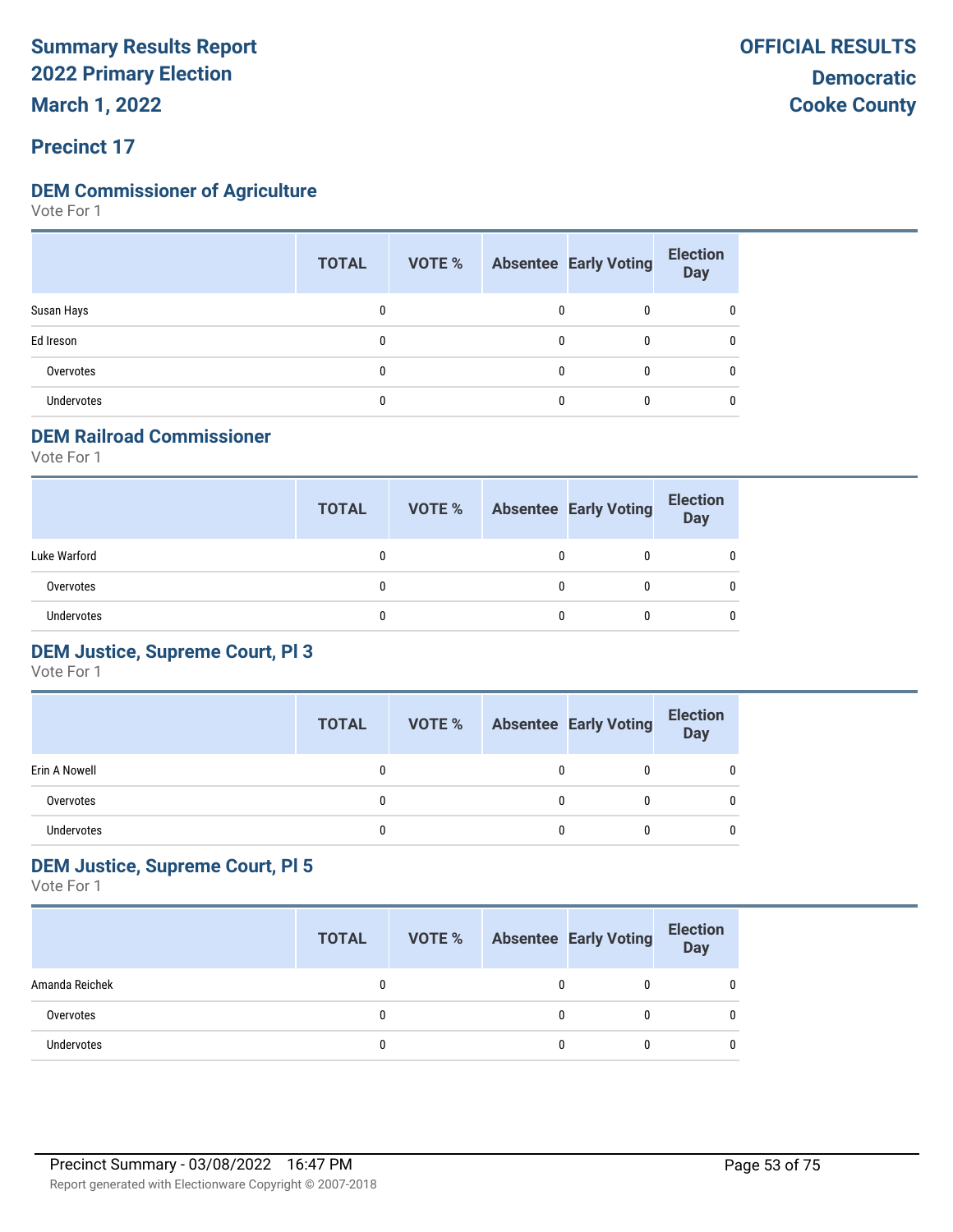#### **DEM Justice, Supreme Court, Pl 9**

Vote For 1

|                   | <b>TOTAL</b> |  | <b>VOTE %</b> Absentee Early Voting | <b>Election</b><br>Day |
|-------------------|--------------|--|-------------------------------------|------------------------|
| Julia Maldonado   |              |  | 0                                   | 0                      |
| Overvotes         |              |  | 0                                   | 0                      |
| <b>Undervotes</b> |              |  | 0                                   | 0                      |

#### **DEM Judge, Ct of Crim App, Pl 5**

Vote For 1

|              | <b>TOTAL</b> | VOTE % | <b>Absentee Early Voting</b> | <b>Election</b><br>Day |
|--------------|--------------|--------|------------------------------|------------------------|
| Dana Huffman |              |        |                              |                        |
| Overvotes    |              |        |                              |                        |
| Undervotes   |              |        |                              |                        |

#### **DEM Judge, Ct of Crim App, Pl 6**

Vote For 1

|                | <b>TOTAL</b> | VOTE % | <b>Absentee Early Voting</b> | <b>Election</b><br>Day |
|----------------|--------------|--------|------------------------------|------------------------|
| Robert Johnson |              |        | 0                            |                        |
| Overvotes      |              |        |                              |                        |
| Undervotes     |              |        | 0                            |                        |

#### **DEM Member, State BoE, Dist 12**

|                   | <b>TOTAL</b> | VOTE % |   | <b>Absentee Early Voting</b> | <b>Election</b><br><b>Day</b> |
|-------------------|--------------|--------|---|------------------------------|-------------------------------|
| Alex Cornwallis   |              |        | 0 |                              |                               |
| Roberto Velasco   | 0            |        | 0 |                              | 0                             |
| Overvotes         | 0            |        | 0 |                              | 0                             |
| <b>Undervotes</b> |              |        | 0 |                              | 0                             |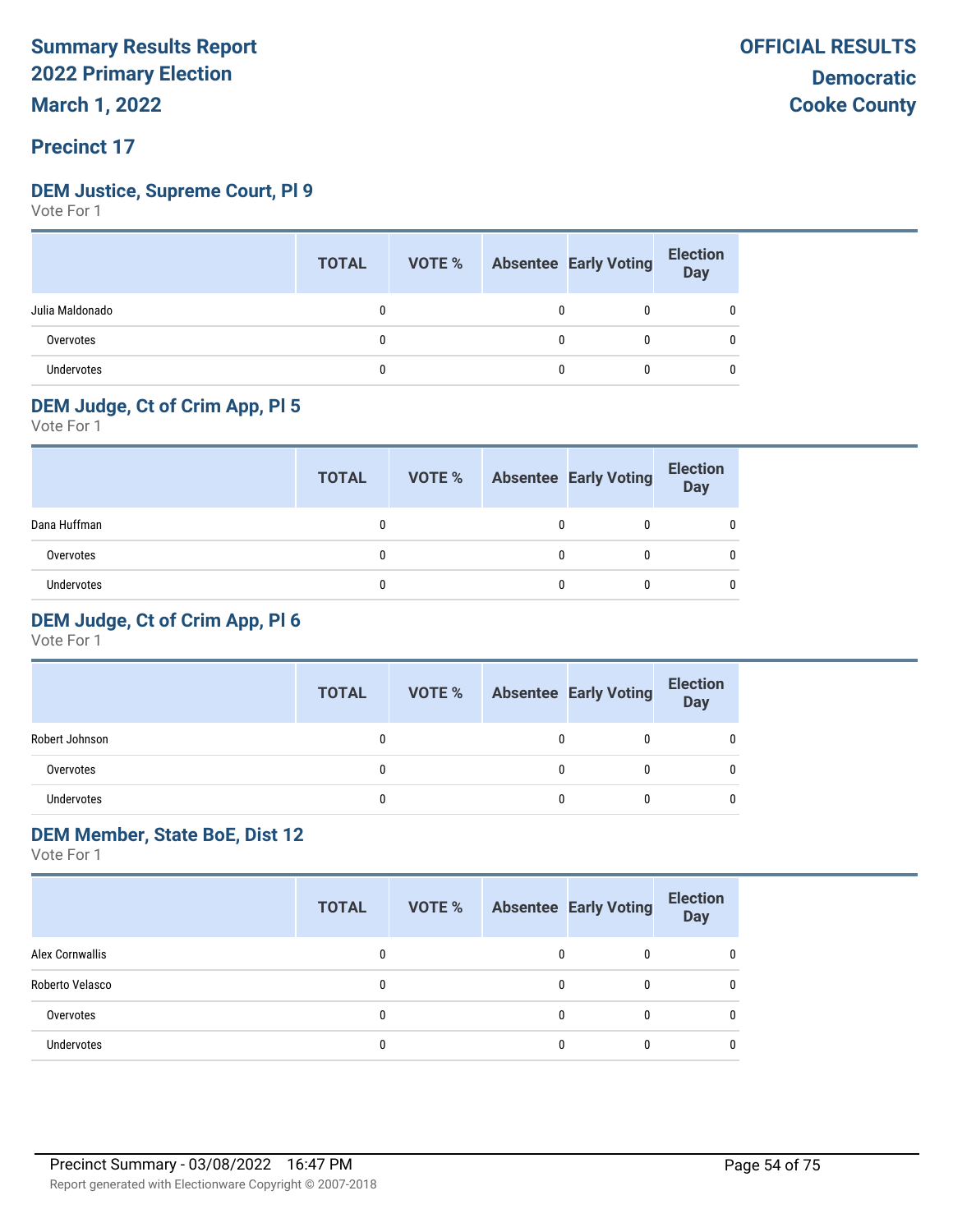#### **Precinct 17**

#### **DEM Justice, 2nd Ct of App Dist, Pl 3**

Vote For 1

|                   | <b>TOTAL</b> |   | VOTE % Absentee Early Voting | <b>Election</b><br>Day |
|-------------------|--------------|---|------------------------------|------------------------|
| Delonia A. Watson |              | 0 | 0                            |                        |
| Overvotes         |              | 0 |                              |                        |
| <b>Undervotes</b> |              | 0 |                              |                        |

#### **DEM County Judge**

Vote For 1

|            | <b>TOTAL</b> |   | <b>VOTE %</b> Absentee Early Voting | <b>Election</b><br><b>Day</b> |
|------------|--------------|---|-------------------------------------|-------------------------------|
| Denny Hook |              |   |                                     |                               |
| Overvotes  |              | 0 |                                     |                               |
| Undervotes |              |   |                                     |                               |

#### **DEM County Surveyor**

Vote For 1

|                     | <b>TOTAL</b> |   | <b>VOTE %</b> Absentee Early Voting | <b>Election</b><br>Day |
|---------------------|--------------|---|-------------------------------------|------------------------|
| <b>Delbert West</b> |              |   |                                     |                        |
| Overvotes           |              | 0 |                                     |                        |
| Undervotes          |              | 0 |                                     |                        |

#### **DEM County Chair**

|               | <b>TOTAL</b> | VOTE % Absentee Early Voting |  | <b>Election</b><br>Day |
|---------------|--------------|------------------------------|--|------------------------|
| Sherman Moore |              |                              |  | 0                      |
| Overvotes     |              |                              |  | 0                      |
| Undervotes    |              |                              |  | 0                      |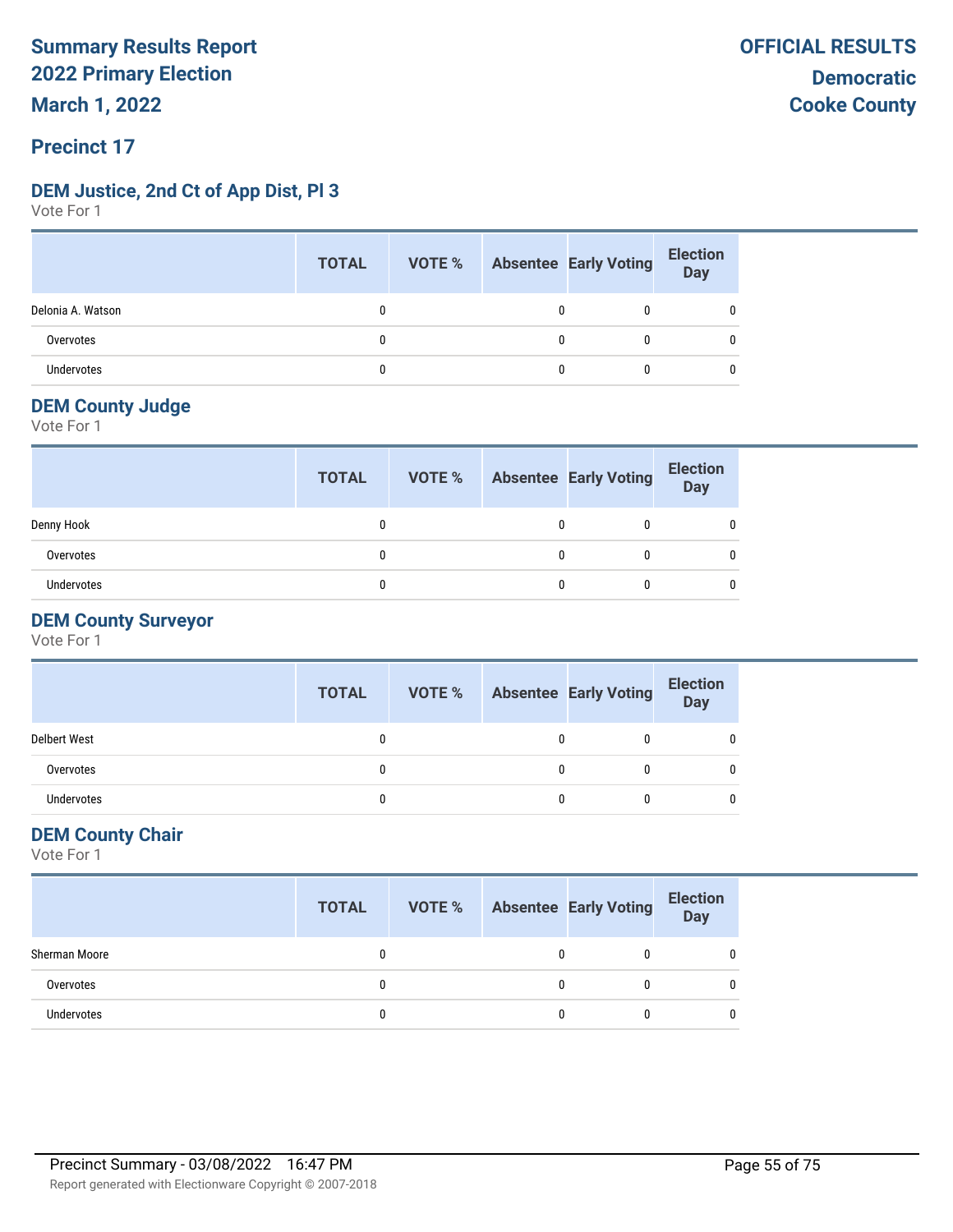#### **STATISTICS**

|                                      | <b>TOTAL</b> | <b>Absentee</b> | <b>Early Voting Election Day</b> |
|--------------------------------------|--------------|-----------------|----------------------------------|
| Registered Voters - Total            | 1.894        |                 |                                  |
| <b>Ballots Cast - Democrat Party</b> | 8            |                 | 3                                |

#### **DEM Governor**

Vote For 1

|                             | <b>TOTAL</b> | <b>VOTE %</b> |              | <b>Absentee Early Voting</b> | <b>Election</b><br><b>Day</b> |
|-----------------------------|--------------|---------------|--------------|------------------------------|-------------------------------|
| <b>Rich Wakeland</b>        | 0            | 0.00%         | 0            | 0                            | 0                             |
| Inocencio (Inno) Barrientez | $\mathbf{0}$ | 0.00%         | $\mathbf{0}$ | $\mathbf{0}$                 | 0                             |
| Michael Cooper              |              | 12.50%        |              | 0                            | 0                             |
| Joy Diaz                    | 0            | 0.00%         | $\mathbf{0}$ | $\mathbf{0}$                 | 0                             |
| Beto O'Rourke               | 7            | 87.50%        | $\mathbf{0}$ | 4                            | 3                             |
| Overvotes                   | $\mathbf{0}$ |               | $\mathbf{0}$ | $\mathbf{0}$                 | 0                             |
| Undervotes                  | 0            |               | 0            | $\mathbf{0}$                 | 0                             |

#### **DEM Lieutenant Governor**

|                   | <b>TOTAL</b> | VOTE % |   | <b>Absentee Early Voting</b> | <b>Election</b><br><b>Day</b> |
|-------------------|--------------|--------|---|------------------------------|-------------------------------|
| Carla Brailey     |              | 14.29% |   | 0                            | 0                             |
| Michelle Beckley  | 3            | 42.86% | 0 | 2                            |                               |
| Mike Collier      | 3            | 42.86% | 0 | 2                            |                               |
| Overvotes         | 0            |        | 0 | 0                            | 0                             |
| <b>Undervotes</b> |              |        | 0 | 0                            |                               |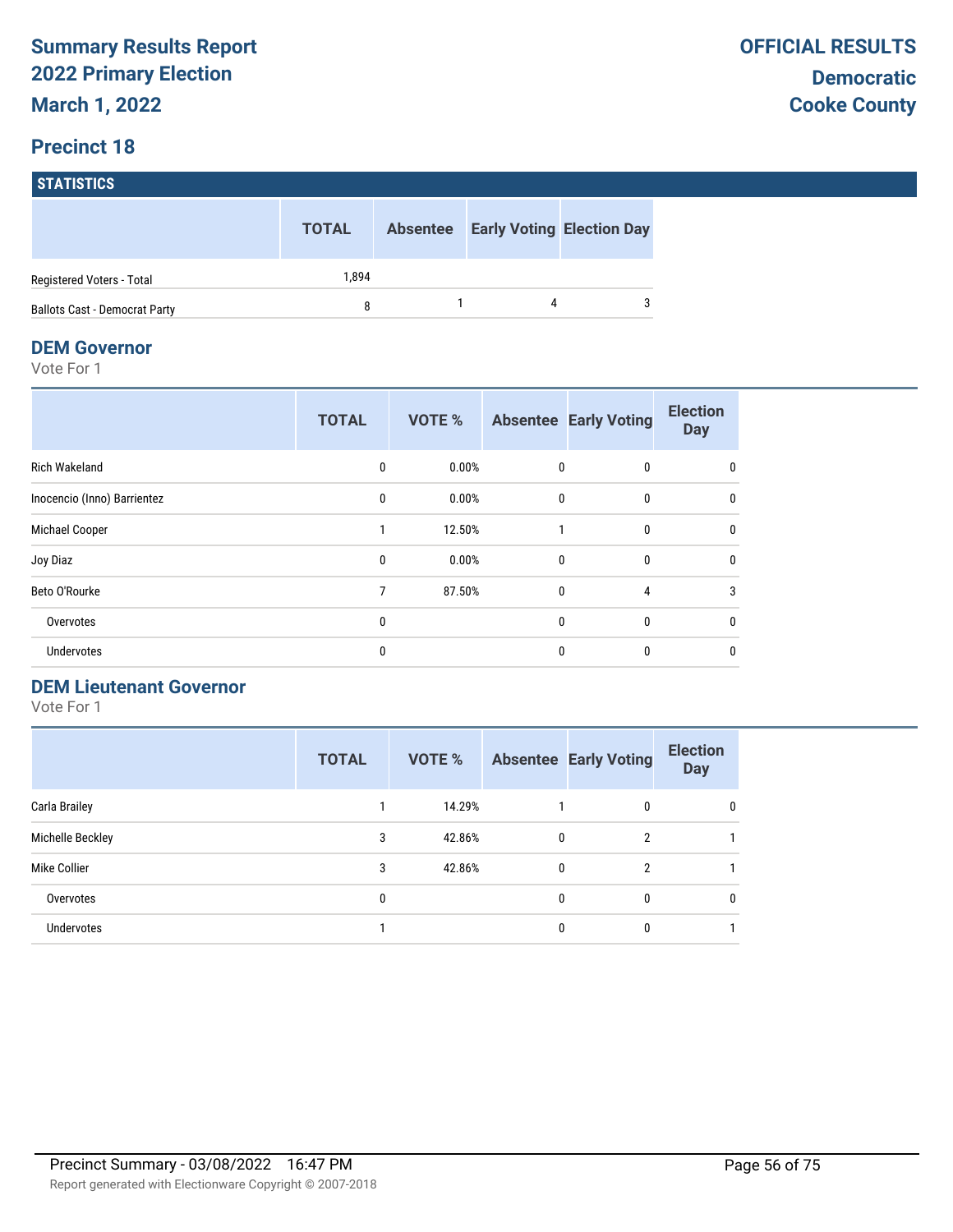#### **Precinct 18**

### **DEM Attorney General**

Vote For 1

|                         | <b>TOTAL</b>   | <b>VOTE %</b> |              | <b>Absentee Early Voting</b> | <b>Election</b><br><b>Day</b> |
|-------------------------|----------------|---------------|--------------|------------------------------|-------------------------------|
| Lee Merritt             | 2              | 25.00%        | 0            | 0                            | 2                             |
| Mike Fields             |                | 12.50%        | $\mathbf{0}$ |                              | 0                             |
| S. "TBONE" Raynor       | $\overline{2}$ | 25.00%        | 0            | $\overline{2}$               | 0                             |
| Joe Jaworski            |                | 12.50%        | 1            | $\mathbf{0}$                 | 0                             |
| Rochelle Mercedes Garza | $\mathfrak{p}$ | 25.00%        | 0            |                              |                               |
| Overvotes               | 0              |               | 0            | 0                            | 0                             |
| Undervotes              | 0              |               | 0            | 0                            | 0                             |
|                         |                |               |              |                              |                               |

#### **DEM Comptroller of Public Accounts**

Vote For 1

|                    | <b>TOTAL</b> | VOTE % |              | <b>Absentee Early Voting</b> | <b>Election</b><br><b>Day</b> |
|--------------------|--------------|--------|--------------|------------------------------|-------------------------------|
| Janet T. Dudding   | 3            | 37.50% | 0            |                              | 2                             |
| Angel Luis Vega    | 0            | 0.00%  | 0            | 0                            | 0                             |
| <b>Tim Mahoney</b> | 5            | 62.50% |              | 3                            |                               |
| Overvotes          | 0            |        | $\mathbf{0}$ | 0                            | 0                             |
| Undervotes         | 0            |        | 0            | 0                            | 0                             |

### **DEM Comm General Land Office**

|                      | <b>TOTAL</b>   | VOTE % |              | <b>Absentee Early Voting</b> | <b>Election</b><br><b>Day</b> |
|----------------------|----------------|--------|--------------|------------------------------|-------------------------------|
| Sandragrace Martinez | 0              | 0.00%  | 0            | 0                            | 0                             |
| Jay Kleberg          | 3              | 50.00% | $\mathbf{0}$ | $\overline{2}$               |                               |
| Michael Lange        |                | 16.67% | $\mathbf{0}$ |                              | 0                             |
| Jinny Suh            | 2              | 33.33% | $\mathbf{0}$ |                              |                               |
| Overvotes            | 0              |        | $\mathbf{0}$ | 0                            | 0                             |
| Undervotes           | $\overline{2}$ |        |              | 0                            |                               |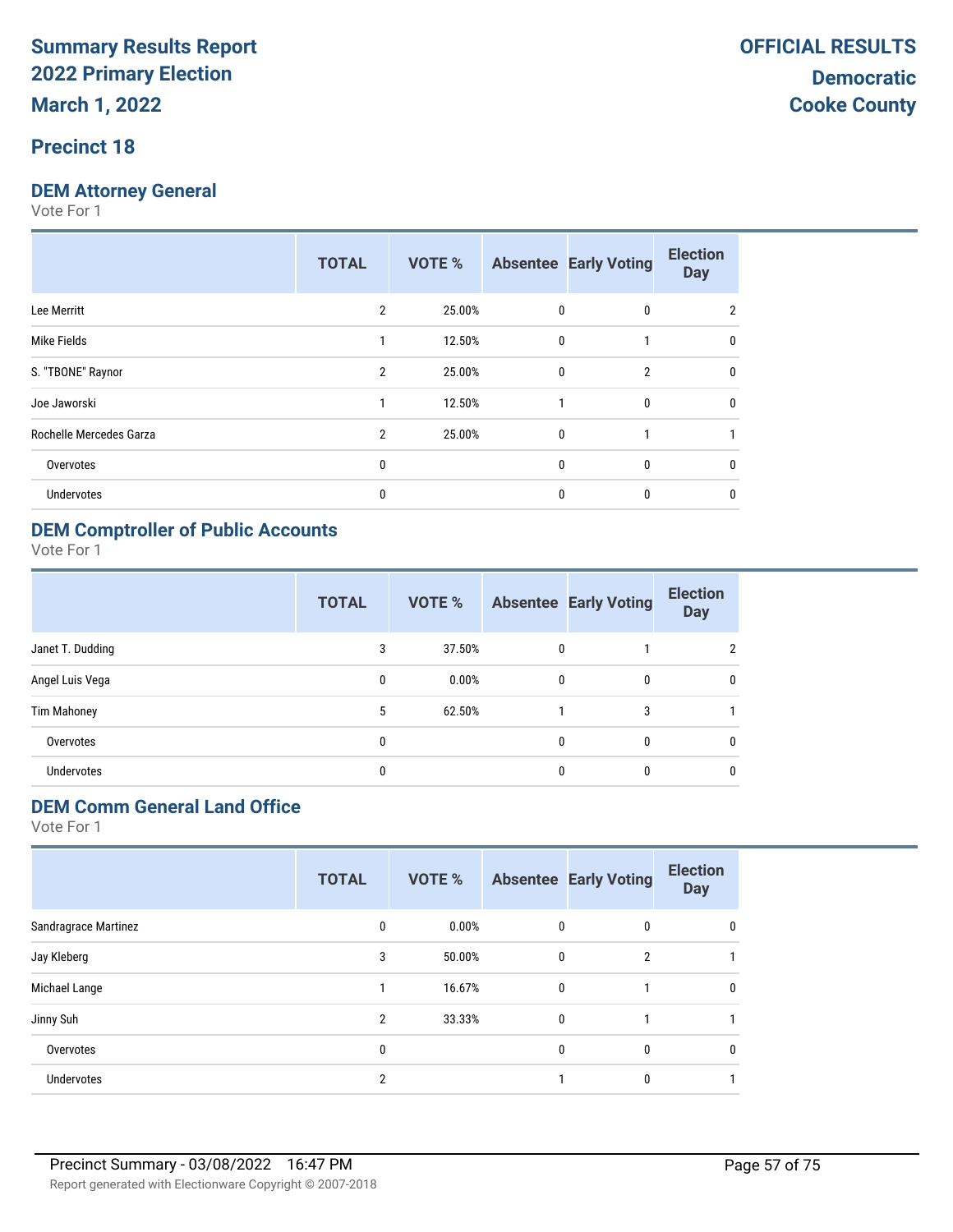**March 1, 2022**

#### **Precinct 18**

#### **DEM Commissioner of Agriculture**

Vote For 1

|                   | <b>TOTAL</b> | VOTE % |              | <b>Absentee Early Voting</b> | <b>Election</b><br><b>Day</b> |
|-------------------|--------------|--------|--------------|------------------------------|-------------------------------|
| Susan Hays        | 5            | 62.50% | 0            | $\overline{2}$               |                               |
| Ed Ireson         | 3            | 37.50% |              | 2                            |                               |
| Overvotes         | 0            |        | $\mathbf{0}$ | 0                            |                               |
| <b>Undervotes</b> | 0            |        | 0            | 0                            | C                             |

#### **DEM Railroad Commissioner**

Vote For 1

|                   | <b>TOTAL</b> | VOTE %  |   | <b>Absentee Early Voting</b> | <b>Election</b><br>Day |
|-------------------|--------------|---------|---|------------------------------|------------------------|
| Luke Warford      |              | 100.00% |   | 4                            | $\mathcal{P}$          |
| Overvotes         |              |         | 0 |                              | 0                      |
| <b>Undervotes</b> |              |         | 0 |                              |                        |

#### **DEM Justice, Supreme Court, Pl 3**

Vote For 1

|               | <b>TOTAL</b> | VOTE %  |   | <b>Absentee Early Voting</b> | <b>Election</b><br>Day |
|---------------|--------------|---------|---|------------------------------|------------------------|
| Erin A Nowell |              | 100.00% | 0 |                              |                        |
| Overvotes     |              |         | 0 |                              |                        |
| Undervotes    |              |         |   |                              |                        |

#### **DEM Justice, Supreme Court, Pl 5**

|                   | <b>TOTAL</b> | VOTE %  |   | <b>Absentee Early Voting</b> | <b>Election</b><br><b>Day</b> |
|-------------------|--------------|---------|---|------------------------------|-------------------------------|
| Amanda Reichek    |              | 100.00% | 0 |                              | <sup>2</sup>                  |
| Overvotes         |              |         | 0 |                              | 0                             |
| <b>Undervotes</b> |              |         |   |                              |                               |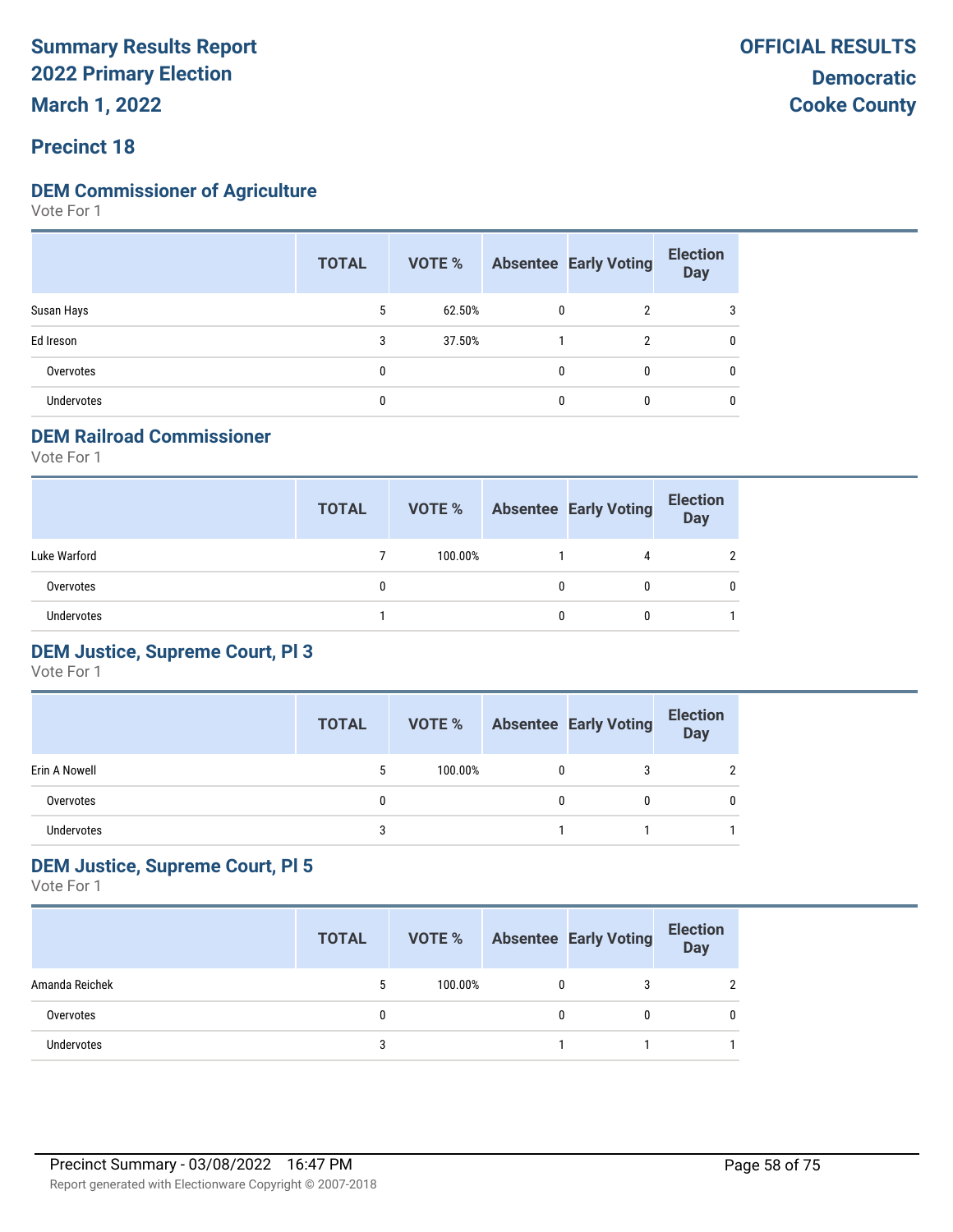#### **Precinct 18**

#### **DEM Justice, Supreme Court, Pl 9**

Vote For 1

|                   | <b>TOTAL</b> |         |             | VOTE % Absentee Early Voting | <b>Election</b><br>Day |
|-------------------|--------------|---------|-------------|------------------------------|------------------------|
| Julia Maldonado   |              | 100.00% | $\mathbf 0$ | 3                            |                        |
| Overvotes         | 0            |         | 0           | 0                            |                        |
| <b>Undervotes</b> | 3            |         |             |                              |                        |

### **DEM Judge, Ct of Crim App, Pl 5**

Vote For 1

|              | <b>TOTAL</b> | VOTE %  | <b>Absentee Early Voting</b> | <b>Election</b><br>Day |
|--------------|--------------|---------|------------------------------|------------------------|
| Dana Huffman | 5            | 100.00% |                              |                        |
| Overvotes    |              |         | 0                            |                        |
| Undervotes   |              |         |                              |                        |

#### **DEM Judge, Ct of Crim App, Pl 6**

Vote For 1

|                   | <b>TOTAL</b> | VOTE %  |   | <b>Absentee Early Voting</b> | <b>Election</b><br><b>Day</b> |
|-------------------|--------------|---------|---|------------------------------|-------------------------------|
| Robert Johnson    | 5            | 100.00% | 0 |                              |                               |
| Overvotes         |              |         | 0 |                              |                               |
| <b>Undervotes</b> |              |         |   |                              |                               |

#### **DEM Member, State BoE, Dist 12**

|                        | <b>TOTAL</b> | VOTE % |   | <b>Absentee Early Voting</b> | <b>Election</b><br><b>Day</b> |
|------------------------|--------------|--------|---|------------------------------|-------------------------------|
| <b>Alex Cornwallis</b> | 4            | 66.67% |   | 2                            |                               |
| Roberto Velasco        | 2            | 33.33% | 0 |                              |                               |
| Overvotes              | 0            |        | 0 | 0                            | 0                             |
| <b>Undervotes</b>      | າ            |        | 0 |                              |                               |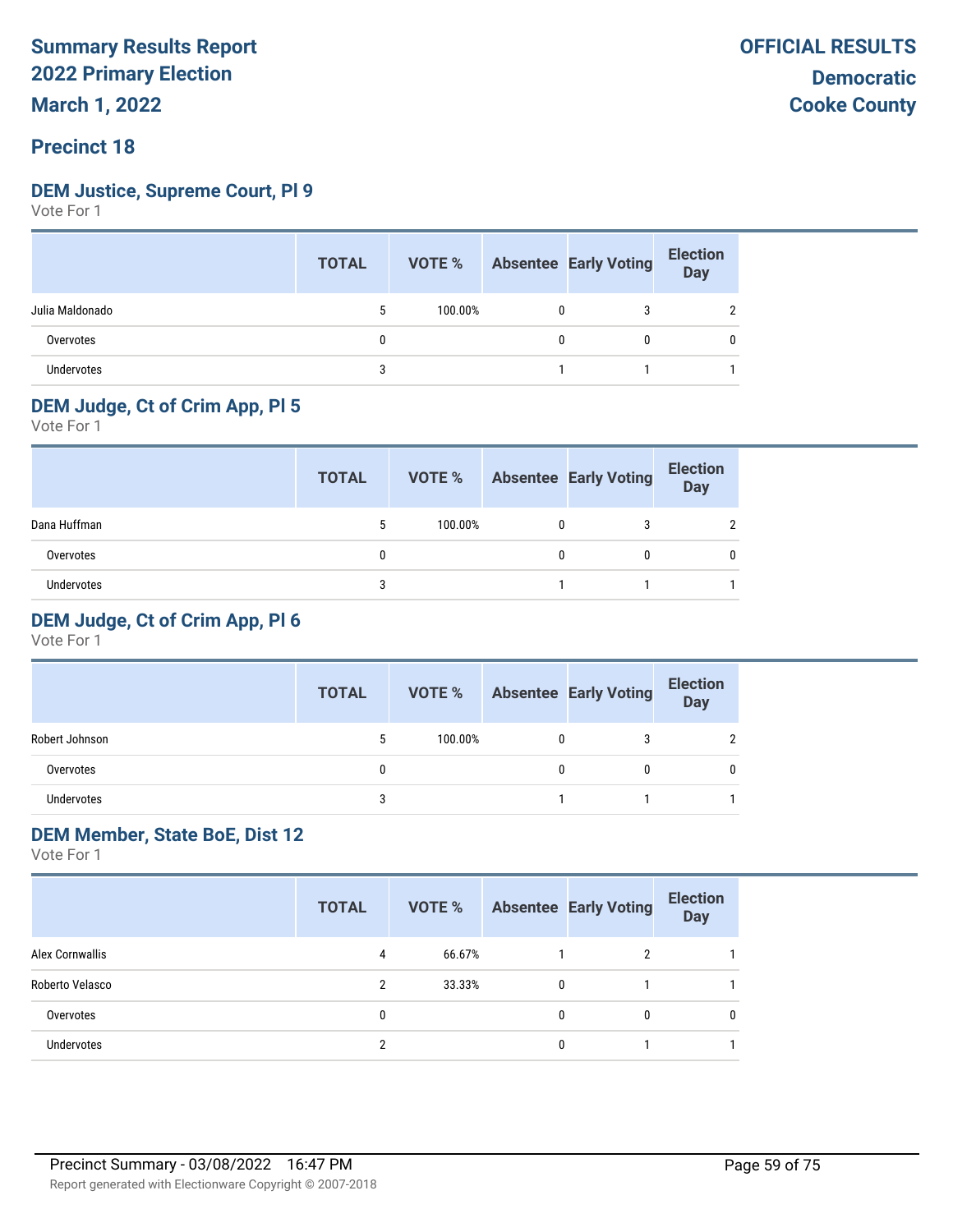#### **Precinct 18**

#### **DEM Justice, 2nd Ct of App Dist, Pl 3**

Vote For 1

|                   | <b>TOTAL</b> |         |              | <b>VOTE %</b> Absentee Early Voting | <b>Election</b><br>Day |
|-------------------|--------------|---------|--------------|-------------------------------------|------------------------|
| Delonia A. Watson | b            | 100.00% |              | 3                                   |                        |
| Overvotes         | 0            |         | 0            | 0                                   |                        |
| <b>Undervotes</b> | າ            |         | $\mathbf{0}$ |                                     |                        |

#### **DEM County Judge**

Vote For 1

|                   | <b>TOTAL</b> | VOTE %  | <b>Absentee Early Voting</b> | <b>Election</b><br><b>Day</b> |
|-------------------|--------------|---------|------------------------------|-------------------------------|
| Denny Hook        | 5            | 100.00% | 3                            |                               |
| Overvotes         | 0            |         | 0                            |                               |
| <b>Undervotes</b> | 3            |         |                              |                               |

#### **DEM County Surveyor**

Vote For 1

|                     | <b>TOTAL</b> | VOTE %  |   | <b>Absentee Early Voting</b> | <b>Election</b><br>Day |
|---------------------|--------------|---------|---|------------------------------|------------------------|
| <b>Delbert West</b> | 6            | 100.00% |   |                              |                        |
| Overvotes           | 0            |         |   | 0                            | 0                      |
| Undervotes          | າ            |         | 0 |                              |                        |

#### **DEM County Chair**

|               | <b>TOTAL</b> |         |   | <b>VOTE %</b> Absentee Early Voting | <b>Election</b><br>Day |
|---------------|--------------|---------|---|-------------------------------------|------------------------|
| Sherman Moore | b            | 100.00% | 0 | 3                                   | 3                      |
| Overvotes     |              |         | 0 | 0                                   | 0                      |
| Undervotes    |              |         |   |                                     | 0                      |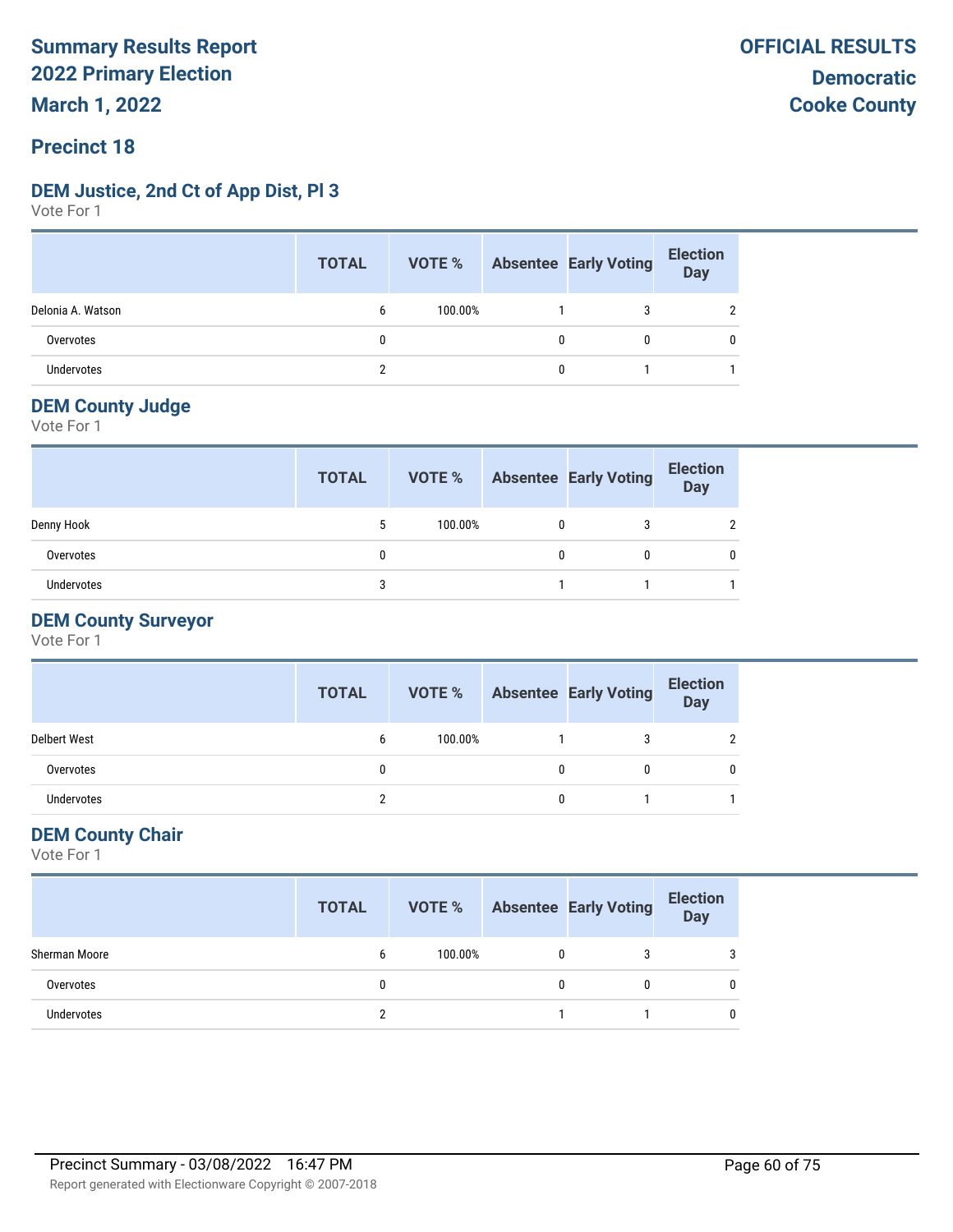### **STATISTICS**

|                                      | <b>TOTAL</b> | <b>Absentee</b> | <b>Early Voting Election Day</b> |
|--------------------------------------|--------------|-----------------|----------------------------------|
| Registered Voters - Total            | 1.377        |                 |                                  |
| <b>Ballots Cast - Democrat Party</b> | a            |                 |                                  |

#### **DEM Governor**

Vote For 1

|                             | <b>TOTAL</b> | <b>VOTE %</b> |                | <b>Absentee Early Voting</b> | <b>Election</b><br><b>Day</b> |
|-----------------------------|--------------|---------------|----------------|------------------------------|-------------------------------|
| <b>Rich Wakeland</b>        | 0            | 0.00%         | 0              | $\mathbf{0}$                 | 0                             |
| Inocencio (Inno) Barrientez | $\mathbf{0}$ | 0.00%         | $\mathbf{0}$   | $\mathbf{0}$                 | 0                             |
| Michael Cooper              |              | 11.11%        | $\mathbf 0$    | $\mathbf{0}$                 |                               |
| Joy Diaz                    | 0            | 0.00%         | $\mathbf{0}$   | $\mathbf{0}$                 | 0                             |
| Beto O'Rourke               | 8            | 88.89%        | $\overline{2}$ | 1                            | 5                             |
| Overvotes                   | 0            |               | $\mathbf{0}$   | $\mathbf{0}$                 | $\mathbf{0}$                  |
| Undervotes                  | 0            |               | 0              | $\Omega$                     | 0                             |

#### **DEM Lieutenant Governor**

|                  | <b>TOTAL</b>   | VOTE % |   | <b>Absentee Early Voting</b> | <b>Election</b><br><b>Day</b> |
|------------------|----------------|--------|---|------------------------------|-------------------------------|
| Carla Brailey    | $\overline{2}$ | 22.22% |   | 0                            |                               |
| Michelle Beckley |                | 11.11% | 0 |                              | $\mathbf{0}$                  |
| Mike Collier     | 6              | 66.67% |   | 0                            | 5                             |
| Overvotes        | 0              |        | 0 | 0                            | 0                             |
| Undervotes       | 0              |        | 0 | 0                            | 0                             |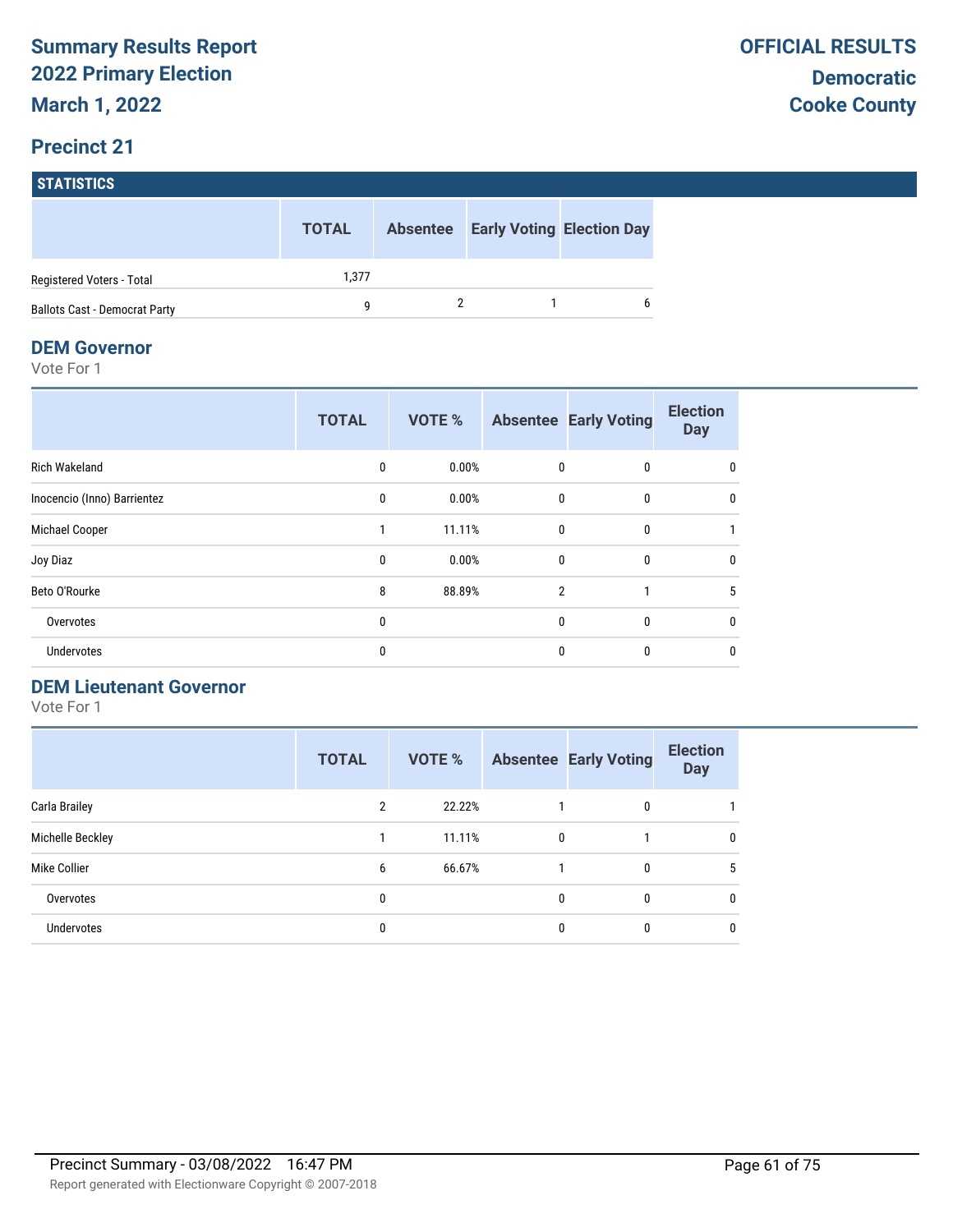#### **Precinct 21**

#### **DEM Attorney General**

Vote For 1

|                         | <b>TOTAL</b>   | <b>VOTE %</b> |              | <b>Absentee Early Voting</b> | <b>Election</b><br><b>Day</b> |
|-------------------------|----------------|---------------|--------------|------------------------------|-------------------------------|
| Lee Merritt             | 3              | 33.33%        | $\mathbf{0}$ | 0                            | 3                             |
| Mike Fields             | $\overline{2}$ | 22.22%        |              | $\mathbf{0}$                 |                               |
| S. "TBONE" Raynor       | 0              | 0.00%         | $\mathbf{0}$ | $\mathbf{0}$                 | 0                             |
| Joe Jaworski            | $\overline{2}$ | 22.22%        |              | 0                            |                               |
| Rochelle Mercedes Garza | $\overline{2}$ | 22.22%        | $\mathbf{0}$ |                              |                               |
| Overvotes               | 0              |               | $\mathbf{0}$ | 0                            | 0                             |
| <b>Undervotes</b>       | 0              |               | 0            | 0                            | 0                             |
|                         |                |               |              |                              |                               |

#### **DEM Comptroller of Public Accounts**

Vote For 1

|                    | <b>TOTAL</b>   | VOTE % |              | <b>Absentee Early Voting</b> | <b>Election</b><br><b>Day</b> |
|--------------------|----------------|--------|--------------|------------------------------|-------------------------------|
| Janet T. Dudding   | 4              | 50.00% | 0            | 0                            | 4                             |
| Angel Luis Vega    | 2              | 25.00% | 2            | 0                            | 0                             |
| <b>Tim Mahoney</b> | $\overline{2}$ | 25.00% | $\mathbf{0}$ |                              |                               |
| Overvotes          | 0              |        | $\mathbf{0}$ | 0                            | 0                             |
| Undervotes         |                |        | 0            | 0                            |                               |

### **DEM Comm General Land Office**

|                      | <b>TOTAL</b> | <b>VOTE %</b> |              | <b>Absentee Early Voting</b> | <b>Election</b><br><b>Day</b> |
|----------------------|--------------|---------------|--------------|------------------------------|-------------------------------|
| Sandragrace Martinez | 3            | 33.33%        |              | $\mathbf{0}$                 | 2                             |
| Jay Kleberg          | 2            | 22.22%        |              | $\mathbf{0}$                 |                               |
| Michael Lange        | $\mathbf{0}$ | 0.00%         | $\mathbf{0}$ | $\mathbf{0}$                 | 0                             |
| Jinny Suh            | 4            | 44.44%        | 0            |                              | 3                             |
| Overvotes            | 0            |               | 0            | $\mathbf{0}$                 | 0                             |
| Undervotes           | 0            |               | 0            | 0                            | 0                             |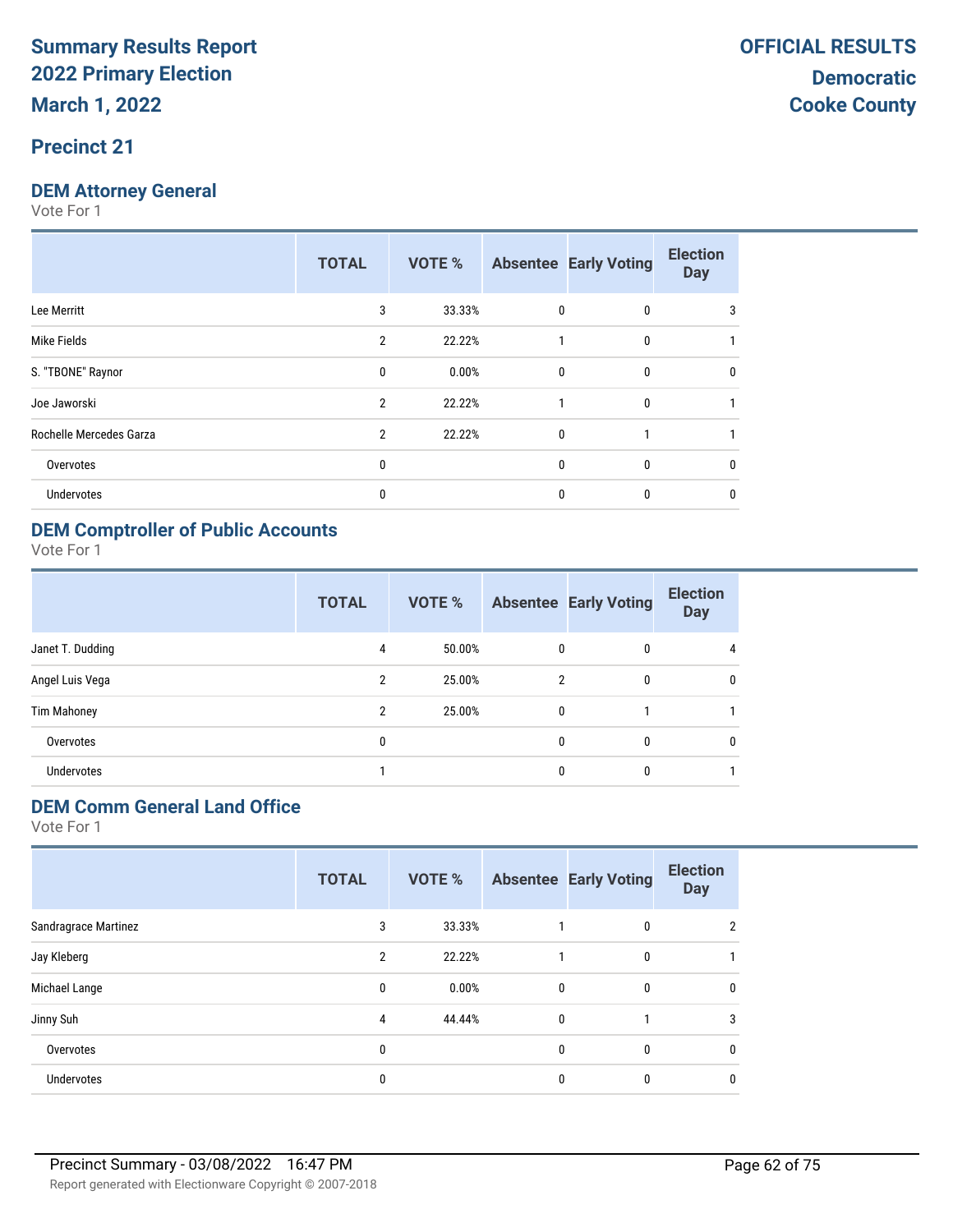### **Precinct 21**

#### **DEM Commissioner of Agriculture**

Vote For 1

|            | <b>TOTAL</b> | VOTE % |   | <b>Absentee Early Voting</b> | <b>Election</b><br><b>Day</b> |
|------------|--------------|--------|---|------------------------------|-------------------------------|
| Susan Hays |              | 77.78% | 0 |                              | b                             |
| Ed Ireson  | C.           | 22.22% | 2 | 0                            | 0                             |
| Overvotes  |              |        |   | $\mathbf{0}$                 | 0                             |
| Undervotes |              |        |   |                              | 0                             |

#### **DEM Railroad Commissioner**

Vote For 1

|                   | <b>TOTAL</b> | VOTE %  |   | <b>Absentee Early Voting</b> | <b>Election</b><br><b>Day</b> |
|-------------------|--------------|---------|---|------------------------------|-------------------------------|
| Luke Warford      | 8            | 100.00% |   |                              | 5                             |
| Overvotes         | 0            |         | 0 |                              | 0                             |
| <b>Undervotes</b> |              |         | 0 |                              |                               |

#### **DEM Justice, Supreme Court, Pl 3**

Vote For 1

|               | <b>TOTAL</b> | VOTE %  |   | <b>Absentee Early Voting</b> | <b>Election</b><br>Day |
|---------------|--------------|---------|---|------------------------------|------------------------|
| Erin A Nowell | 8            | 100.00% |   |                              |                        |
| Overvotes     |              |         | 0 |                              |                        |
| Undervotes    |              |         | 0 |                              |                        |

#### **DEM Justice, Supreme Court, Pl 5**

|                   | <b>TOTAL</b> | VOTE %  |   | <b>Absentee Early Voting</b> | <b>Election</b><br><b>Day</b> |
|-------------------|--------------|---------|---|------------------------------|-------------------------------|
| Amanda Reichek    | 8            | 100.00% |   |                              | -5                            |
| Overvotes         |              |         | 0 |                              | 0                             |
| <b>Undervotes</b> |              |         | 0 |                              |                               |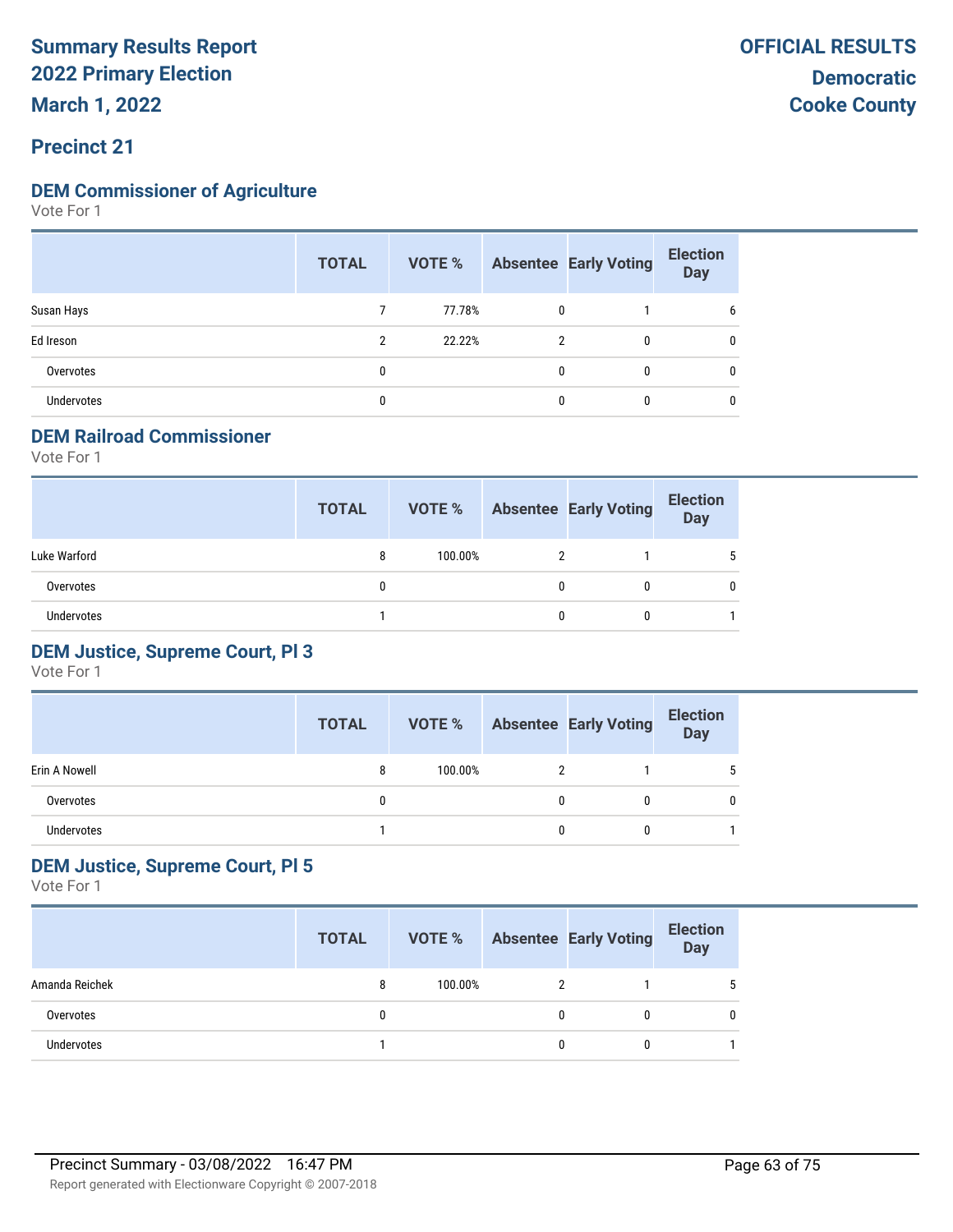#### **Precinct 21**

#### **DEM Justice, Supreme Court, Pl 9**

Vote For 1

|                   | <b>TOTAL</b> |         |   | <b>VOTE %</b> Absentee Early Voting | <b>Election</b><br>Day |
|-------------------|--------------|---------|---|-------------------------------------|------------------------|
| Julia Maldonado   |              | 100.00% |   |                                     | b                      |
| Overvotes         |              |         | 0 |                                     |                        |
| <b>Undervotes</b> |              |         | 0 |                                     |                        |

#### **DEM Judge, Ct of Crim App, Pl 5**

Vote For 1

|              | <b>TOTAL</b> | VOTE %  | <b>Absentee Early Voting</b> | <b>Election</b><br><b>Day</b> |
|--------------|--------------|---------|------------------------------|-------------------------------|
| Dana Huffman | g            | 100.00% |                              | b                             |
| Overvotes    |              |         | 0                            |                               |
| Undervotes   |              |         |                              |                               |

#### **DEM Judge, Ct of Crim App, Pl 6**

Vote For 1

|                | <b>TOTAL</b> | VOTE %  |   | <b>Absentee Early Voting</b> | <b>Election</b><br><b>Day</b> |
|----------------|--------------|---------|---|------------------------------|-------------------------------|
| Robert Johnson | q            | 100.00% | າ |                              | b                             |
| Overvotes      | 0            |         | 0 |                              |                               |
| Undervotes     | 0            |         | 0 |                              |                               |

#### **DEM Member, State BoE, Dist 12**

| Alex Cornwallis<br>88.89%<br>5<br>8<br>2<br>Roberto Velasco<br>11.11%<br>0<br>0<br>0<br>$\mathbf{0}$<br>Overvotes<br>0<br>0 |            | <b>TOTAL</b> |   | <b>VOTE %</b> Absentee Early Voting | <b>Election</b><br><b>Day</b> |
|-----------------------------------------------------------------------------------------------------------------------------|------------|--------------|---|-------------------------------------|-------------------------------|
|                                                                                                                             |            |              |   |                                     |                               |
|                                                                                                                             |            |              |   |                                     |                               |
|                                                                                                                             |            |              |   |                                     |                               |
|                                                                                                                             | Undervotes | 0            | 0 | 0                                   | 0                             |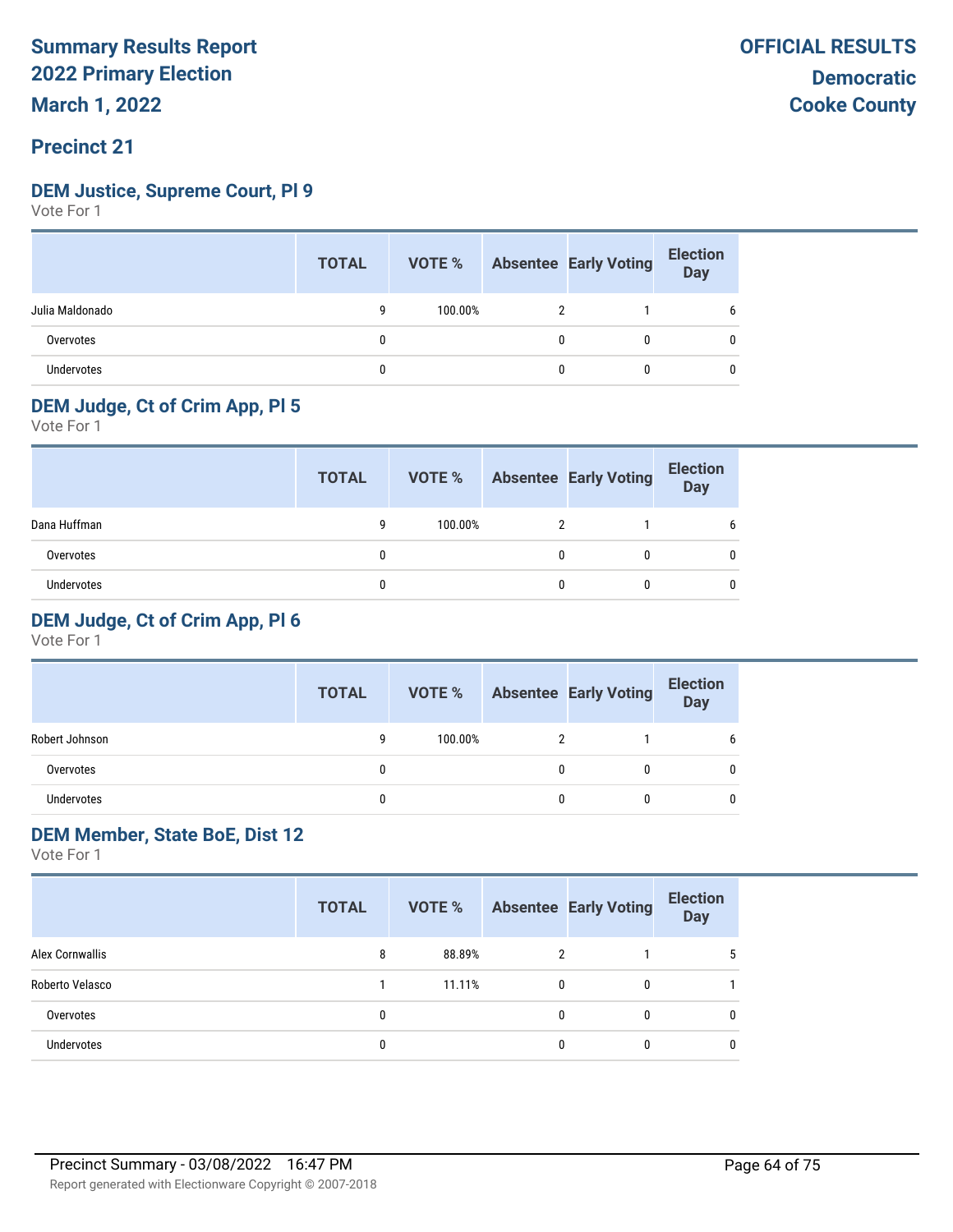### **DEM Justice, 2nd Ct of App Dist, Pl 3**

Vote For 1

|                   | <b>TOTAL</b> | <b>VOTE %</b> Absentee Early Voting |              | <b>Election</b><br>Day |
|-------------------|--------------|-------------------------------------|--------------|------------------------|
| Delonia A. Watson |              | 100.00%                             |              |                        |
| Overvotes         |              |                                     | 0            | 0                      |
| Undervotes        |              |                                     | $\mathbf{0}$ |                        |

#### **DEM County Judge**

Vote For 1

|            | <b>TOTAL</b> | VOTE %  | <b>Absentee Early Voting</b> | <b>Election</b><br><b>Day</b> |
|------------|--------------|---------|------------------------------|-------------------------------|
| Denny Hook | 8            | 100.00% |                              |                               |
| Overvotes  | 0            |         | 0                            |                               |
| Undervotes |              |         | 0                            |                               |

#### **DEM County Surveyor**

Vote For 1

|                     | <b>TOTAL</b> | VOTE %  | <b>Absentee Early Voting</b> | <b>Election</b><br><b>Day</b> |
|---------------------|--------------|---------|------------------------------|-------------------------------|
| <b>Delbert West</b> | q            | 100.00% |                              |                               |
| Overvotes           |              |         | 0                            |                               |
| Undervotes          |              |         | 0                            |                               |

#### **DEM County Chair**

|               | <b>TOTAL</b> |         | <b>VOTE %</b> Absentee Early Voting | <b>Election</b><br>Day |
|---------------|--------------|---------|-------------------------------------|------------------------|
| Sherman Moore | q            | 100.00% |                                     | b                      |
| Overvotes     |              |         |                                     | 0                      |
| Undervotes    | 0            |         |                                     | 0                      |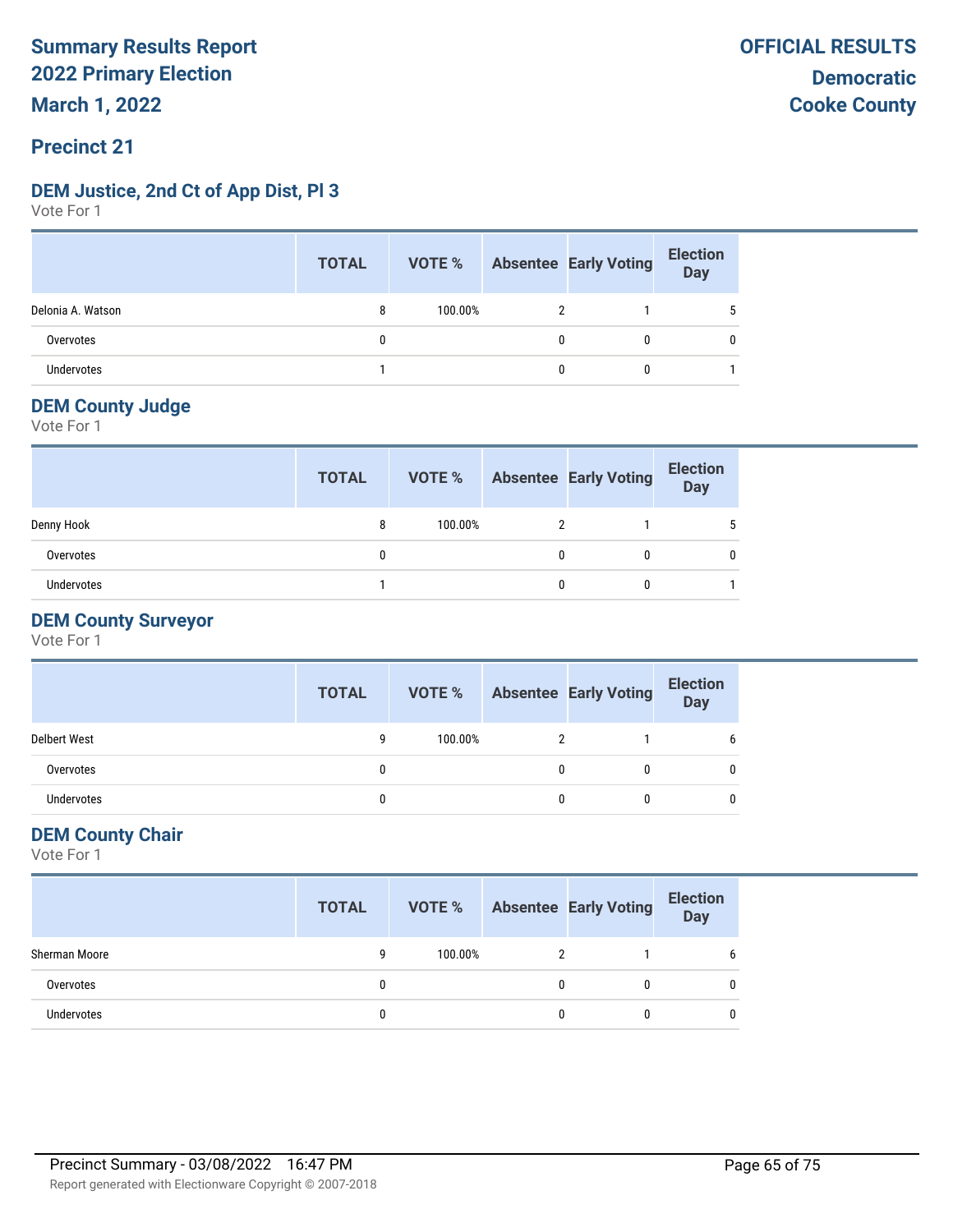|                                      | <b>TOTAL</b> | <b>Absentee</b> |    | <b>Early Voting Election Day</b> |
|--------------------------------------|--------------|-----------------|----|----------------------------------|
| Registered Voters - Total            | 2.167        |                 |    |                                  |
| <b>Ballots Cast - Democrat Party</b> | 54           | 12              | 18 | 24                               |

#### **DEM Governor**

Vote For 1

|                             | <b>TOTAL</b>   | <b>VOTE %</b> |              | <b>Absentee Early Voting</b> | <b>Election</b><br><b>Day</b> |
|-----------------------------|----------------|---------------|--------------|------------------------------|-------------------------------|
| Rich Wakeland               | 3              | 5.56%         |              | 0                            | 2                             |
| Inocencio (Inno) Barrientez | 0              | 0.00%         | $\mathbf{0}$ | 0                            | 0                             |
| Michael Cooper              | $\overline{2}$ | 3.70%         | $\mathbf 0$  |                              |                               |
| Joy Diaz                    | $\overline{2}$ | 3.70%         | $\mathbf{0}$ | 1                            |                               |
| Beto O'Rourke               | 47             | 87.04%        | 11           | 16                           | 20                            |
| Overvotes                   | 0              |               | $\mathbf{0}$ | $\mathbf{0}$                 | $\mathbf{0}$                  |
| <b>Undervotes</b>           | 0              |               | $\mathbf{0}$ | 0                            | 0                             |

#### **DEM Lieutenant Governor**

|                   | <b>TOTAL</b> | <b>VOTE %</b> |   | <b>Absentee Early Voting</b> | <b>Election</b><br><b>Day</b> |
|-------------------|--------------|---------------|---|------------------------------|-------------------------------|
| Carla Brailey     | 18           | 37.50%        | 4 | 5                            | 9                             |
| Michelle Beckley  | 9            | 18.75%        | 4 | $\overline{2}$               | 3                             |
| Mike Collier      | 21           | 43.75%        | 3 | 8                            | 10                            |
| Overvotes         | 0            |               | 0 | 0                            | 0                             |
| <b>Undervotes</b> | 6            |               |   | 3                            | 2                             |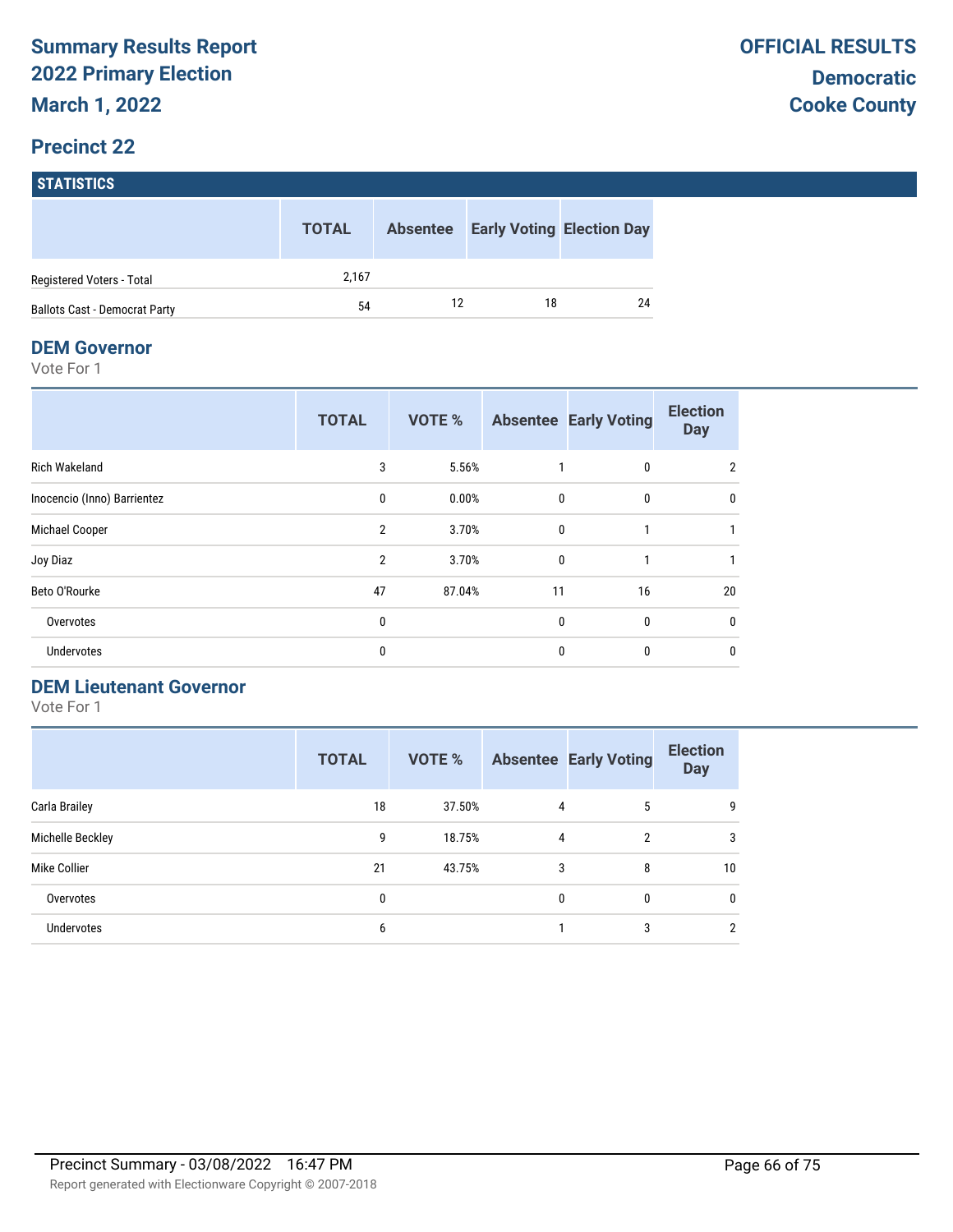#### **Precinct 22**

#### **DEM Attorney General**

Vote For 1

| 5<br>10.64%<br>4<br>0<br>Lee Merritt<br>Mike Fields<br>21.28%<br>$\overline{2}$<br>4<br>10<br>4<br>S. "TBONE" Raynor<br>$\overline{2}$<br>4.26%<br>$\mathbf{0}$<br>Joe Jaworski<br>21.28%<br>3<br>10<br>6<br>Rochelle Mercedes Garza<br>20<br>7<br>42.55%<br>4<br>9<br>0<br>0<br>0<br>Overvotes<br>0<br>3<br>7<br>3<br>Undervotes | <b>TOTAL</b> | VOTE % | <b>Absentee Early Voting</b> | <b>Election</b><br><b>Day</b> |
|-----------------------------------------------------------------------------------------------------------------------------------------------------------------------------------------------------------------------------------------------------------------------------------------------------------------------------------|--------------|--------|------------------------------|-------------------------------|
|                                                                                                                                                                                                                                                                                                                                   |              |        |                              |                               |
|                                                                                                                                                                                                                                                                                                                                   |              |        |                              |                               |
|                                                                                                                                                                                                                                                                                                                                   |              |        |                              |                               |
|                                                                                                                                                                                                                                                                                                                                   |              |        |                              |                               |
|                                                                                                                                                                                                                                                                                                                                   |              |        |                              |                               |
|                                                                                                                                                                                                                                                                                                                                   |              |        |                              |                               |
|                                                                                                                                                                                                                                                                                                                                   |              |        |                              |                               |

#### **DEM Comptroller of Public Accounts**

Vote For 1

|                    | <b>TOTAL</b> | VOTE % |              | <b>Absentee Early Voting</b> | <b>Election</b><br><b>Day</b> |
|--------------------|--------------|--------|--------------|------------------------------|-------------------------------|
| Janet T. Dudding   | 24           | 55.81% | 7            | 10                           |                               |
| Angel Luis Vega    | 7            | 16.28% | 0            | $\overline{2}$               | 5                             |
| <b>Tim Mahoney</b> | 12           | 27.91% | 4            | 3                            | 5                             |
| Overvotes          | 0            |        | $\mathbf{0}$ | 0                            | $\mathbf{0}$                  |
| Undervotes         | 11           |        |              | 3                            |                               |

### **DEM Comm General Land Office**

|                             | <b>TOTAL</b> | <b>VOTE %</b> |                | <b>Absentee Early Voting</b> | <b>Election</b><br><b>Day</b> |
|-----------------------------|--------------|---------------|----------------|------------------------------|-------------------------------|
| <b>Sandragrace Martinez</b> | 10           | 23.81%        | 0              | 5                            | 5                             |
| Jay Kleberg                 | 13           | 30.95%        | 6              | $\overline{2}$               | 5                             |
| Michael Lange               | 9            | 21.43%        | 3              | 3                            | 3                             |
| Jinny Suh                   | 10           | 23.81%        | $\overline{2}$ | 5                            | 3                             |
| Overvotes                   | 0            |               | $\mathbf{0}$   | 0                            | 0                             |
| Undervotes                  | 12           |               |                | 3                            | 8                             |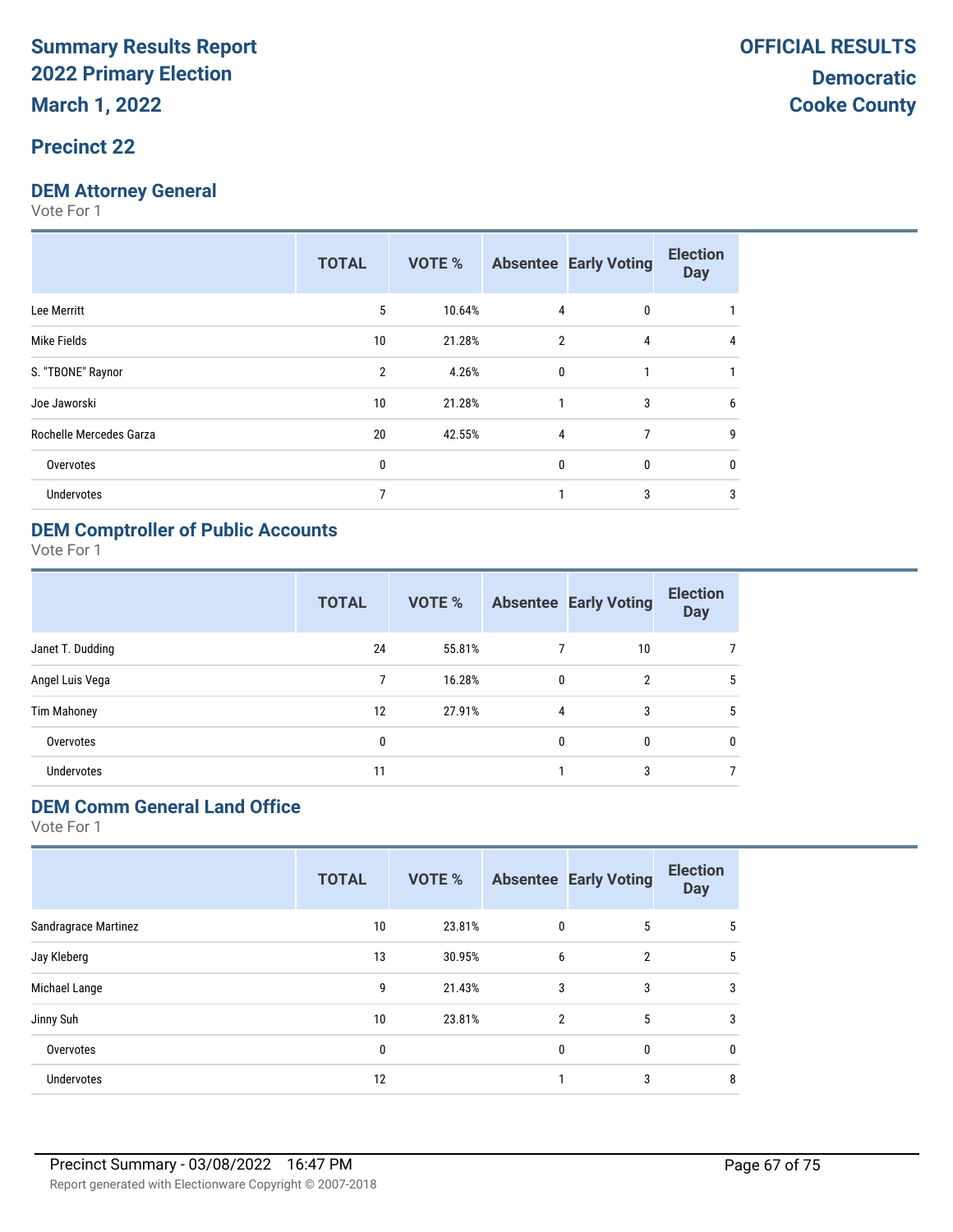**March 1, 2022**

#### **Precinct 22**

#### **DEM Commissioner of Agriculture**

Vote For 1

|                   | <b>TOTAL</b> |        |   | <b>VOTE %</b> Absentee Early Voting | <b>Election</b><br><b>Day</b> |
|-------------------|--------------|--------|---|-------------------------------------|-------------------------------|
| Susan Hays        | 30           | 69.77% |   | 9                                   | 14                            |
| Ed Ireson         | 13           | 30.23% | 4 | 6                                   | 3                             |
| Overvotes         | 0            |        | 0 | 0                                   | 0                             |
| <b>Undervotes</b> | 11           |        |   | 3                                   |                               |

#### **DEM Railroad Commissioner**

Vote For 1

|                   | <b>TOTAL</b> | VOTE %  |   | <b>Absentee Early Voting</b> | <b>Election</b><br><b>Day</b> |
|-------------------|--------------|---------|---|------------------------------|-------------------------------|
| Luke Warford      | 44           | 100.00% | 9 | 16                           | 19                            |
| Overvotes         | 0            |         | 0 |                              | 0                             |
| <b>Undervotes</b> | 10           |         | 3 |                              | 5                             |

#### **DEM Justice, Supreme Court, Pl 3**

Vote For 1

|               | <b>TOTAL</b> | VOTE %  |   | <b>Absentee Early Voting</b> | <b>Election</b><br>Day |
|---------------|--------------|---------|---|------------------------------|------------------------|
| Erin A Nowell | 44           | 100.00% | 9 |                              | 18                     |
| Overvotes     |              |         | 0 | $\Omega$                     | 0                      |
| Undervotes    | 10           |         | 3 |                              | 6                      |

#### **DEM Justice, Supreme Court, Pl 5**

|                   | <b>TOTAL</b> | VOTE %  |    | <b>Absentee Early Voting</b> | <b>Election</b><br><b>Day</b> |
|-------------------|--------------|---------|----|------------------------------|-------------------------------|
| Amanda Reichek    | 45           | 100.00% | 10 |                              | 18                            |
| Overvotes         |              |         | 0  |                              | 0                             |
| <b>Undervotes</b> | a            |         | າ  |                              | 6                             |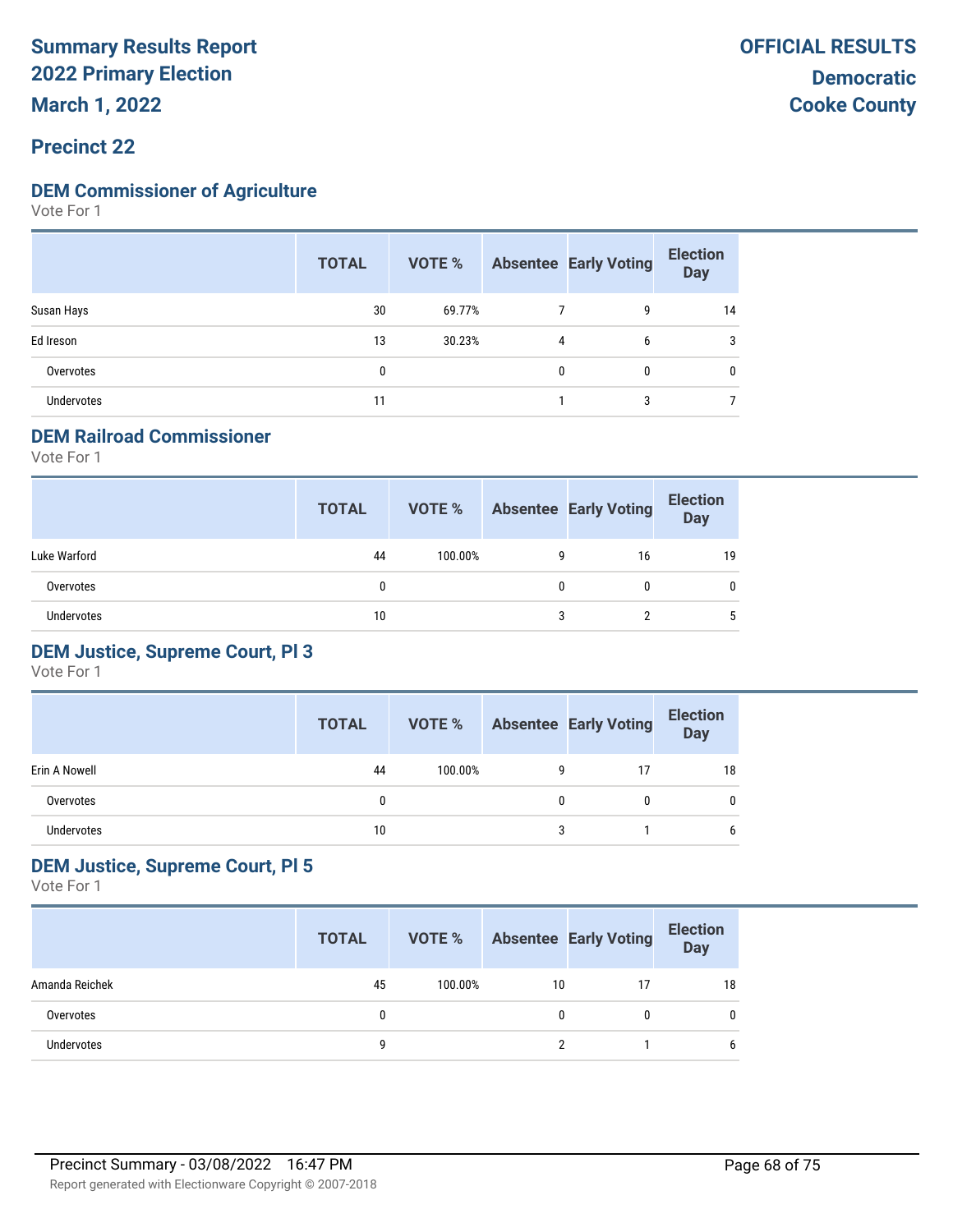#### **Precinct 22**

#### **DEM Justice, Supreme Court, Pl 9**

Vote For 1

|                 | <b>TOTAL</b> |         |    | <b>VOTE %</b> Absentee Early Voting | <b>Election</b><br>Day |
|-----------------|--------------|---------|----|-------------------------------------|------------------------|
| Julia Maldonado | 46           | 100.00% | 10 |                                     | 19                     |
| Overvotes       |              |         |    |                                     |                        |
| Undervotes      | 8            |         |    |                                     | 5                      |

### **DEM Judge, Ct of Crim App, Pl 5**

Vote For 1

|              | <b>TOTAL</b> | VOTE %  |    | <b>Absentee Early Voting</b> | <b>Election</b><br>Day |
|--------------|--------------|---------|----|------------------------------|------------------------|
| Dana Huffman | 45           | 100.00% | 10 | 17                           | 18                     |
| Overvotes    |              |         |    |                              |                        |
| Undervotes   | q            |         |    |                              | b                      |

#### **DEM Judge, Ct of Crim App, Pl 6**

Vote For 1

|                | <b>TOTAL</b> | VOTE %  |    | <b>Absentee Early Voting</b> | <b>Election</b><br><b>Day</b> |
|----------------|--------------|---------|----|------------------------------|-------------------------------|
| Robert Johnson | 44           | 100.00% | g  | 17                           | 18                            |
| Overvotes      |              |         |    | 0                            |                               |
| Undervotes     | 10           |         | ্ব |                              |                               |

#### **DEM Member, State BoE, Dist 12**

|                   | <b>TOTAL</b> | VOTE % |   | <b>Absentee Early Voting</b> | <b>Election</b><br><b>Day</b> |
|-------------------|--------------|--------|---|------------------------------|-------------------------------|
| Alex Cornwallis   | 21           | 48.84% | 4 | 6                            | 11                            |
| Roberto Velasco   | 22           | 51.16% |   | 9                            | 6                             |
| Overvotes         | 0            |        | 0 | 0                            | 0                             |
| <b>Undervotes</b> | 11           |        |   | 3                            | ⇁                             |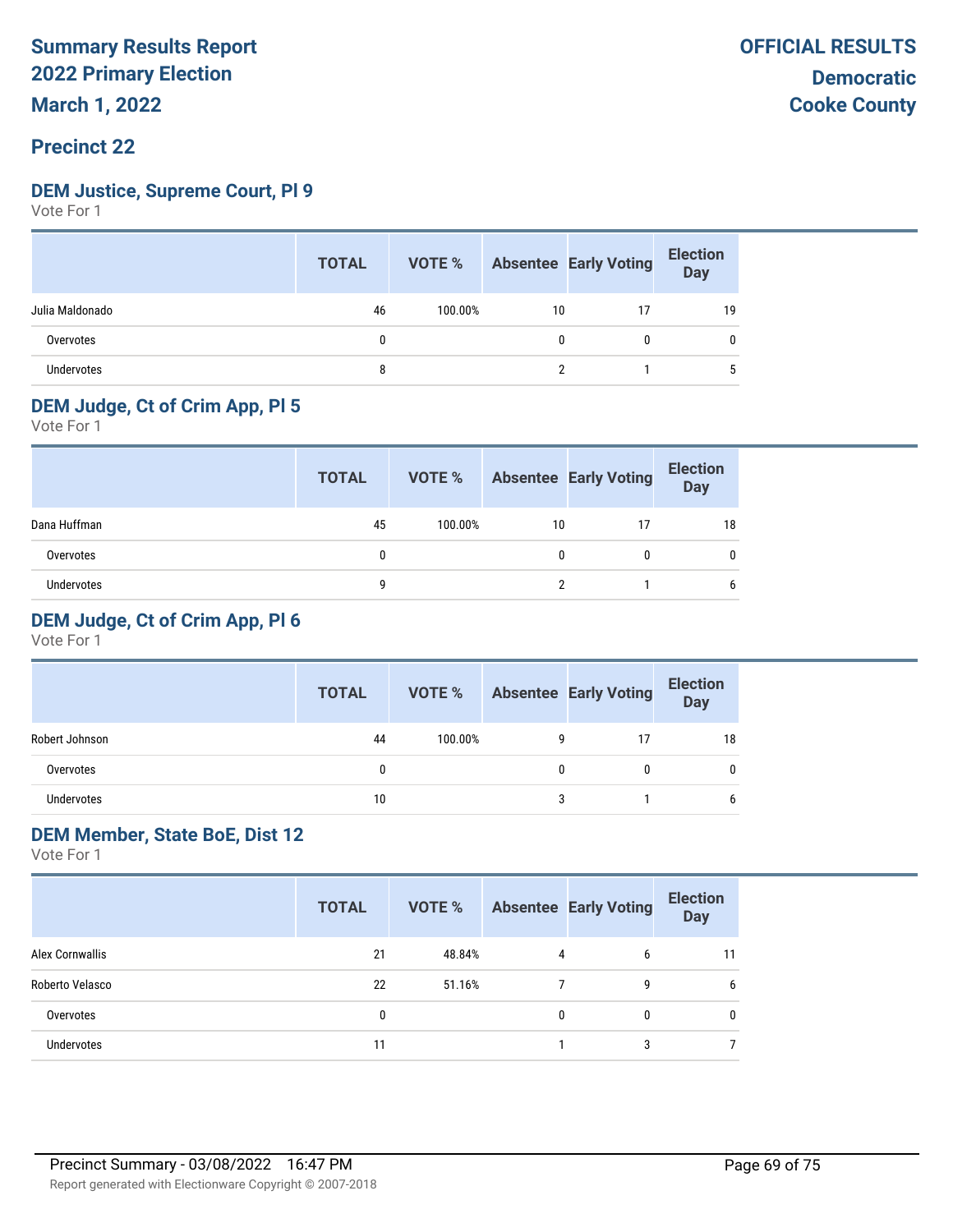#### **Precinct 22**

#### **DEM Justice, 2nd Ct of App Dist, Pl 3**

Vote For 1

|                   | <b>TOTAL</b> | <b>VOTE %</b> |   | Absentee Early Voting | <b>Election</b><br>Day |
|-------------------|--------------|---------------|---|-----------------------|------------------------|
| Delonia A. Watson | 45           | 100.00%       | 9 |                       | 19                     |
| Overvotes         | 0            |               | 0 |                       | 0                      |
| <b>Undervotes</b> | Q            |               | 3 |                       |                        |

#### **DEM County Judge**

Vote For 1

|            | <b>TOTAL</b> | VOTE %  |   | <b>Absentee Early Voting</b> | <b>Election</b><br><b>Day</b> |
|------------|--------------|---------|---|------------------------------|-------------------------------|
| Denny Hook | 44           | 100.00% | 9 | 16                           | 19                            |
| Overvotes  | $\mathbf{0}$ |         | 0 |                              |                               |
| Undervotes | 10           |         | 3 |                              |                               |

#### **DEM County Surveyor**

Vote For 1

|                     | <b>TOTAL</b> | VOTE %  | <b>Absentee Early Voting</b> | <b>Election</b><br><b>Day</b> |
|---------------------|--------------|---------|------------------------------|-------------------------------|
| <b>Delbert West</b> | 46           | 100.00% | 18                           | 19                            |
| Overvotes           |              |         | 0                            |                               |
| <b>Undervotes</b>   | 8            |         | 0                            |                               |

#### **DEM County Chair**

|               | <b>TOTAL</b> |         |   | <b>VOTE %</b> Absentee Early Voting | <b>Election</b><br>Day |
|---------------|--------------|---------|---|-------------------------------------|------------------------|
| Sherman Moore | 45           | 100.00% | g | 17                                  | 19                     |
| Overvotes     |              |         | 0 |                                     |                        |
| Undervotes    | q            |         | 3 |                                     |                        |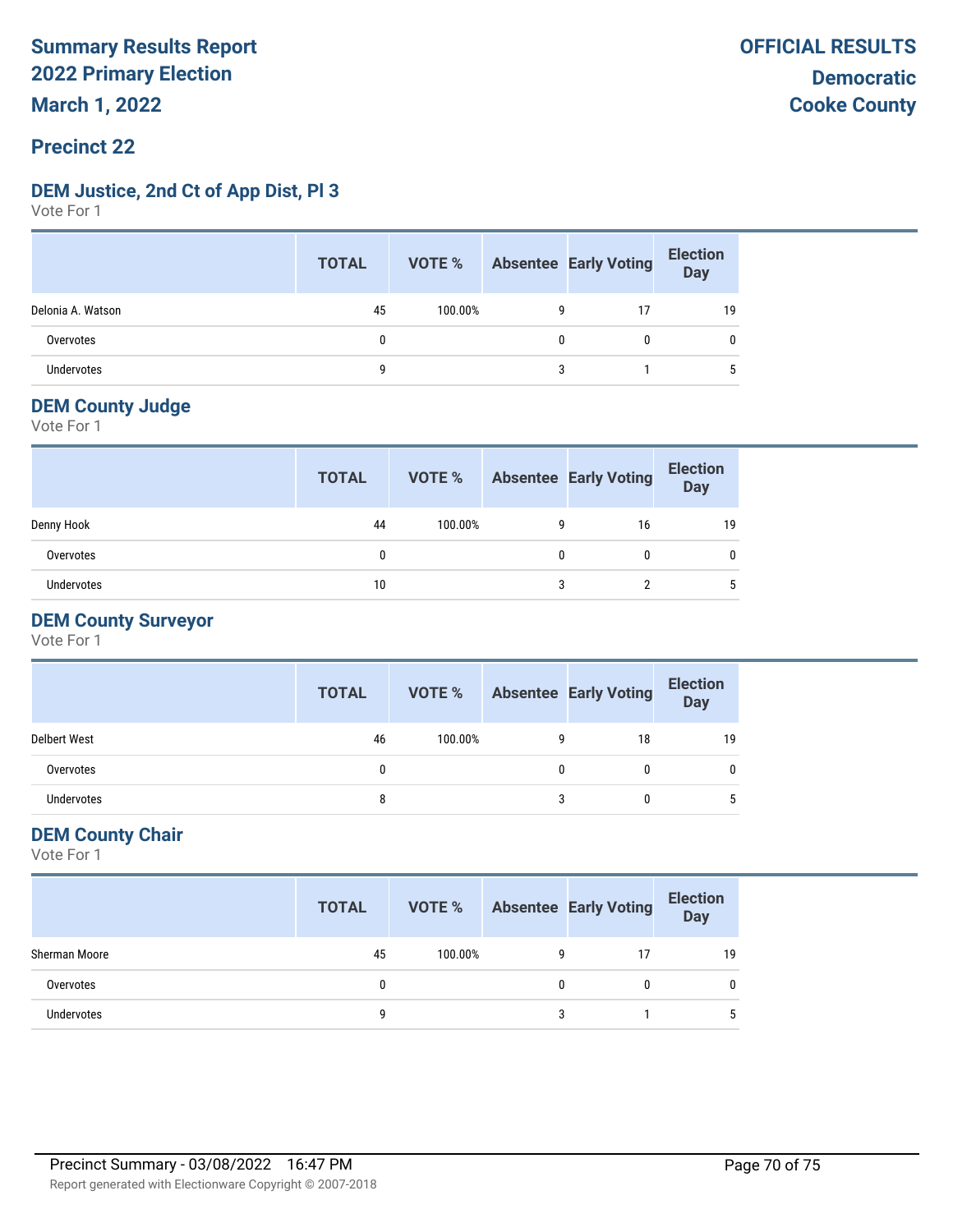|                                      | <b>TOTAL</b> | <b>Absentee</b> | <b>Early Voting Election Day</b> |
|--------------------------------------|--------------|-----------------|----------------------------------|
| Registered Voters - Total            | 520          |                 |                                  |
| <b>Ballots Cast - Democrat Party</b> | 4            |                 |                                  |

#### **DEM Governor**

Vote For 1

|                             | <b>TOTAL</b> | <b>VOTE %</b> |              | <b>Absentee Early Voting</b> | <b>Election</b><br><b>Day</b> |
|-----------------------------|--------------|---------------|--------------|------------------------------|-------------------------------|
| <b>Rich Wakeland</b>        | $\mathbf{0}$ | 0.00%         | $\mathbf{0}$ | $\mathbf{0}$                 | 0                             |
| Inocencio (Inno) Barrientez | 0            | 0.00%         | 0            | 0                            | 0                             |
| Michael Cooper              | 0            | 0.00%         | 0            | $\mathbf{0}$                 | 0                             |
| Joy Diaz                    | $\mathbf{0}$ | 0.00%         | $\mathbf{0}$ | $\mathbf{0}$                 | 0                             |
| Beto O'Rourke               | 4            | 100.00%       | $\mathbf{1}$ | $\mathbf 0$                  | 3                             |
| Overvotes                   | 0            |               | $\mathbf{0}$ | $\mathbf{0}$                 | 0                             |
| Undervotes                  | 0            |               | $\mathbf{0}$ | 0                            | 0                             |

#### **DEM Lieutenant Governor**

|                   | <b>TOTAL</b> | <b>VOTE %</b> |   | <b>Absentee Early Voting</b> | <b>Election</b><br><b>Day</b> |
|-------------------|--------------|---------------|---|------------------------------|-------------------------------|
| Carla Brailey     | 0            | 0.00%         | 0 | 0                            | 0                             |
| Michelle Beckley  | 0            | 0.00%         | 0 | $\mathbf{0}$                 | $\mathbf{0}$                  |
| Mike Collier      | 4            | 100.00%       |   | 0                            | 3                             |
| Overvotes         | 0            |               | 0 | 0                            | 0                             |
| <b>Undervotes</b> | 0            |               | 0 | 0                            | 0                             |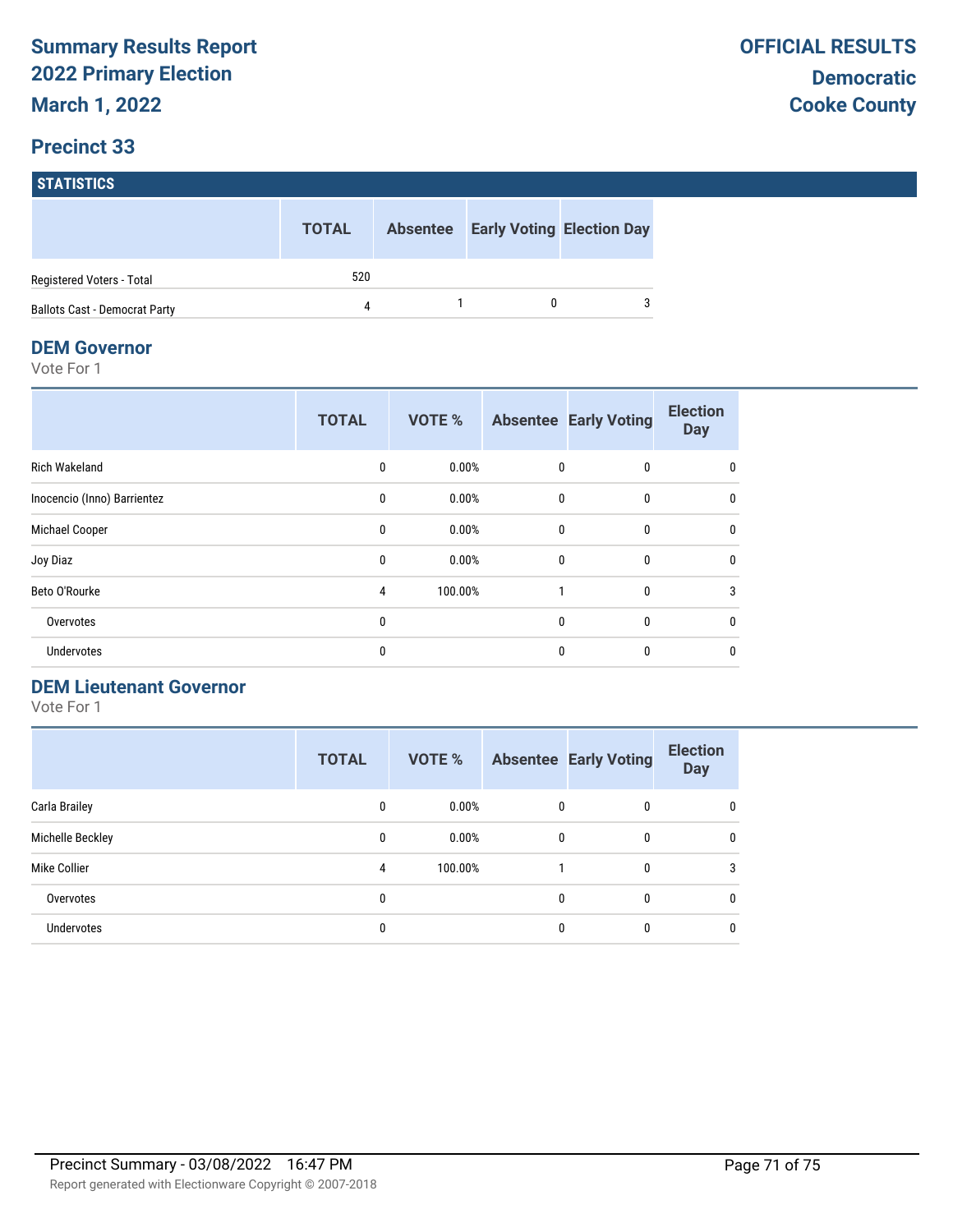#### **Precinct 33**

### **DEM Attorney General**

Vote For 1

|              | <b>VOTE %</b> |   | <b>Absentee Early Voting</b> | <b>Election</b><br><b>Day</b>                                              |
|--------------|---------------|---|------------------------------|----------------------------------------------------------------------------|
| 3            | 75.00%        |   | 0                            | 2                                                                          |
| 1            | 25.00%        |   | 0                            |                                                                            |
| $\mathbf{0}$ | 0.00%         |   | $\mathbf{0}$                 | 0                                                                          |
| 0            | 0.00%         |   | $\mathbf{0}$                 | 0                                                                          |
| 0            | 0.00%         |   | 0                            | 0                                                                          |
| 0            |               |   | 0                            | 0                                                                          |
| 0            |               | 0 | 0                            | 0                                                                          |
|              | <b>TOTAL</b>  |   |                              | $\mathbf 0$<br>$\mathbf{0}$<br>$\mathbf{0}$<br>$\mathbf 0$<br>$\mathbf{0}$ |

### **DEM Comptroller of Public Accounts**

Vote For 1

|                    | <b>TOTAL</b>   | VOTE % |              | <b>Absentee Early Voting</b> | <b>Election</b><br><b>Day</b> |
|--------------------|----------------|--------|--------------|------------------------------|-------------------------------|
| Janet T. Dudding   | 2              | 50.00% |              | 0                            |                               |
| Angel Luis Vega    | 0              | 0.00%  | 0            | 0                            | 0                             |
| <b>Tim Mahoney</b> | $\overline{2}$ | 50.00% | $\mathbf{0}$ | $\mathbf{0}$                 | $\mathfrak{p}$                |
| Overvotes          | 0              |        | $\mathbf{0}$ | 0                            | $\mathbf{0}$                  |
| Undervotes         | 0              |        | 0            | 0                            | 0                             |

### **DEM Comm General Land Office**

|                      | <b>TOTAL</b>   | <b>VOTE %</b> |   | <b>Absentee Early Voting</b> | <b>Election</b><br><b>Day</b> |
|----------------------|----------------|---------------|---|------------------------------|-------------------------------|
| Sandragrace Martinez |                | 25.00%        | 0 | 0                            |                               |
| Jay Kleberg          |                | 25.00%        |   | 0                            | 0                             |
| Michael Lange        | $\overline{2}$ | 50.00%        | 0 | 0                            | 2                             |
| Jinny Suh            | $\mathbf{0}$   | 0.00%         | 0 | 0                            | 0                             |
| Overvotes            | $\mathbf{0}$   |               | 0 | 0                            | $\Omega$                      |
| Undervotes           | 0              |               | 0 | 0                            | 0                             |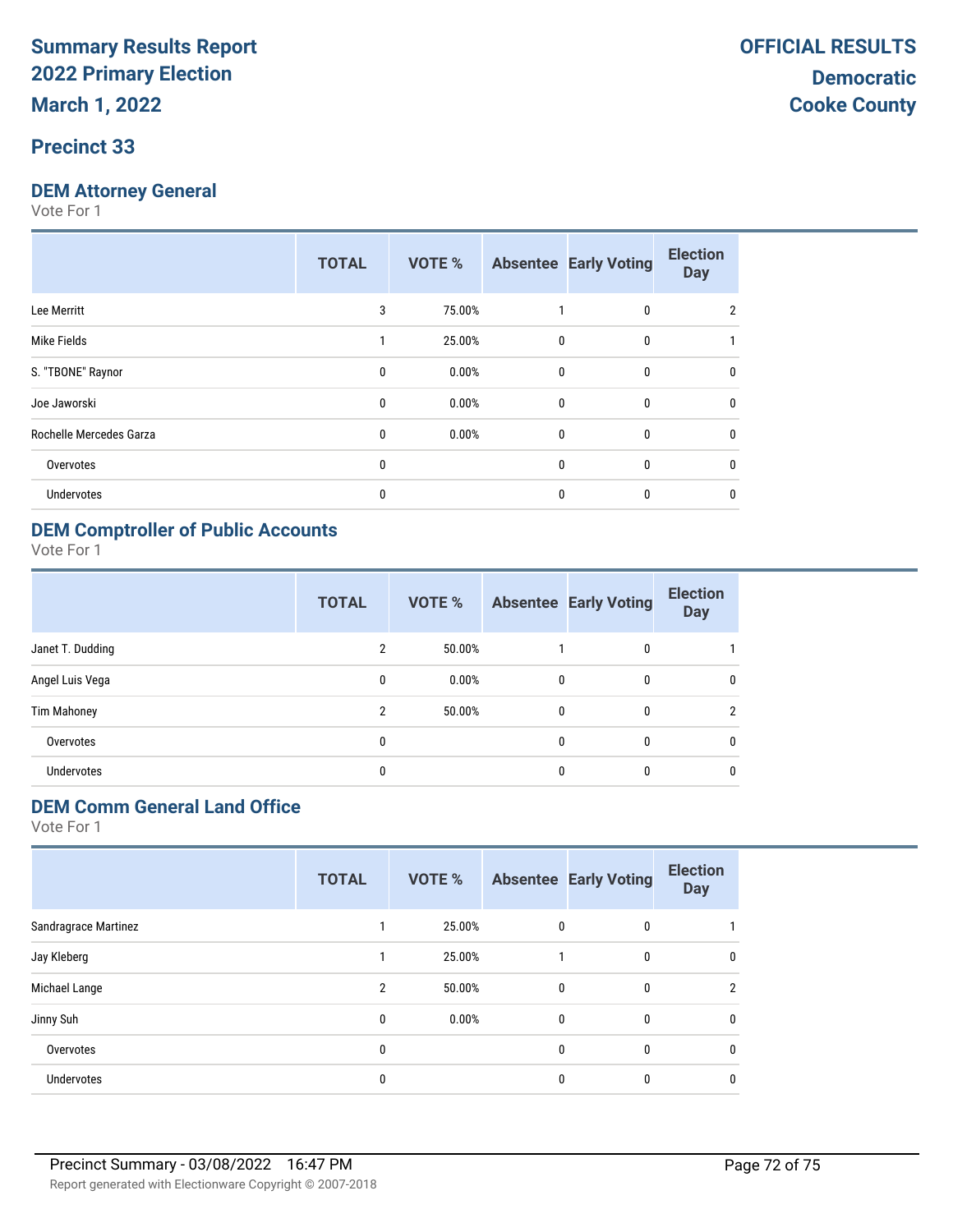# **Summary Results Report 2022 Primary Election**

**March 1, 2022**

## **Precinct 33**

### **DEM Commissioner of Agriculture**

Vote For 1

|                   | <b>TOTAL</b> | VOTE %  |              | <b>Absentee Early Voting</b> | <b>Election</b><br><b>Day</b> |
|-------------------|--------------|---------|--------------|------------------------------|-------------------------------|
| Susan Hays        | 4            | 100.00% |              | 0                            | 3                             |
| Ed Ireson         | 0            | 0.00%   | $\mathbf{0}$ | $\mathbf{0}$                 | 0                             |
| Overvotes         | $\mathbf{0}$ |         | $\mathbf{0}$ | 0                            | 0                             |
| <b>Undervotes</b> | $\mathbf{0}$ |         | 0            | 0                            | 0                             |

### **DEM Railroad Commissioner**

Vote For 1

|                   | <b>TOTAL</b> | VOTE %  |   | <b>Absentee Early Voting</b> | <b>Election</b><br><b>Day</b> |
|-------------------|--------------|---------|---|------------------------------|-------------------------------|
| Luke Warford      | 4            | 100.00% |   |                              | 3                             |
| Overvotes         |              |         | 0 |                              | 0                             |
| <b>Undervotes</b> |              |         | 0 |                              | 0                             |

### **DEM Justice, Supreme Court, Pl 3**

Vote For 1

|               | <b>TOTAL</b> | VOTE %  |   | <b>Absentee Early Voting</b> | <b>Election</b><br>Day |
|---------------|--------------|---------|---|------------------------------|------------------------|
| Erin A Nowell | 4            | 100.00% |   |                              |                        |
| Overvotes     |              |         | 0 |                              |                        |
| Undervotes    |              |         | 0 |                              | 0                      |

# **DEM Justice, Supreme Court, Pl 5**

Vote For 1

|                | <b>TOTAL</b> | <b>VOTE %</b> |   | <b>Absentee Early Voting</b> | <b>Election</b><br><b>Day</b> |
|----------------|--------------|---------------|---|------------------------------|-------------------------------|
| Amanda Reichek | 4            | 100.00%       |   |                              | 3                             |
| Overvotes      |              |               | 0 |                              | 0                             |
| Undervotes     |              |               | 0 |                              | 0                             |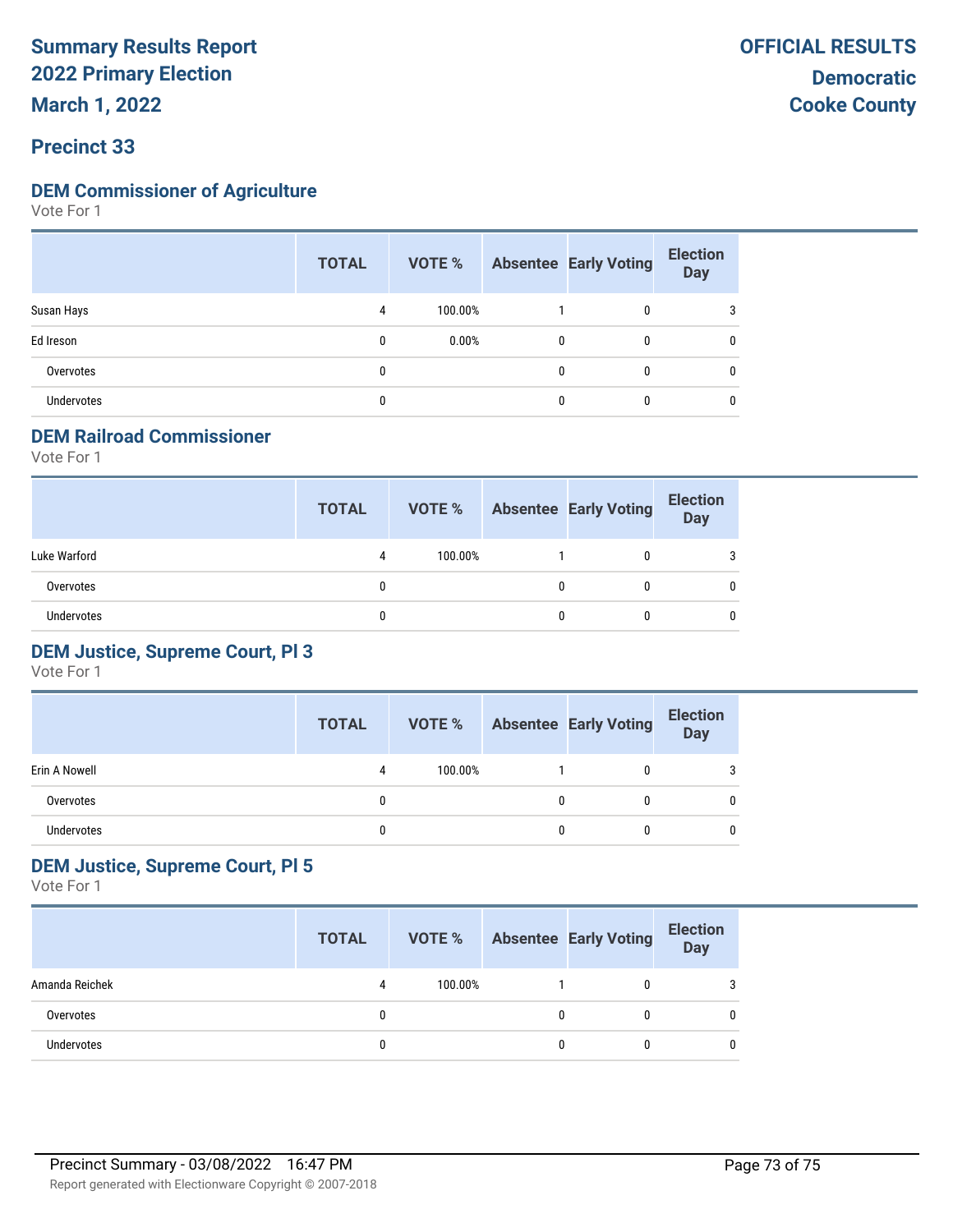# **Summary Results Report 2022 Primary Election**

# **Precinct 33**

### **DEM Justice, Supreme Court, Pl 9**

Vote For 1

|                   | <b>TOTAL</b> |         |   | <b>VOTE %</b> Absentee Early Voting | <b>Election</b><br>Day |
|-------------------|--------------|---------|---|-------------------------------------|------------------------|
| Julia Maldonado   |              | 100.00% |   | 0                                   |                        |
| Overvotes         |              |         | 0 | 0                                   |                        |
| <b>Undervotes</b> |              |         | 0 | 0                                   |                        |

# **DEM Judge, Ct of Crim App, Pl 5**

Vote For 1

|              | <b>TOTAL</b> | VOTE %  |   | <b>Absentee Early Voting</b> | <b>Election</b><br>Day |
|--------------|--------------|---------|---|------------------------------|------------------------|
| Dana Huffman | 4            | 100.00% |   |                              |                        |
| Overvotes    |              |         | 0 |                              |                        |
| Undervotes   |              |         |   |                              |                        |

# **DEM Judge, Ct of Crim App, Pl 6**

Vote For 1

|                | <b>TOTAL</b> | VOTE %  |   | <b>Absentee Early Voting</b> | <b>Election</b><br><b>Day</b> |
|----------------|--------------|---------|---|------------------------------|-------------------------------|
| Robert Johnson | 4            | 100.00% |   | 0                            |                               |
| Overvotes      |              |         |   | 0                            |                               |
| Undervotes     | 0            |         | U | 0                            |                               |

## **DEM Member, State BoE, Dist 12**

Vote For 1

|                   | <b>TOTAL</b> |        |              | <b>VOTE %</b> Absentee Early Voting | <b>Election</b><br>Day |
|-------------------|--------------|--------|--------------|-------------------------------------|------------------------|
| Alex Cornwallis   |              | 25.00% | $\mathbf{0}$ | 0                                   |                        |
| Roberto Velasco   | 3            | 75.00% |              | 0                                   | າ                      |
| Overvotes         | 0            |        | 0            | 0                                   | 0                      |
| <b>Undervotes</b> | 0            |        | 0            | 0                                   | 0                      |